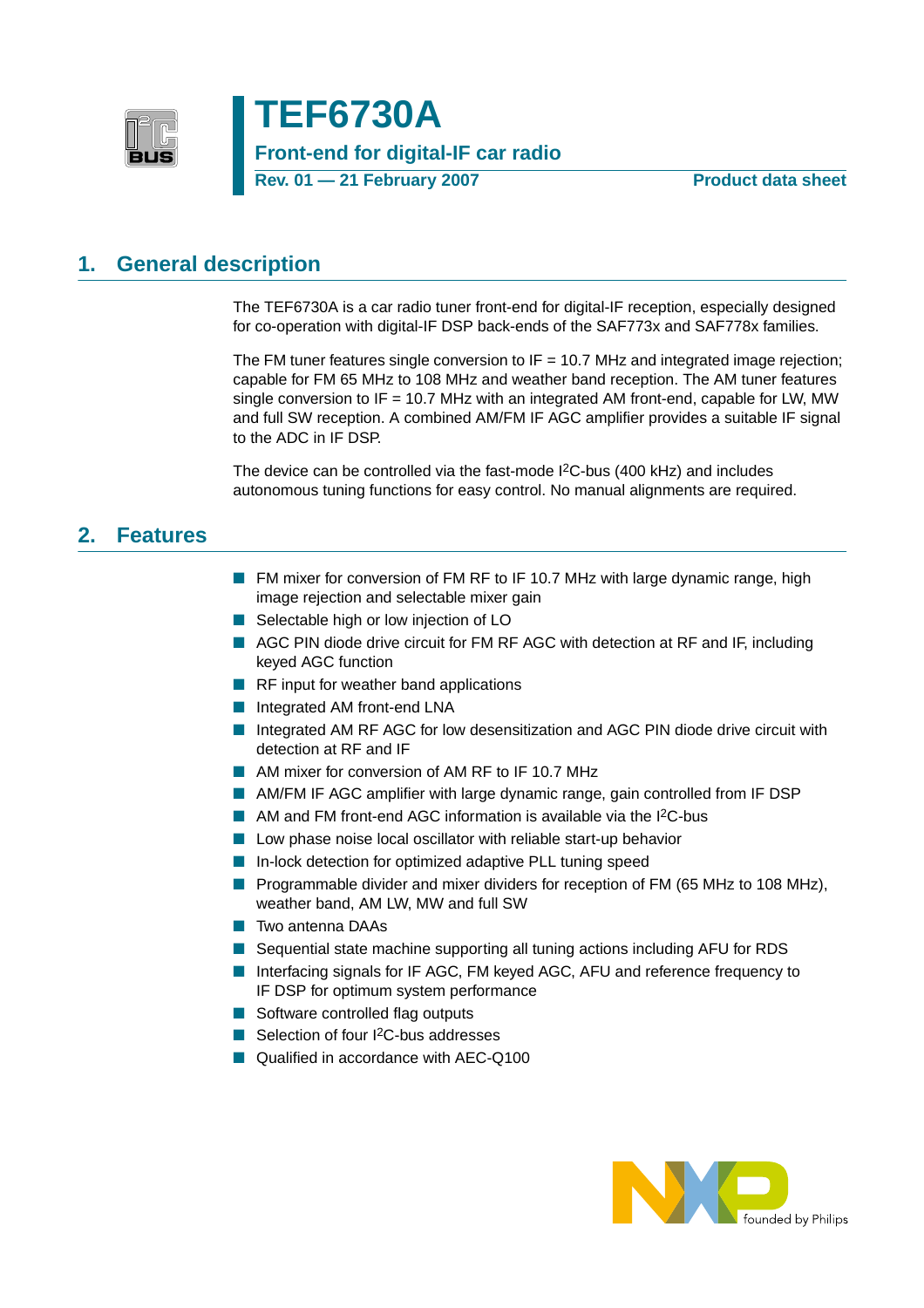### <span id="page-1-0"></span>**3. Quick reference data**

### **Table 1. Quick reference data**

| <b>Symbol</b>          | <b>Parameter</b>                                                   | <b>Conditions</b>                                                                                                                                                       |               | Min                          | <b>Typ</b>                   | <b>Max</b>               | Unit            |
|------------------------|--------------------------------------------------------------------|-------------------------------------------------------------------------------------------------------------------------------------------------------------------------|---------------|------------------------------|------------------------------|--------------------------|-----------------|
| <b>Supply voltage</b>  |                                                                    |                                                                                                                                                                         |               |                              |                              |                          |                 |
| <b>V<sub>CCA</sub></b> | analog supply voltage                                              | on pins V <sub>CC</sub> , V <sub>CC(PLL)</sub> , V <sub>CC(VCO)</sub> , V <sub>CC(RF)</sub> ,<br>V <sub>CC(IF)</sub> , FMMIXOUT1, FMMIXOUT2,<br>AMMIXOUT1 and AMMIXOUT2 |               | 8                            | 8.5                          | 9                        | $\vee$          |
|                        | <b>Current in FM mode</b>                                          |                                                                                                                                                                         |               |                              |                              |                          |                 |
| ICC(tot)               | total supply current                                               |                                                                                                                                                                         |               | ä,                           | 85.3                         |                          | mA              |
|                        | <b>Current in AM mode</b>                                          |                                                                                                                                                                         |               |                              |                              |                          |                 |
| $I_{CC(tot)}$          | total supply current                                               |                                                                                                                                                                         |               | ä,                           | 114.7                        | $\overline{\phantom{a}}$ | mA              |
|                        | <b>Antenna Digital Auto Alignment (DAA)</b>                        |                                                                                                                                                                         |               |                              |                              |                          |                 |
|                        | DAA1: pin DAAOUT1[1]                                               |                                                                                                                                                                         |               |                              |                              |                          |                 |
|                        | G <sub>conv(DAA)</sub> DAA conversion gain                         |                                                                                                                                                                         |               | 0.1                          | $\blacksquare$               | $\overline{c}$           |                 |
|                        | DAA2: pin DAAOUT2[2]                                               |                                                                                                                                                                         |               |                              |                              |                          |                 |
|                        | G <sub>conv(DAA)</sub> DAA conversion gain                         |                                                                                                                                                                         |               | 0.7                          | $\overline{\phantom{a}}$     | 1.35                     |                 |
|                        | <b>Reference frequency</b>                                         |                                                                                                                                                                         |               |                              |                              |                          |                 |
|                        | External reference frequency, circuit inputs: pins FREF1 and FREF2 |                                                                                                                                                                         |               |                              |                              |                          |                 |
| $f_{ext}$              | external frequency                                                 |                                                                                                                                                                         |               |                              | 100                          |                          | kHz             |
|                        | Tuning system; see Table 28, Table 29, Table 30 and Table 31       |                                                                                                                                                                         |               |                              |                              |                          |                 |
|                        | Voltage controlled oscillator                                      |                                                                                                                                                                         |               |                              |                              |                          |                 |
| $f_{VCO(min)}$         | minimum VCO frequency                                              |                                                                                                                                                                         | $\boxed{3}$ . |                              | $\overline{\phantom{a}}$     | 130                      | <b>MHz</b>      |
|                        |                                                                    | application according to Figure 25                                                                                                                                      | $\boxed{3}$ . |                              | $\blacksquare$               | 159.9                    | <b>MHz</b>      |
| $f_{\text{VCO(max)}}$  | maximum VCO frequency                                              |                                                                                                                                                                         |               | $[3]$ 256                    | $\overline{\phantom{a}}$     | $\blacksquare$           | <b>MHz</b>      |
| C/N                    | carrier-to-noise ratio                                             | $f_{VCO}$ = 200 MHz; $\Delta f$ = 10 kHz; Q = 30                                                                                                                        |               | 94                           | 98                           | $\overline{\phantom{0}}$ | $dBc/\sqrt{Hz}$ |
| <b>Timings</b>         |                                                                    |                                                                                                                                                                         |               |                              |                              |                          |                 |
| t <sub>tune</sub>      | tuning time                                                        | Europe FM and US FM band;<br>$f_{ref}$ = 100 kHz; $f_{RF}$ = 87.5 MHz to<br>108 MHz                                                                                     |               | ä,                           | 0.75                         | 1                        | ms              |
|                        |                                                                    | AM MW band; $f_{ref} = 20$ kHz;<br>$f_{RF}$ = 0.53 MHz to 1.7 MHz                                                                                                       |               | ٠                            | $\qquad \qquad \blacksquare$ | 10                       | ms              |
| $t_{\text{upd}(AF)}$   | AF update time                                                     | cycle time for inaudible AF update<br>including 1 ms mute start and 1 ms mute<br>release time                                                                           |               | $\qquad \qquad \blacksquare$ | 6                            | 6.5                      | ms              |
|                        | AM overall system parameters <sup>[4]</sup>                        |                                                                                                                                                                         |               |                              |                              |                          |                 |
| $f_{i(RF)}$            | RF input frequency                                                 | LW                                                                                                                                                                      |               | 144                          | $\blacksquare$               | 288                      | kHz             |
|                        |                                                                    | <b>MW</b>                                                                                                                                                               |               | 522                          | $\blacksquare$               | 1710                     | kHz             |
|                        |                                                                    | SW                                                                                                                                                                      |               | 2.3                          | $\overline{\phantom{a}}$     | 26.1                     | MHz             |
| $f_{IF}$               | IF frequency                                                       |                                                                                                                                                                         |               | ÷,                           | 10.7                         | ٠                        | MHz             |
| $V_{\text{sens}}$      | sensitivity voltage                                                | $(S+N)/N = 26 dB$                                                                                                                                                       |               | $\qquad \qquad \blacksquare$ | 50                           | -                        | $\mu V$         |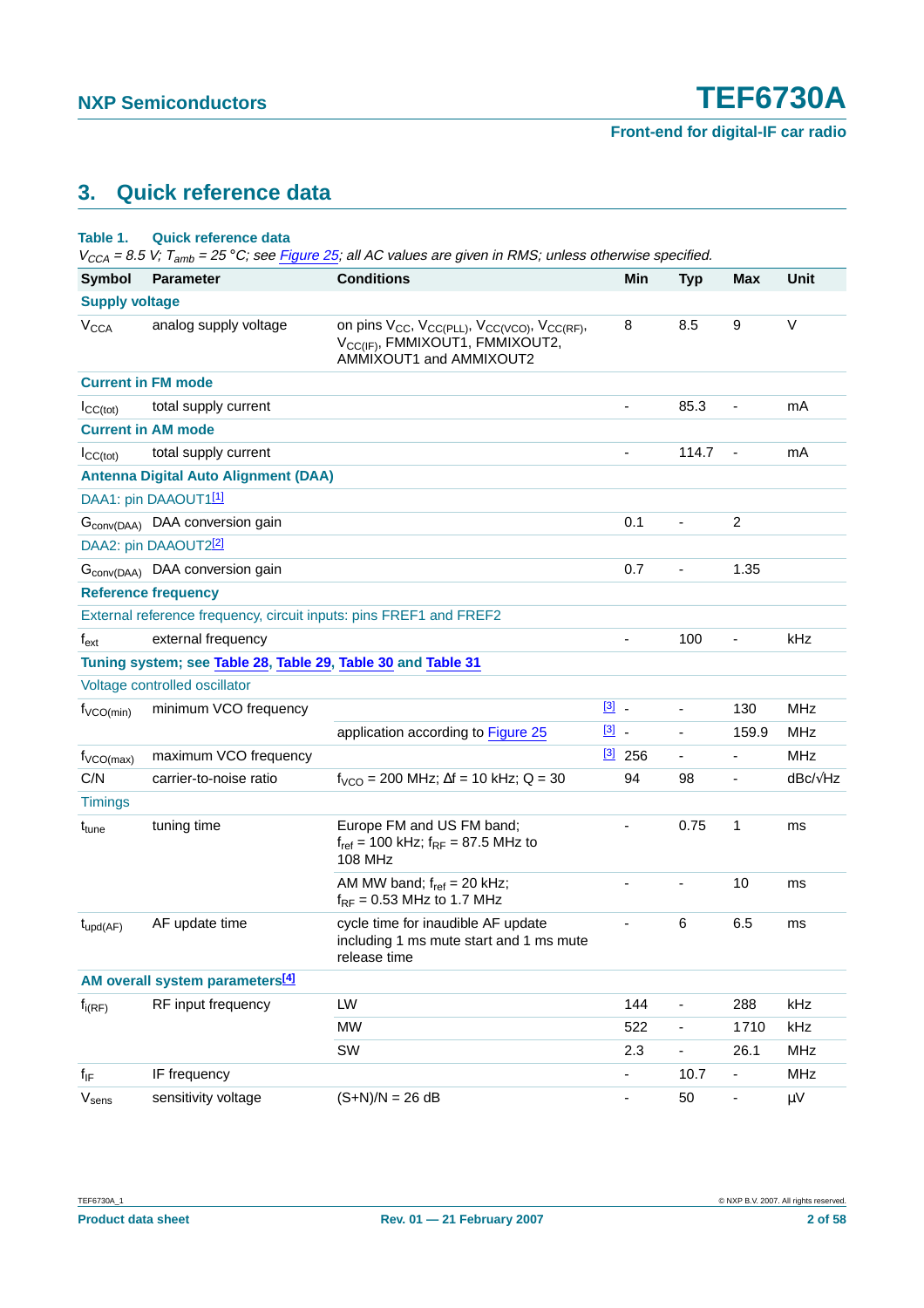### **Front-end for digital-IF car radio**

|                            | <b>Parameter</b>                                          | $V_{CCA}$ = 8.5 V; 1 $_{amb}$ = 25 $^{\circ}$ C; see Figure 25; all AC values are given in RMS; unless otherwise specified. |                          |                              |                          |            |
|----------------------------|-----------------------------------------------------------|-----------------------------------------------------------------------------------------------------------------------------|--------------------------|------------------------------|--------------------------|------------|
| <b>Symbol</b>              |                                                           | <b>Conditions</b>                                                                                                           | Min                      | <b>Typ</b>                   | <b>Max</b>               | Unit       |
| $V_{i(RF)}$                | RF input voltage                                          | start level of wideband AGC                                                                                                 |                          |                              |                          |            |
|                            |                                                           | data byte AGC bits WBAGC $[1:0] = 00$                                                                                       | $\overline{\phantom{0}}$ | 125                          | $\blacksquare$           | mV         |
|                            |                                                           | data byte AGC bits WBAGC $[1:0] = 01$                                                                                       | $\overline{\phantom{0}}$ | 100                          | $\overline{\phantom{0}}$ | mV         |
|                            |                                                           | data byte AGC bits WBAGC $[1:0] = 10$                                                                                       | $\overline{\phantom{0}}$ | 75                           |                          | mV         |
|                            |                                                           | data byte AGC bits WBAGC $[1:0] = 11$                                                                                       | $\overline{\phantom{0}}$ | 35                           | $\overline{\phantom{a}}$ | mV         |
| $V_{i(RF)M}$               | peak RF input voltage                                     | start level of narrow-band AGC; $m = 0$                                                                                     |                          |                              |                          |            |
|                            |                                                           | data byte AGC bits NBAGC $[1:0] = 00$                                                                                       | $\blacksquare$           | 200                          | $\blacksquare$           | mV         |
|                            |                                                           | data byte AGC bits NBAGC $[1:0] = 01$                                                                                       | $\overline{\phantom{0}}$ | 170                          | $\overline{\phantom{a}}$ | mV         |
|                            |                                                           | data byte AGC bits NBAGC $[1:0] = 10$                                                                                       | -                        | 140                          | ۰                        | mV         |
|                            |                                                           | data byte AGC bits NBAGC $[1:0] = 11$                                                                                       | ÷,                       | 115                          | $\blacksquare$           | mV         |
| IP <sub>2</sub>            | second-order intercept point referenced to receiver input |                                                                                                                             | ÷                        | 152                          | $\overline{\phantom{0}}$ | $dB\mu V$  |
| IP3                        | third-order intercept point                               | referenced to receiver input                                                                                                |                          |                              |                          |            |
|                            |                                                           | $\Delta f = 40$ kHz                                                                                                         | $\overline{\phantom{0}}$ | 130                          | $\blacksquare$           | dBµV       |
|                            |                                                           | $\Delta f = 100$ kHz                                                                                                        |                          | 133                          |                          | $dB\mu V$  |
| $\alpha$ <sub>ripple</sub> | ripple rejection                                          | $V_{CC(ripple)} / V_{audio}$ , $f_{ripole} = 100$ Hz;<br>$V_{CC(ripple)} = 10$ mV (RMS);<br>$V_{i(RF)} = 1$ mV to 1 V       |                          | 40                           |                          | dB         |
|                            | FM overall system parameters <sup>[5]</sup>               |                                                                                                                             |                          |                              |                          |            |
| $f_{i(RF)}$                | RF input frequency                                        | FM standard                                                                                                                 | 65                       | $\qquad \qquad \blacksquare$ | 108                      | <b>MHz</b> |
|                            |                                                           | weather band                                                                                                                | 162.4                    | $\overline{\phantom{a}}$     | 162.55                   | MHz        |
| $f_{IF}$                   | IF frequency                                              |                                                                                                                             | ä,                       | 10.7                         | $\overline{\phantom{a}}$ | MHz        |
| $\rm V_{sens}$             | sensitivity voltage                                       | $B_{IF}$ = 170 kHz                                                                                                          | -                        | $\overline{c}$               | $\overline{\phantom{a}}$ | $\mu$ V    |
|                            |                                                           | threshold extension enabled; weak signal<br>handling enabled (SAF7730 N231)                                                 |                          | 1.1                          |                          | $\mu V$    |
| $V_{i(RF)}$                | RF input voltage                                          | start level of wideband AGC                                                                                                 |                          |                              |                          |            |
|                            |                                                           | data byte AGC bits WBAGC $[1:0] = 00$                                                                                       | -                        | 19                           |                          | mV         |
|                            |                                                           | data byte AGC bits WBAGC $[1:0] = 01$                                                                                       | $\overline{\phantom{0}}$ | 14                           | $\overline{\phantom{a}}$ | mV         |
|                            |                                                           | data byte AGC bits WBAGC $[1:0] = 10$                                                                                       | ÷                        | 10                           |                          | mV         |
|                            |                                                           | data byte AGC bits WBAGC $[1:0] = 11$                                                                                       | $\overline{\phantom{0}}$ | 7                            | $\overline{\phantom{a}}$ | mV         |
| $V_{i(RF)M}$               | peak RF input voltage                                     | start level of narrow-band AGC; $m = 0$                                                                                     |                          |                              |                          |            |
|                            |                                                           | data byte AGC bits NBAGC $[1:0] = 00$                                                                                       |                          | 17                           |                          | mV         |
|                            |                                                           | data byte AGC bits NBAGC $[1:0] = 01$                                                                                       | $\overline{\phantom{0}}$ | 14                           |                          | mV         |
|                            |                                                           | data byte AGC bits $NBAGC[1:0] = 10$                                                                                        | -                        | 11                           | $\overline{\phantom{a}}$ | mV         |
|                            |                                                           | data byte AGC bits NBAGC $[1:0] = 11$                                                                                       | -                        | 9                            |                          | mV         |
| IP3                        | third-order intercept point                               | $\Delta f = 400$ kHz                                                                                                        | $\overline{\phantom{0}}$ | 123                          | -                        | dBµV       |
| $\alpha$ <sub>ripple</sub> | ripple rejection                                          | $V_{CC(ripple)} / V_{audio}$ , f <sub>ripple</sub> = 100 Hz;<br>$V_{CC(ripple)} = 10$ mV (RMS);<br>$V_{i(RF)} = 500 \mu V$  |                          | 64                           |                          | dB         |

### **Table 1. Quick reference data** …continued

 $V_{CCA}$  = 8.5 V; T<sub>amb</sub> = 25 °C; see Figure 25; all AC values are given in RMS; unless otherwise specified.

<span id="page-2-0"></span>[1] Conversion gain formula of DAA1:  $V_{DAAOUTI} = \left(I.9I5 \times \frac{n}{I28} + 0.1\right) \times V_{tune}$  where n = 0 to 127.

---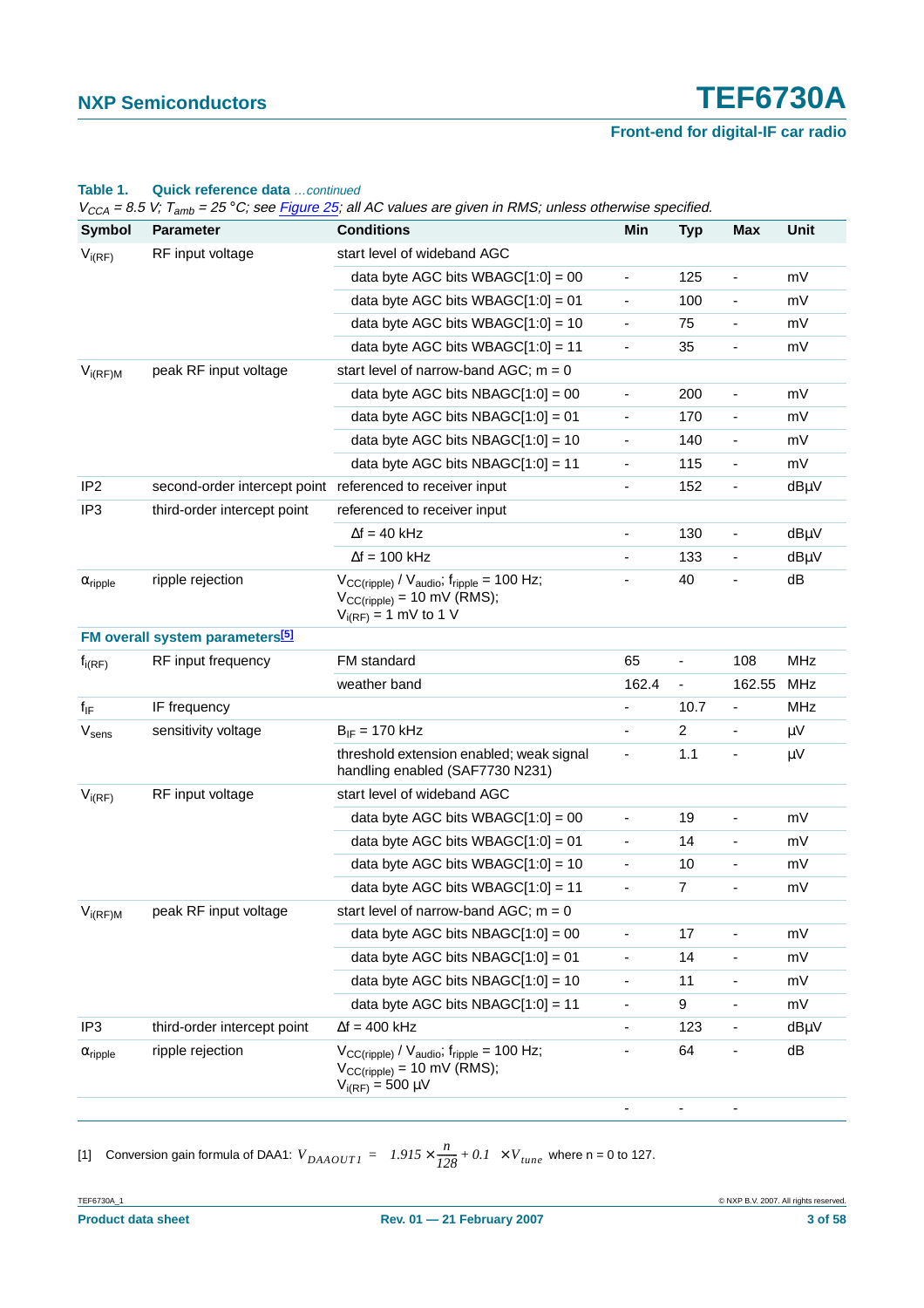- <span id="page-3-0"></span>[2] Conversion gain formula of DAA2:  $V_{DAAOUT2} = \left(0.693 \times \frac{n}{16} + 0.7\right) \times V_{DAAOUT1}$  where n = 0 to 15.
- <span id="page-3-1"></span>[3] The VCO frequency is determined by the external circuit at pins OSCFDB and OSCTNK.
- <span id="page-3-2"></span>[4] Based on 15 pF/60 pF dummy aerial, voltages at dummy aerial input,  $f_{mod}$  = 400 Hz, 2.5 kHz audio bandwidth,  $f_{i(RF)}$  = 990 kHz, m = 0.3 and nominal maximum IF AGC gain, unless otherwise specified.
- <span id="page-3-3"></span>[5] Based on 75 Ω dummy aerial, voltages at dummy aerial input, f<sub>mod</sub> = 400 Hz, de-emphasis = 50 μs, f<sub>i(RF)</sub> = 97.1 MHz, ∆f = 22.5 kHz, nominal mixer gain and nominal maximum IF AGC gain, unless otherwise specified.

### <span id="page-3-4"></span>**4. Ordering information**

#### **Table 2. Ordering information**

| Type number | Package     |                                                                                                    |          |  |  |  |
|-------------|-------------|----------------------------------------------------------------------------------------------------|----------|--|--|--|
|             | <b>Name</b> | <b>Description</b>                                                                                 | Version  |  |  |  |
| TEF6730AHW  | HTQFP64     | plastic thermal enhanced thin quad flat package; 64 leads;<br>body 10 x 10 x 1 mm; exposed die pad | SOT855-1 |  |  |  |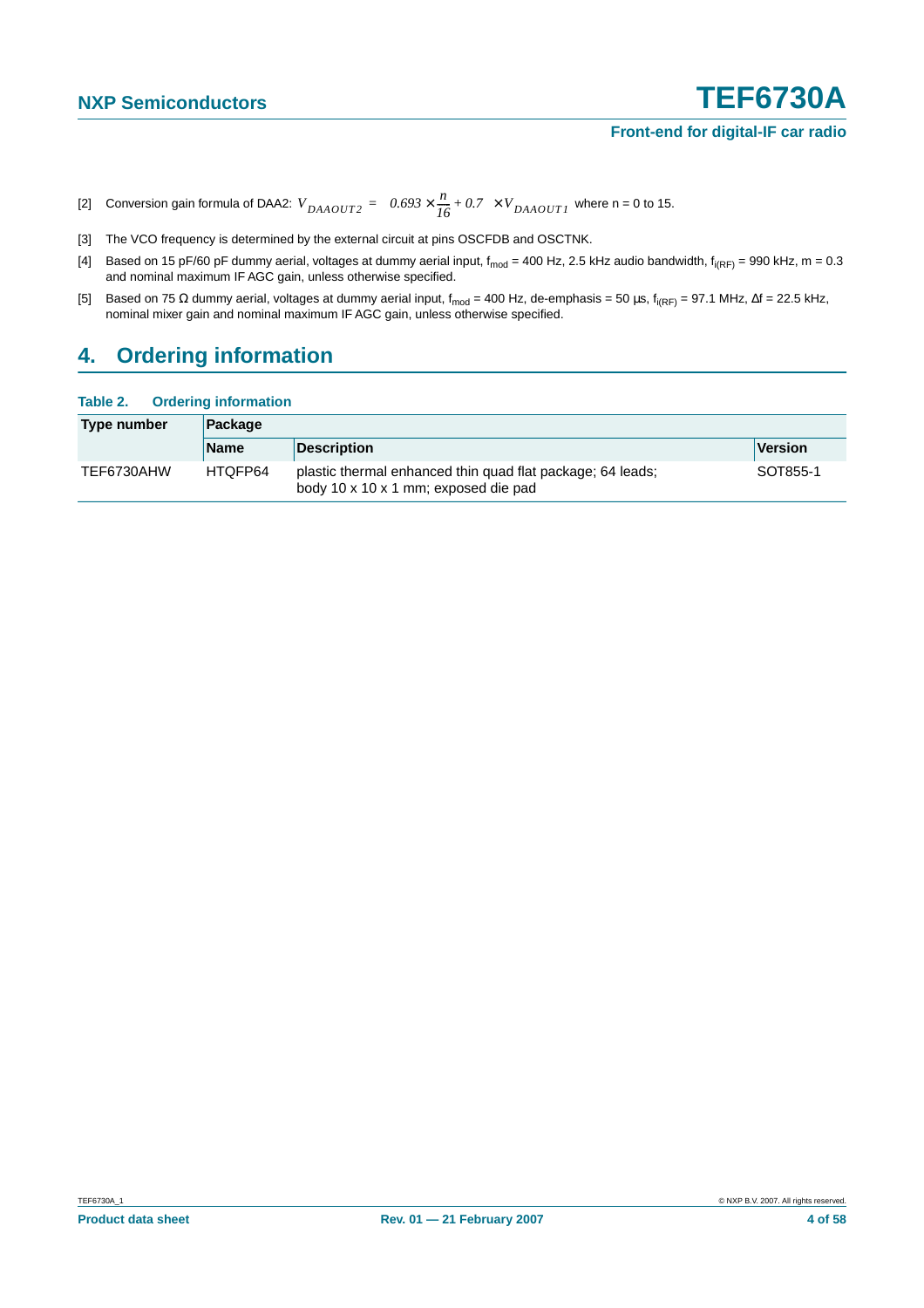TEF6730A **Product data sheet** TEF6730A\_1

<span id="page-4-0"></span>**Product data sheet Rev. 01 — 21 February 2007 5 of 58**  $\sim$  68 of 58 Rev.  $\overline{a}$  $\overline{1}$  $\overline{\mathbf{z}}$ February 2007

C NXP B.V. 2007. All rights © NXP B.V. 2007. All rights reserved. 5 of 58



**NXP NXP Semiconductors Semiconductors** 

**5. Block diagram**

**Block diagram** 

ຸທ

Front-end for digital-IF car radio **Front-end for digital-IF car radio**

**TEF6730A**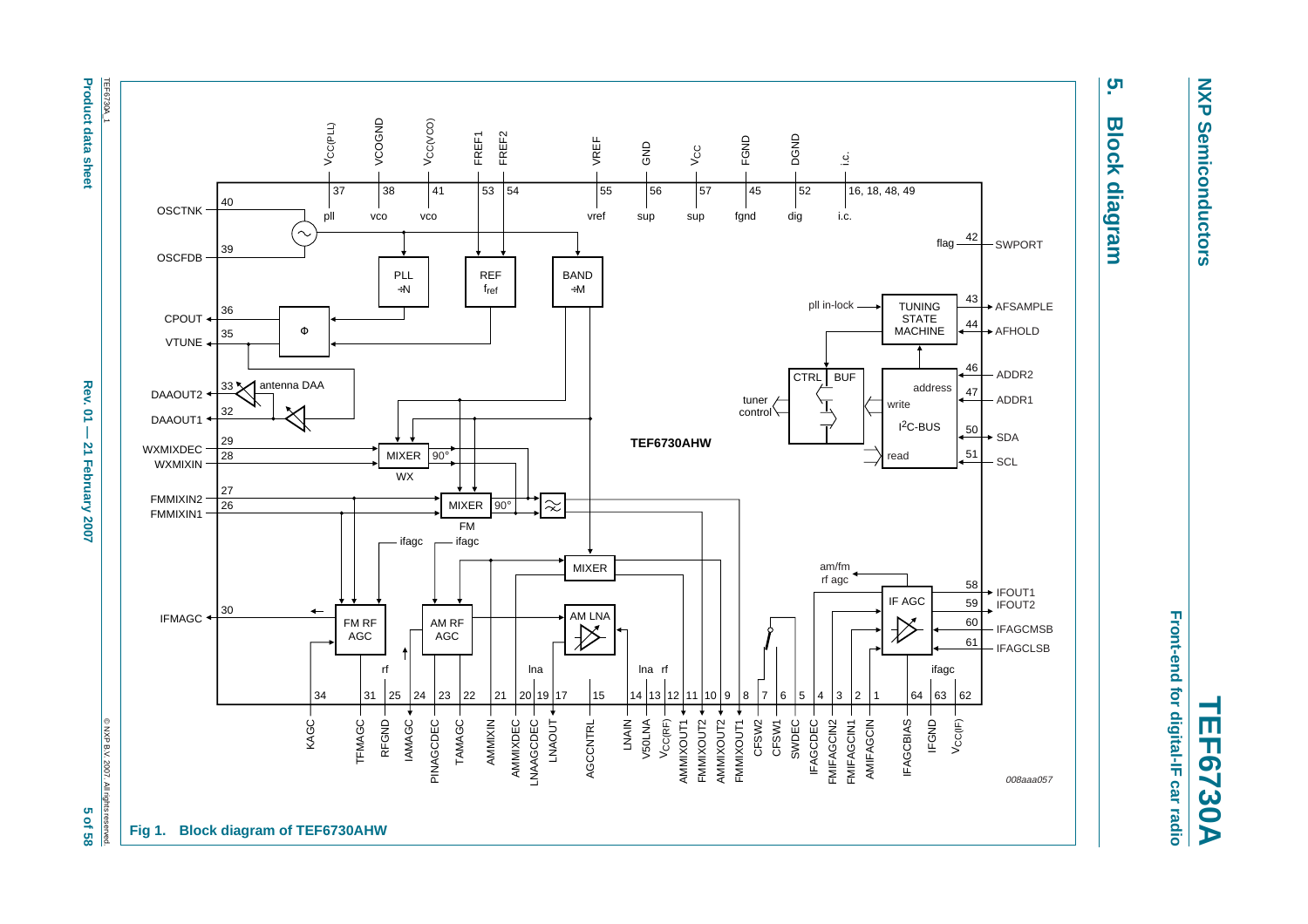### <span id="page-5-1"></span><span id="page-5-0"></span>**6. Pinning information**

### **6.1 Pinning**



### <span id="page-5-2"></span>**6.2 Pin description**

| Table 3.          | <b>Pin description</b> |                                        |
|-------------------|------------------------|----------------------------------------|
| Symbol            | <b>Pin</b>             | <b>Description</b>                     |
| AMIFAGCIN         | 1                      | IF AGC amplifier AM input (10.7 MHz)   |
| <b>FMIFAGCIN1</b> | 2                      | IF AGC amplifier FM input 1 (10.7 MHz) |
| <b>FMIFAGCIN2</b> | 3                      | IF AGC amplifier FM input 2 (10.7 MHz) |
| <b>IFAGCDEC</b>   | 4                      | IF AGC amplifier AM and FM decoupling  |
| <b>SWDEC</b>      | 5                      | ceramic filter switch decoupling       |
| CFSW <sub>1</sub> | 6                      | ceramic filter switch 1                |
| CFSW <sub>2</sub> | 7                      | ceramic filter switch 2                |
| FMMIXOUT1         | 8                      | FM mixer IF output 1 (10.7 MHz)        |
| AMMIXOUT2         | 9                      | AM mixer IF output 2 (10.7 MHz)        |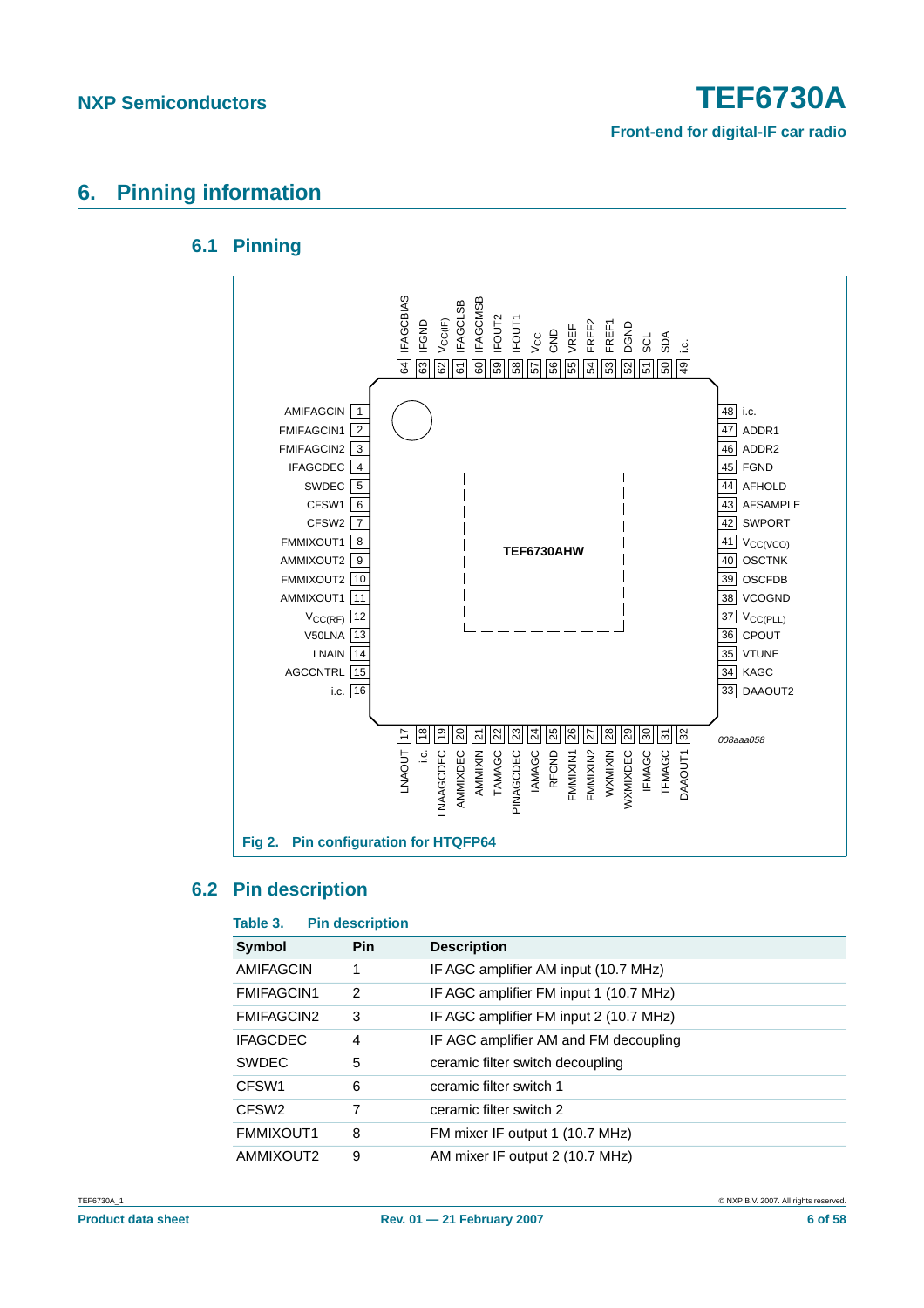| Table 3.         | Pin description continued |                                                 |
|------------------|---------------------------|-------------------------------------------------|
| <b>Symbol</b>    | Pin                       | <b>Description</b>                              |
| FMMIXOUT2        | 10                        | FM mixer IF output 2 (10.7 MHz)                 |
| AMMIXOUT1        | 11                        | AM mixer IF output 1 (10.7 MHz)                 |
| $V_{CC(RF)}$     | 12                        | AM/FM RF supply voltage                         |
| V50LNA           | 13                        | AM LNA supply voltage decoupling                |
| <b>LNAIN</b>     | 14                        | AM LNA input                                    |
| <b>AGCCNTRL</b>  | 15                        | AM LNA AGC pin                                  |
| i.c.             | 16                        | internally connected; leave open                |
| <b>LNAOUT</b>    | 17                        | AM LNA output                                   |
| i.c.             | 18                        | internally connected; leave open                |
| <b>LNAAGCDEC</b> | 19                        | AM LNA AGC decoupling                           |
| <b>AMMIXDEC</b>  | 20                        | AM mixer decoupling                             |
| <b>AMMIXIN</b>   | 21                        | AM mixer input                                  |
| <b>TAMAGC</b>    | 22                        | AM RF AGC time constant                         |
| <b>PINAGCDEC</b> | 23                        | AM PIN diode AGC decoupling                     |
| <b>IAMAGC</b>    | 24                        | AGC current for AM PIN diode                    |
| <b>RFGND</b>     | 25                        | RF ground                                       |
| FMMIXIN1         | 26                        | FM mixer input 1                                |
| FMMIXIN2         | 27                        | FM mixer input 2                                |
| <b>WXMIXIN</b>   | 28                        | weather band mixer input                        |
| <b>WXMIXDEC</b>  | 29                        | weather band mixer decoupling                   |
| <b>IFMAGC</b>    | 30                        | AGC current for FM PIN diode                    |
| <b>TFMAGC</b>    | 31                        | FM RF AGC time constant                         |
| DAAOUT1          | 32                        | antenna DAA output 1                            |
| DAAOUT2          | 33                        | antenna DAA output 2                            |
| <b>KAGC</b>      | 34                        | level input for FM keyed AGC function           |
| <b>VTUNE</b>     | 35                        | tuning voltage input antenna DAA                |
| <b>CPOUT</b>     | 36                        | charge pump output                              |
| $V_{CC(PLL)}$    | 37                        | tuning PLL supply voltage                       |
| <b>VCOGND</b>    | 38                        | VCO ground                                      |
| <b>OSCFDB</b>    | 39                        | VCO feedback                                    |
| <b>OSCTNK</b>    | 40                        | VCO tank circuit                                |
| $V_{CC(VCO)}$    | 41                        | VCO supply voltage                              |
| <b>SWPORT</b>    | 42                        | software controllable port output               |
| <b>AFSAMPLE</b>  | 43                        | AF sample flag output                           |
| <b>AFHOLD</b>    | 44                        | AF hold flag output and input                   |
| <b>FGND</b>      | 45                        | reference frequency ground                      |
| ADDR2            | 46                        | address select input 2                          |
| ADDR1            | 47                        | address select input 1                          |
| i.c.             | 48                        | internally connected; leave open                |
| i.c.             | 49                        | internally connected; leave open                |
| <b>SDA</b>       | 50                        | I <sup>2</sup> C-bus data line input and output |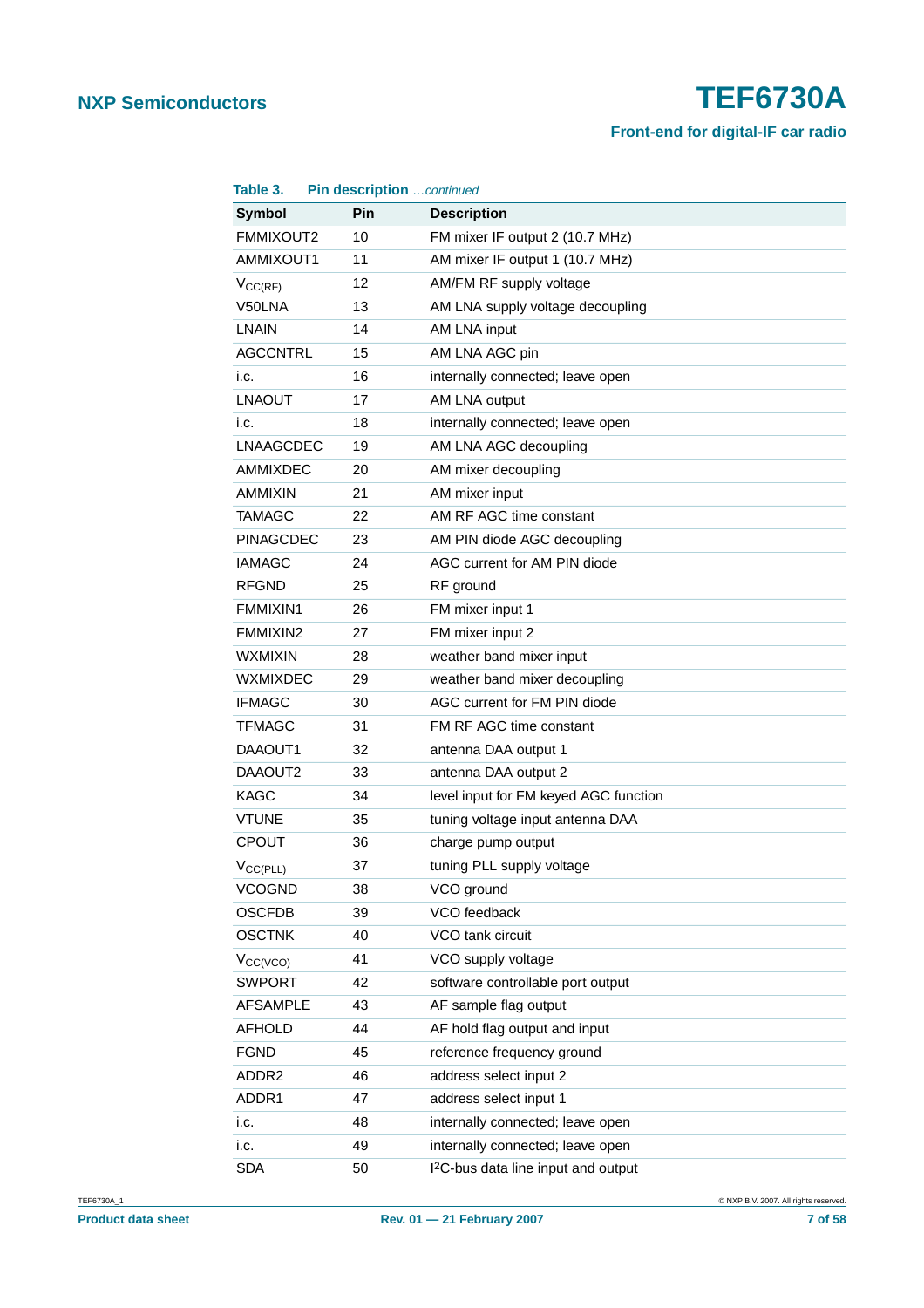| Table 3.           | Pin description  continued |                                              |
|--------------------|----------------------------|----------------------------------------------|
| Symbol             | <b>Pin</b>                 | <b>Description</b>                           |
| SCL                | 51                         | I <sup>2</sup> C-bus clock line input        |
| <b>DGND</b>        | 52                         | digital ground                               |
| FREF1              | 53                         | reference frequency input 1                  |
| FREF <sub>2</sub>  | 54                         | reference frequency input 2                  |
| <b>VREF</b>        | 55                         | reference voltage noise decoupling           |
| <b>GND</b>         | 56                         | ground                                       |
| $V_{\rm CC}$       | 57                         | supply voltage $(8.5 V)$                     |
| IFOUT <sub>1</sub> | 58                         | IF AGC amplifier output 1                    |
| <b>IFOUT2</b>      | 59                         | IF AGC amplifier output 2                    |
| <b>IFAGCMSB</b>    | 60                         | MSB input for IF AGC amplifier gain setting  |
| <b>IFAGCLSB</b>    | 61                         | LSB input for IF AGC amplifier gain setting  |
| $V_{CC(IF)}$       | 62                         | IF AGC amplifier supply voltage              |
| <b>IFGND</b>       | 63                         | IF AGC amplifier ground                      |
| <b>IFAGCBIAS</b>   | 64                         | bias voltage decoupling for IF AGC amplifier |

### <span id="page-7-1"></span><span id="page-7-0"></span>**7. Functional description**

### **7.1 FM mixer 1**

The FM quadrature mixer converts FM RF (65 MHz to 108 MHz) to an IF frequency of 10.7 MHz. The FM mixer provides high image rejection, a large dynamic range and selectable mixer gain. The image rejection can be selected between low injection of LO and high injection of LO via the  $1<sup>2</sup>C$ -bus independently of the band selection. A separate RF input for weather band is available.

### <span id="page-7-2"></span>**7.2 FM RF AGC**

AGC detection is at the FM front-end mixer input and the AM/FM IF AGC amplifier input, both with programmable AGC thresholds. When the threshold is exceeded, the PIN diode drive circuit sources a current to an external PIN diode circuit, keeping the RF signal level constant.

Keyed AGC function is selectable via the  $12C$ -bus and uses the in-band level information from the IF DSP.

The AGC PIN diode drive circuit can optionally deliver a fixed current as a local function. In AM mode, the AGC PIN diode drive circuit can be set to generate a fixed source current into the external FM PIN diode circuitry.

### <span id="page-7-3"></span>**7.3 Antenna DAA1 and DAA2**

The antenna DAA1 measures the VCO tuning voltage and multiplies it with a factor defined by the 7-bit DAA1 setting to generate a tuning voltage for the FM antenna tank circuit. If a second FM tank circuit is applied, the tuning voltage can be derived from the antenna DAA2 output. The antenna DAA2 measures the output voltage of the antenna DAA1 and multiplies it with a factor defined by the 4-bit DAA2 setting.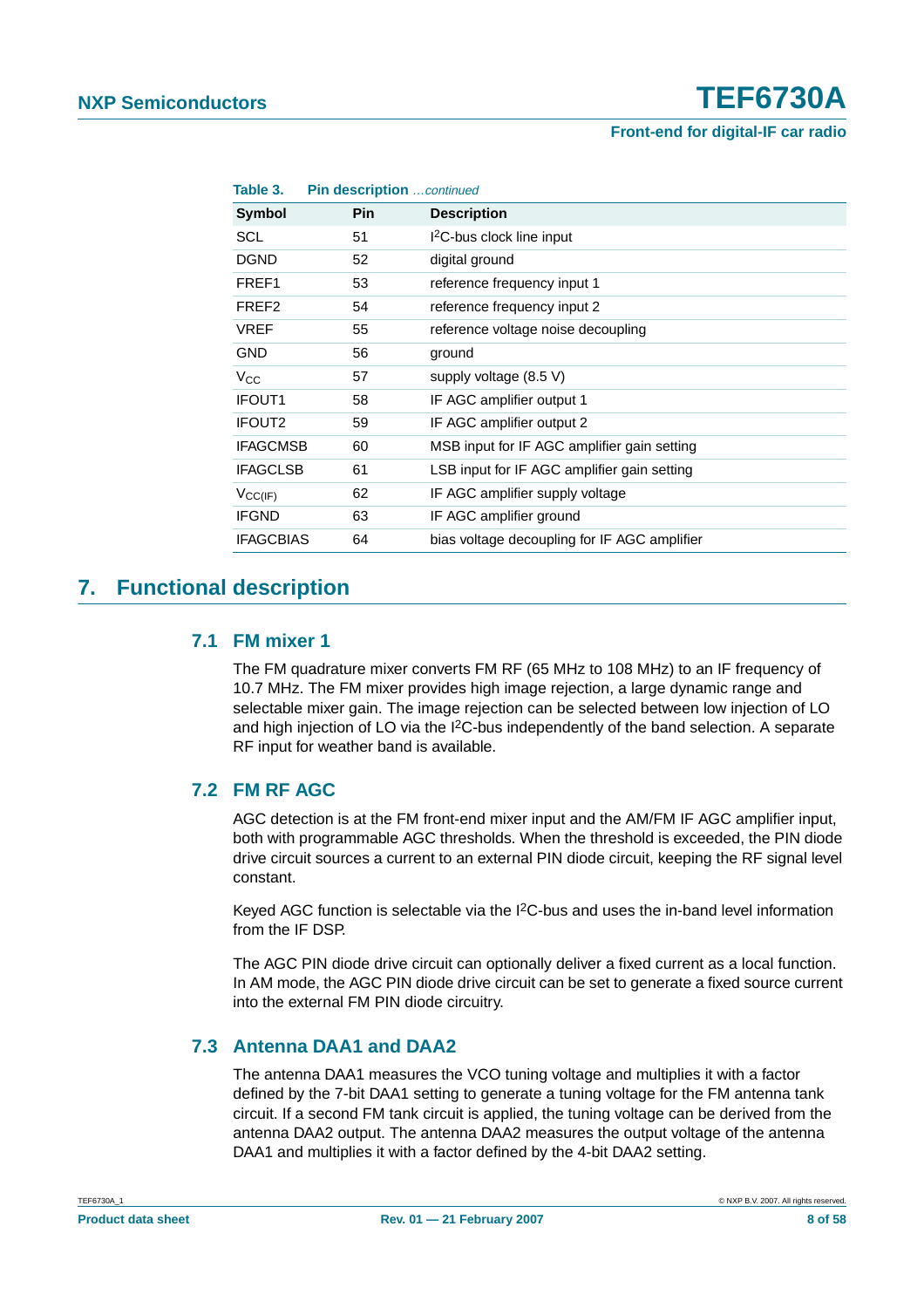### <span id="page-8-0"></span>**7.4 AM LNA**

The AM low noise amplifier is fully integrated.

### <span id="page-8-1"></span>**7.5 AM RF AGC**

The AM RF AGC is partially integrated. Detection is at the output of the AM LNA and at the input of the AM/FM IF AGC amplifier, both with programmable thresholds. First the integrated AGC reduces the gain of the LNA. After the LNA AGC, the PIN diode AGC takes over by sinking a current via an external PIN diode.

In FM mode, the AM AGC can be set to a fixed attenuation.

### <span id="page-8-2"></span>**7.6 AM mixer**

The large dynamic range AM mixer converts AM RF (144 kHz to 26.1 MHz) to an IF frequency of 10.7 MHz.

### <span id="page-8-3"></span>**7.7 VCO and dividers**

The varactor tuned LC oscillator together with the dividers provides the LO signal for both AM and FM front-end mixers. The VCO has an operating frequency of approximately 160 MHz to 256 MHz. In FM mode the LO frequency is divided by 2 or 3. These dividers generate in-phase and quadrature-phase output signals used in the FM front-end mixer for image rejection. In weather band mode the LO signal is directly phase shifted to generate the in-phase and quadrature-phase signals. In AM mode the LO frequency is divided by 6, 8, 10, 16 or 20 depending on the selected AM band.

### <span id="page-8-4"></span>**7.8 Tuning PLL**

The tuning PLL locks the VCO frequency divided by the programmable divider ratio to the reference frequency. Due to the combination of different charge pump signals in the PLL loop filter, the loop parameters are adapted dynamically. Tuning to different RF frequencies is done by changing the programmable divider ratio. The tuning step size is selected with the reference frequency divider setting.

### <span id="page-8-5"></span>**7.9 AM/FM IF AGC amplifier**

The combined AM/FM IF AGC amplifier delivers a suitable IF signal for the ADC in the IF DSP. The maximum gain of the IF AGC amplifier can be selected via the I2C-bus. The gain of this amplifier is automatically adapted via interfacing signals from the IF DSP. The IF AGC amplifier has three signal inputs, two for FM and one for AM. This allows the application of multiple external filters, e.g. with different bandwidths.

### <span id="page-8-6"></span>**8. I2C-bus protocol**

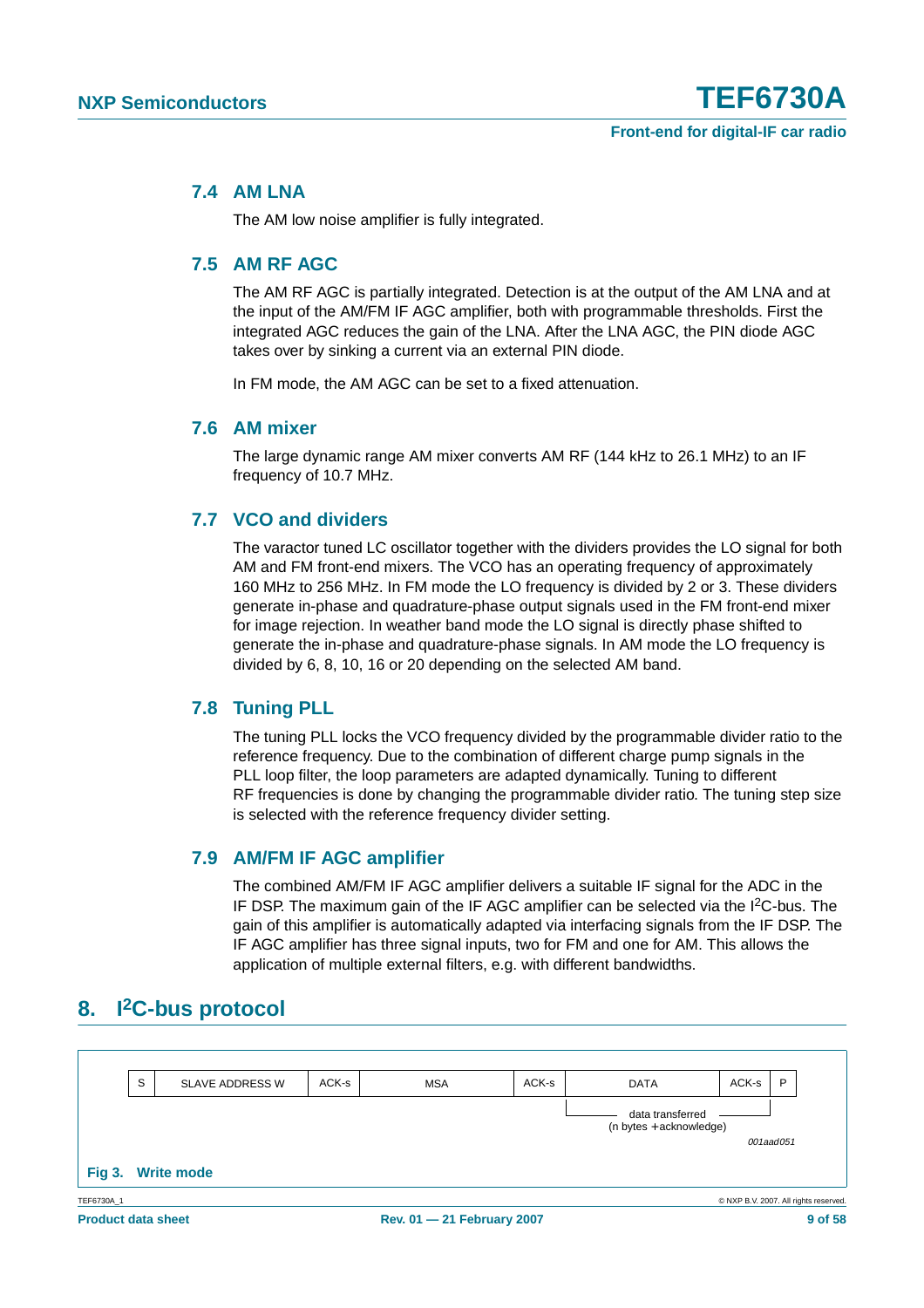|                                                    | S | <b>SLAVE ADDRESS R</b> | ACK-s | <b>DATA</b> | ACK-m | <b>DATA</b> | <b>NA</b> | D |
|----------------------------------------------------|---|------------------------|-------|-------------|-------|-------------|-----------|---|
| data transferred<br>$(n - 1)$ bytes + acknowledge) |   |                        |       |             |       |             | 001aad049 |   |
|                                                    |   | Fig 4. Read mode       |       |             |       |             |           |   |

### **Table 4. Description of I2C-bus format**

| Code            | <b>Description</b>                                       |
|-----------------|----------------------------------------------------------|
| S               | <b>START</b> condition                                   |
| Slave address W | 1100 0000b for pin ADDR2 and pin ADDR1 grounded          |
|                 | 1100 0010b for pin ADDR2 grounded and pin ADDR1 floating |
|                 | 1100 0100b for pin ADDR2 floating and pin ADDR1 grounded |
|                 | 1100 0110b for pin ADDR2 and pin ADDR1 floating          |
| Slave address R | 1100 0001b for pin ADDR2 and pin ADDR1 grounded          |
|                 | 1100 0011b for pin ADDR2 grounded and pin ADDR1 floating |
|                 | 1100 0101b for pin ADDR2 floating and pin ADDR1 grounded |
|                 | 1100 0111b for pin ADDR2 and pin ADDR1 floating          |
| ACK-s           | acknowledge generated by the slave                       |
| ACK-m           | acknowledge generated by the master                      |
| <b>NA</b>       | not acknowledge                                          |
| <b>MSA</b>      | mode and subaddress byte                                 |
| Data            | data byte                                                |
| P               | STOP condition                                           |
|                 |                                                          |

### **8.1 Read mode**

Read data is loaded into the I<sup>2</sup>C-bus register at the preceding acknowledge clock pulse.

<span id="page-9-1"></span>

| Table 5. Read register overview |              |               |
|---------------------------------|--------------|---------------|
| Data byte                       | <b>Name</b>  | Reference     |
| 0h                              | <b>TUNER</b> | Section 8.1.1 |
| 1 <sub>h</sub>                  |              | Section 8.1.2 |

### **8.1.1 Read mode: data byte TUNER**

<span id="page-9-0"></span>

| Table 6.          | <b>TUNER - data byte 0h bit allocation</b> |      |      |                          |   |                          |            |
|-------------------|--------------------------------------------|------|------|--------------------------|---|--------------------------|------------|
|                   |                                            |      |      |                          |   |                          |            |
| RAGC <sub>1</sub> | RAGC <sub>0</sub>                          | TAS1 | TAS0 | $\overline{\phantom{0}}$ | - | $\overline{\phantom{0}}$ | <b>POR</b> |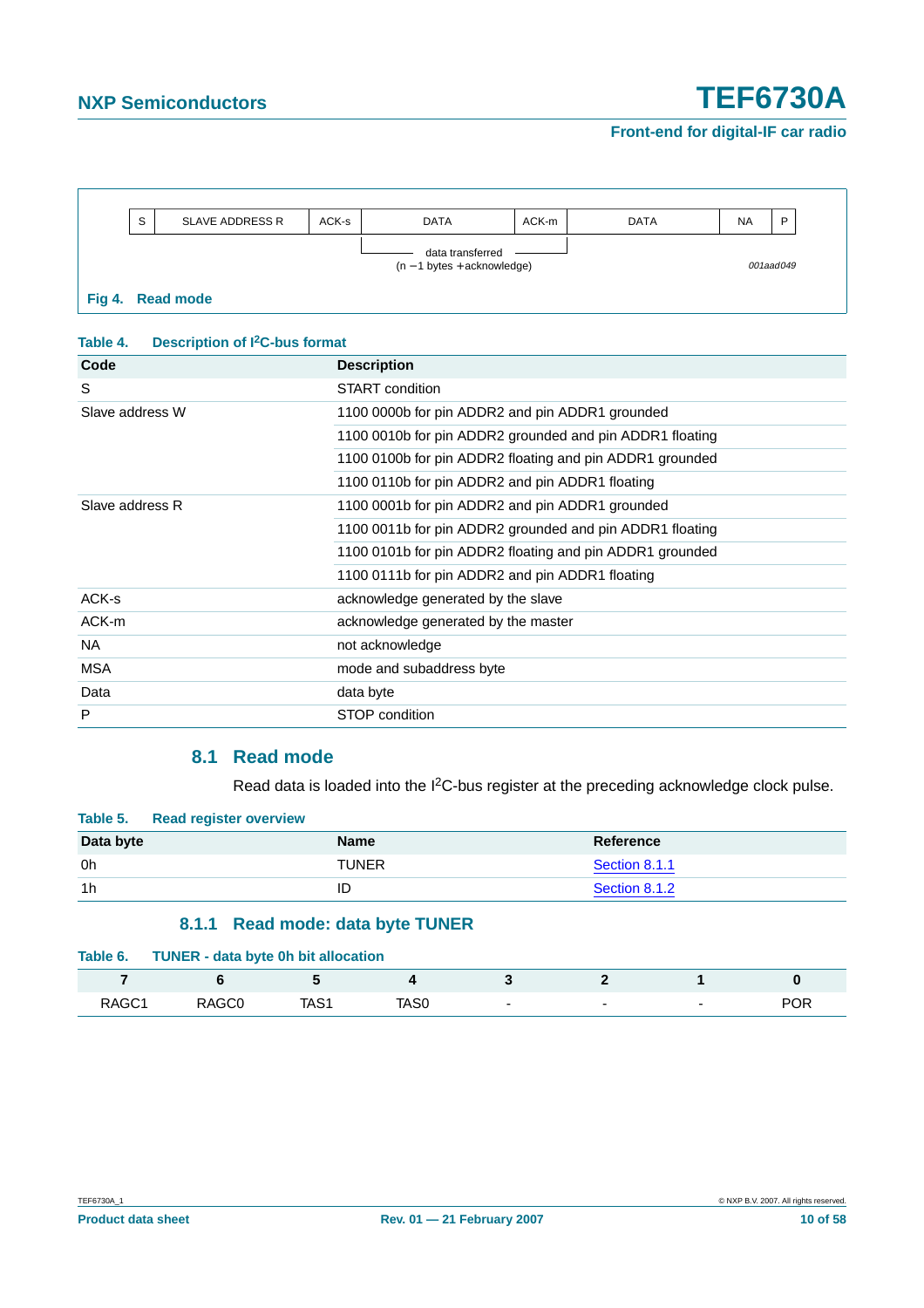| IANIG I.            |                          | <b>TUNER - Gala Dyte VIT DIL GESCHIJLION</b>                                                                                                                                                                                       |  |  |  |  |
|---------------------|--------------------------|------------------------------------------------------------------------------------------------------------------------------------------------------------------------------------------------------------------------------------|--|--|--|--|
| <b>Bit</b>          | <b>Symbol</b>            | <b>Description</b>                                                                                                                                                                                                                 |  |  |  |  |
| $7$ and $6$         | RAGC[1:0]                | RF AGC attenuation indicator                                                                                                                                                                                                       |  |  |  |  |
|                     |                          | AM mode, PIN diode current on pin IAMAGC:                                                                                                                                                                                          |  |  |  |  |
|                     |                          | $00 = no AGC$                                                                                                                                                                                                                      |  |  |  |  |
|                     |                          | $01 = LNA AGC$                                                                                                                                                                                                                     |  |  |  |  |
|                     |                          | $10 = I_{AGC} < 1$ mA                                                                                                                                                                                                              |  |  |  |  |
|                     |                          | $11 = I_{AGC} > 1$ mA                                                                                                                                                                                                              |  |  |  |  |
|                     |                          | FM mode, PIN diode current on pin IFMAGC:                                                                                                                                                                                          |  |  |  |  |
|                     |                          | $00 = 0.1$ mA                                                                                                                                                                                                                      |  |  |  |  |
|                     |                          | $01 = 0.1$ mA to 0.5 mA                                                                                                                                                                                                            |  |  |  |  |
|                     |                          | $10 = 0.5$ mA to 2.5 mA                                                                                                                                                                                                            |  |  |  |  |
|                     |                          | $11 = 2.5$ mA                                                                                                                                                                                                                      |  |  |  |  |
| 5 and 4<br>TAS[1:0] |                          | tuning action state; the signal TAS informs about internal control<br>functions of the tuner action state machine; this way the progress of<br>tuner actions can be monitored by the microcontroller;<br>see Figure 8 to Figure 18 |  |  |  |  |
|                     |                          | $00 = no current action$                                                                                                                                                                                                           |  |  |  |  |
|                     |                          | $01$ = mute started and in progress at DSP                                                                                                                                                                                         |  |  |  |  |
|                     |                          | $10$ = PLL tuning in progress and mute activated at DSP                                                                                                                                                                            |  |  |  |  |
|                     |                          | 11 = PLL tuning ready and mute activated at DSP                                                                                                                                                                                    |  |  |  |  |
| $3$ to 1            | $\overline{\phantom{a}}$ | not used                                                                                                                                                                                                                           |  |  |  |  |
| 0                   | <b>POR</b>               | power-on reset                                                                                                                                                                                                                     |  |  |  |  |
|                     |                          | $0 =$ normal operation                                                                                                                                                                                                             |  |  |  |  |
|                     |                          | 1 = I <sup>2</sup> C-bus data is reset to default POR state; POR is reset to<br>logic 0 after the TEF6730A has been read out and written to via<br><sup>2</sup> C-bus at least once                                                |  |  |  |  |

### **Table 7. TUNER - data byte 0h bit description**

### <span id="page-10-0"></span>**8.1.2 Read mode: data byte ID**

| Table 8.                 | ID - data byte 1h bit allocation  |                    |   |   |                 |                 |                 |
|--------------------------|-----------------------------------|--------------------|---|---|-----------------|-----------------|-----------------|
| 7                        | 6                                 | 5                  | 4 | 3 | $\mathbf{2}$    |                 | 0               |
| $\overline{\phantom{0}}$ | -                                 | ٠                  | ٠ | ۰ | ID <sub>2</sub> | ID <sub>1</sub> | ID <sub>0</sub> |
|                          |                                   |                    |   |   |                 |                 |                 |
| Table 9.                 | ID - data byte 1h bit description |                    |   |   |                 |                 |                 |
| <b>Bit</b>               | Symbol                            | <b>Description</b> |   |   |                 |                 |                 |
| 7 to 3                   | $\blacksquare$                    | not used           |   |   |                 |                 |                 |

### <span id="page-10-1"></span>**8.2 Write mode**

The tuner is controlled by the I<sup>2</sup>C-bus. After the IC address the MSA byte contains the control of the tuning action via the bits MODE[2:0] and REGC and subaddressing via bits SA[3:0] (see [Figure](#page-12-0) 5).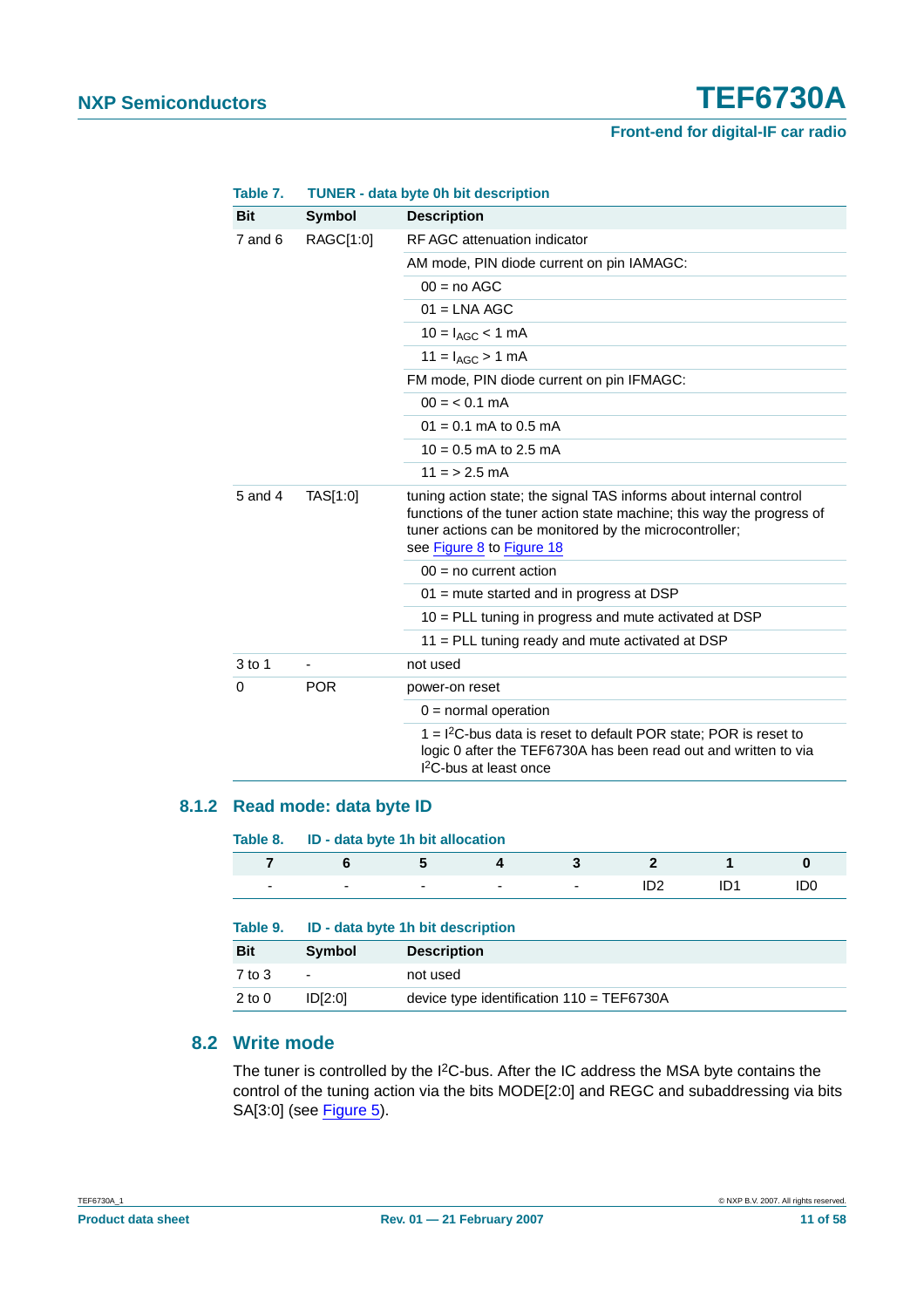The tuner circuit is controlled by the CONTROL register. Any data change in the CONTROL register has immediate effect and will change the operation of the tuner circuit accordingly. Transmitted I<sup>2</sup>C-bus data is not loaded into the CONTROL register directly but loaded into a BUFFER register instead. This allows the IC to take care of tuning actions freeing the microcontroller from cumbersome controls and timings.

Controlled by a state machine, the BUFFER data will be loaded into the CONTROL register for new settings. However, at the same time the CONTROL data is loaded into the BUFFER register. This register swap action allows a fast return to the previous setting because the previous data remains available in the BUFFER register (see [Figure](#page-13-0) 6 and [Figure](#page-14-0) 7).

Via MODE several operational modes can be selected for the state machine. MODE offers all standard tuning actions as well as generic control for flexibility. The state machine controls the tuner by controlling the internal I2C-bus data. Action progress is monitored by the accompanying IF DSP via the AFSAMPLE and AFHOLD lines. This way, functions like tuning mute and weak signal processing can be controlled complementary to the tuner action.

The state machine operation starts at the end of transmission  $(P = STOP)$ . In case a previous action is still active, this is ignored and the new action defined by MODE is started immediately. When only the address byte is transmitted, no action is started at all (device presence test).

To minimize the I<sup>2</sup>C-bus transmission time, only bytes that include data changes need to be written. Following the MSA byte the transmission can start at any given data byte defined by the subaddress (SA) bits.

Furthermore, when writing the buffered range either the current BUFFER data or the current CONTROL data can be used as default, controlled by the REGC bit:

- With REGC = 0, any BUFFER data that is not newly written via I<sup>2</sup>C-bus remains unchanged. In general, the BUFFER register will contain the previous tuner setting, so this becomes default for the new setting. When only the MSA byte is transmitted defining a tuning MODE with  $REGC = 0$ , the tuner will return to its previous settings (see [Figure](#page-13-0) 6).
- With REGC = 1, the BUFFER register is loaded with data from the CONTROL register first. This way, not written BUFFER data equals the CONTROL data. Since the CONTROL register contains the current tuner setting with  $REGC = 1$ , the current tuner setting is default for the new setting. When a tuning MODE action is defined with  $REGC = 1$ , the tuner will keep its current settings (CONTROL = current) for all data that is not newly written during the transmission (see [Figure](#page-14-0) 7).

After power-on reset, all registers are in their default settings. The control signals for the IF DSP are set to AFSAMPLE = HIGH and AFHOLD = HIGH (i.e. mute state). Any action of the state machine will change this setting to a new one as defined by the bits MODE[2:0].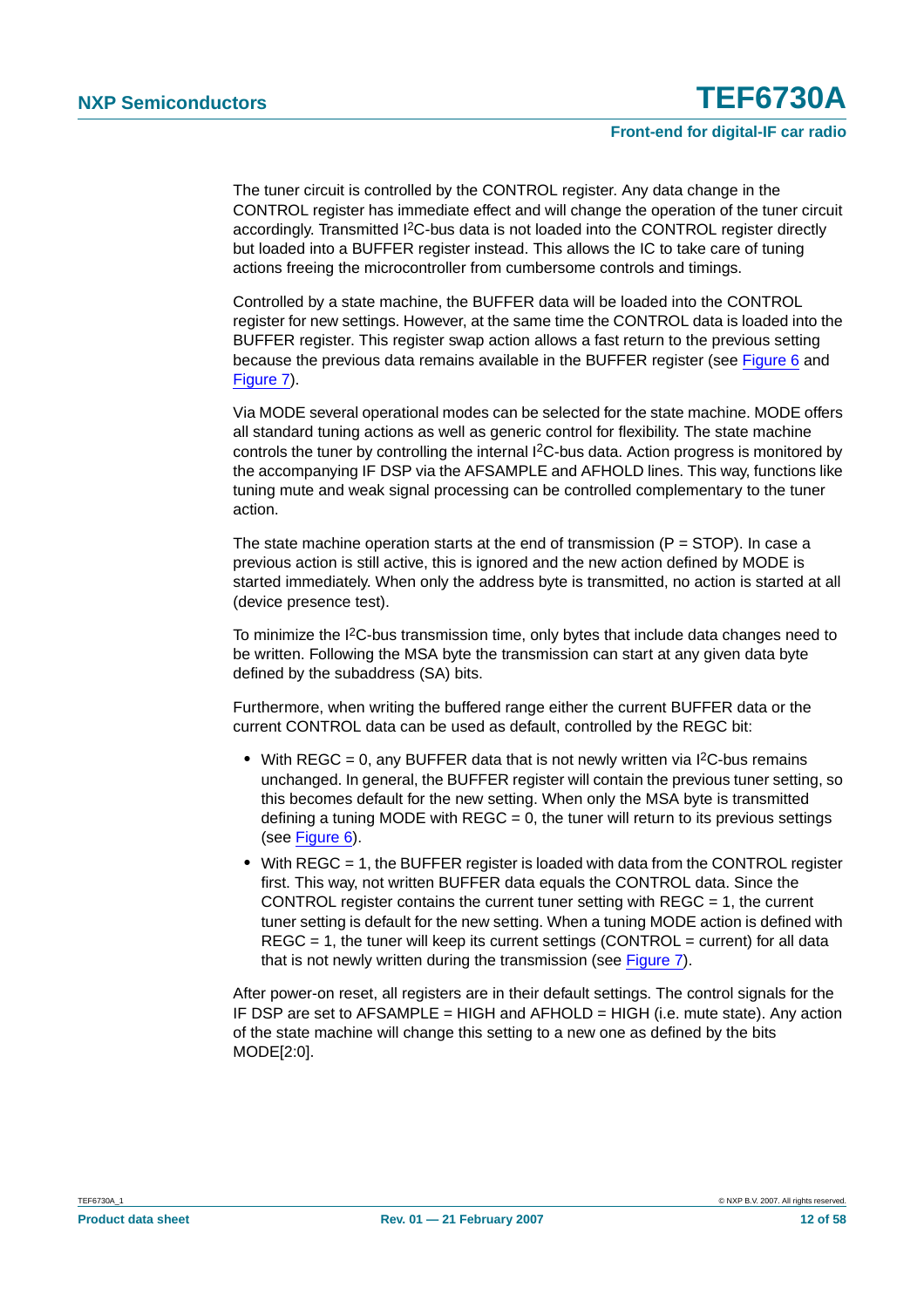| <b>Subaddress</b> | <b>Name</b>    | <b>Default</b> | <b>Reference</b> |
|-------------------|----------------|----------------|------------------|
| 0h                | <b>CONTROL</b> | 0000 0100b     | Section 8.2.2    |
| 1 <sub>h</sub>    | <b>PLLM</b>    | 0000 1000b     | Section 8.2.3    |
| 2 <sub>h</sub>    | <b>PLLL</b>    | 0111 1110b     | Section 8.2.4    |
| 3h                | <b>DAA</b>     | 0100 0000b     | Section 8.2.5    |
| 4h                | AGC            | 1000 0000b     | Section 8.2.6    |
| 5h                | <b>BAND</b>    | 0010 0000b     | Section 8.2.7    |
| Fh                | TEST           | 0000 0000b     | Section 8.2.8    |



<span id="page-12-0"></span>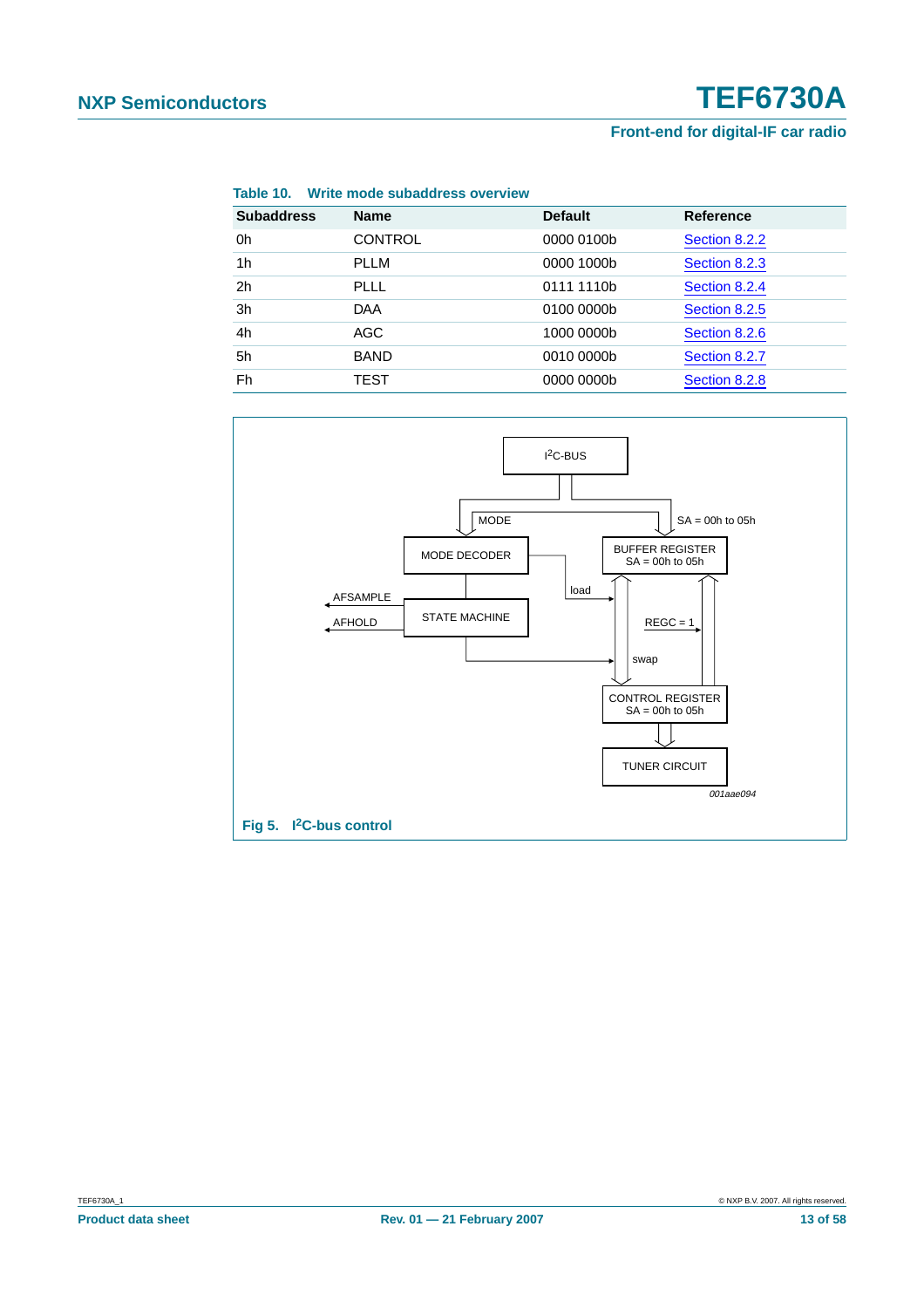<span id="page-13-0"></span>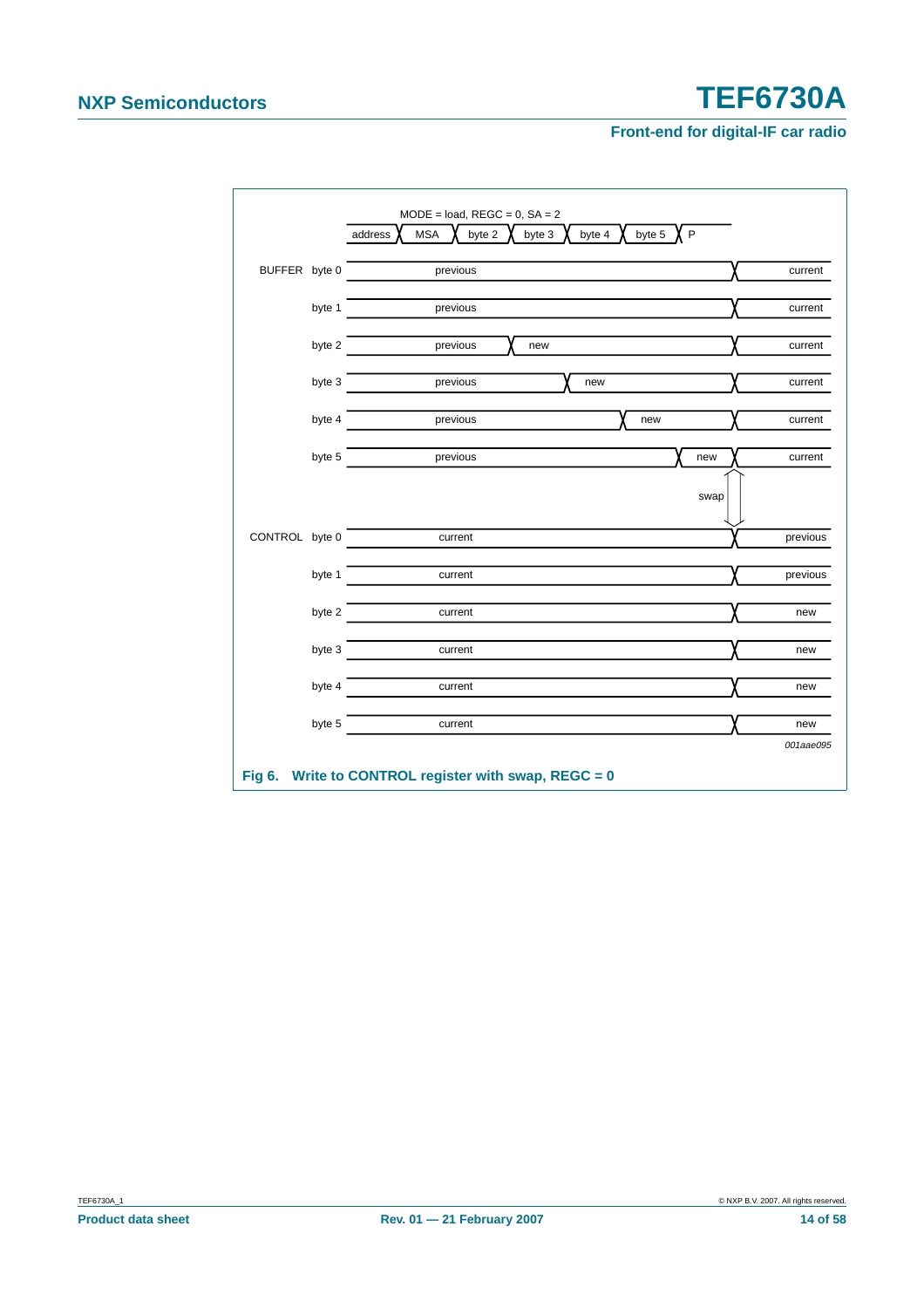<span id="page-14-0"></span>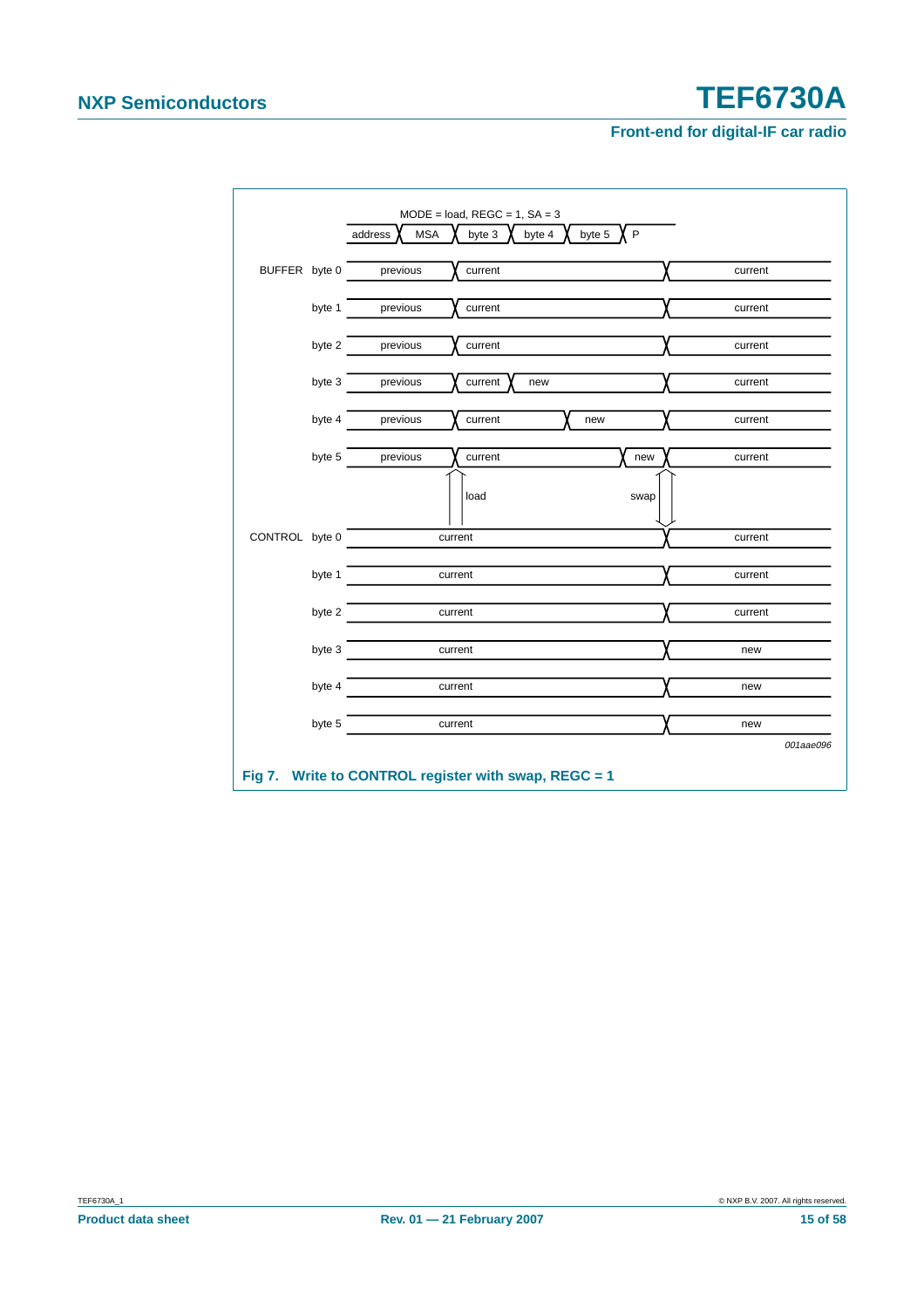### <span id="page-15-5"></span>**8.2.1 Mode and subaddress byte for write**

|  | Table 11. MSA - mode and subaddress byte bit allocation |  |  |
|--|---------------------------------------------------------|--|--|
|--|---------------------------------------------------------|--|--|

|                   |       | $\ddot{\phantom{1}}$ |             |     |     |     |
|-------------------|-------|----------------------|-------------|-----|-----|-----|
| MODE <sub>2</sub> | MODE1 | MODE0                | <b>REGC</b> | SA3 | SA2 | SAC |

#### **Table 12. MSA - mode and subaddress byte bit description**

| <b>Bit</b>     | Symbol                                                                                                                                                                                                     | <b>Description</b>                                                                                                                                                                                                     |  |
|----------------|------------------------------------------------------------------------------------------------------------------------------------------------------------------------------------------------------------|------------------------------------------------------------------------------------------------------------------------------------------------------------------------------------------------------------------------|--|
| 7 to 5         | MODE[2:0]                                                                                                                                                                                                  | mode; see Table 13                                                                                                                                                                                                     |  |
| $\overline{4}$ | <b>REGC</b>                                                                                                                                                                                                | register mode                                                                                                                                                                                                          |  |
|                |                                                                                                                                                                                                            | $0 =$ buffer mode or back mode: previous tuning data is default for<br>new I <sup>2</sup> C-bus write (data of the BUFFER register is not changed<br>before I <sup>2</sup> C-bus write); see Figure 6                  |  |
|                |                                                                                                                                                                                                            | $1 =$ control mode or current mode: current tuning data is default for<br>new I <sup>2</sup> C-bus write (the BUFFER register is loaded with CONTROL<br>register data before I <sup>2</sup> C-bus write); see Figure 7 |  |
| $3$ to $0$     | subaddress; write data byte subaddress 0 to 15. The subaddress<br>SA[3:0]<br>value is auto-incremented and will revert from $SA = 15$ to $SA = 0$ . The<br>auto-increment function cannot be switched off. |                                                                                                                                                                                                                        |  |

#### <span id="page-15-0"></span>**Table 13. Tuning action modes[\[1\]](#page-15-1)**

|          | MODE2 MODE1 | <b>MODE0</b> | <b>Symbol</b> | Description <sup>[2]</sup>                                                                                                        |
|----------|-------------|--------------|---------------|-----------------------------------------------------------------------------------------------------------------------------------|
| 0        | $\Omega$    | $\Omega$     | buffer        | write BUFFER register, no state machine action, no<br>swap                                                                        |
| 0        | $\Omega$    | 1            | preset        | tune to new program with 60 ms mute control; swap $\frac{3}{2}$ ,<br>see Figure 8 and Figure 9                                    |
| $\Omega$ | 1           | $\Omega$     | search        | tune to new program and stay muted (for release use<br>end mode); swap <sup>[3]</sup> ; see Figure 10 and Figure 11               |
| $\Omega$ | 1           | 1            | AF update     | tune to AF program; check AF quality and tune back<br>to main program; two swap operations $[4]$ ;<br>see Figure 12 and Figure 13 |
|          | $\Omega$    | 0            | jump          | tune to AF program in minimum time; swap;<br>see Figure 14 and Figure 15                                                          |
| 1        | $\Omega$    | 1            | check         | tune to AF program and stay muted (for release use<br>end mode); swap; see Figure 16 and Figure 17                                |
| 1        | $\mathbf 1$ | 0            | load          | write CONTROL register via BUFFER; no state<br>machine action; immediate swap; see Figure 6 and<br>Figure 7                       |
|          | 1           | 1            | end           | end action; release mute; no swap; see Figure 18                                                                                  |
|          |             |              |               |                                                                                                                                   |

<span id="page-15-1"></span>[1] When the write transmission of a state machine command starts during a mute state of the state machine, the sequences of the state machine start immediately with the actions which follow the mute period in the standard sequence (see [Figure](#page-16-1) 9, [Figure](#page-17-1) 11, [Figure](#page-18-1) 13, [Figure](#page-19-1) 15 and [Figure](#page-20-1) 17).

<span id="page-15-2"></span>[2] References to mute are only used for better understanding. Muting is performed in the IF DSP controlled by the tuner AFHOLD and AFSAMPLE lines.

<span id="page-15-3"></span>[3] In the modes preset and search the AM AGC time constant is set to fast during the period of complete mute.

<span id="page-15-4"></span>[4] The AF update sequence can also be started by pulling the AFHOLD pin LOW. In this case the AF information should be loaded into the BUFFER before. LOW period for a correct AF update timing:  $t_{LOW}$  > 20 µs. Between the end of the I<sup>2</sup>C-bus transmission and the falling edge of the AFHOLD pulse a delay of  $\geq 20$   $\mu$ s is necessary.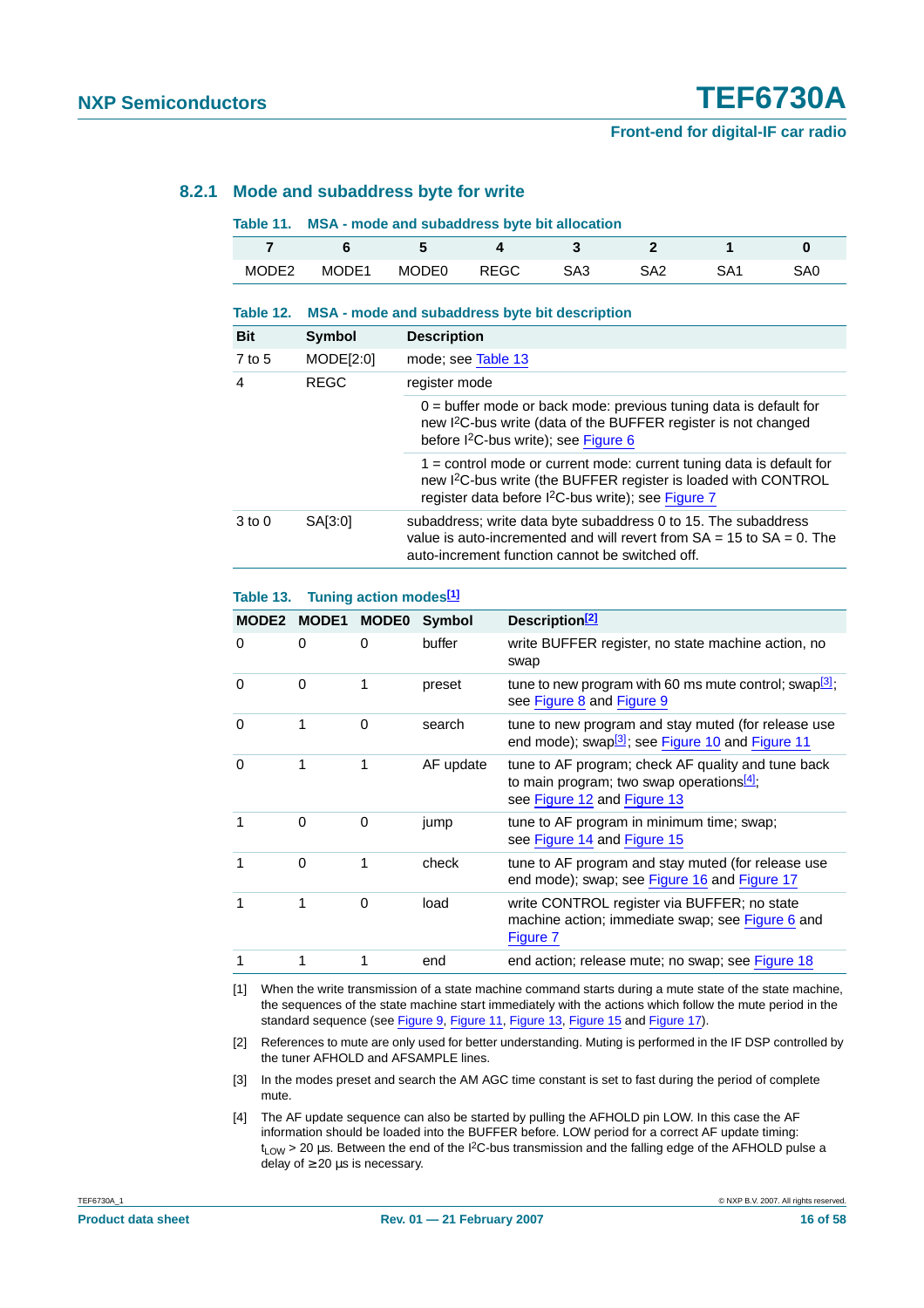<span id="page-16-1"></span><span id="page-16-0"></span>

| $I^2C$ -bus        | P                                   |                                     |           |
|--------------------|-------------------------------------|-------------------------------------|-----------|
| time               | <b>PLL</b><br>1 <sub>ms</sub>       | 60 ms                               |           |
| tuning             | $f1 \rightarrow f2$                 |                                     |           |
| register SWAP      |                                     |                                     |           |
| TAS read           | $-101$ $-10$ $-1$<br>$T_{\sim 00'}$ | - '11'                              | - '00' -  |
| <b>AFHOLD</b>      | $-50 \,\mu s$                       |                                     |           |
| AFSAMPLE           |                                     |                                     |           |
|                    |                                     | suggested IF DSP signal control - - |           |
| quality detectors  | reset                               |                                     |           |
| tuning mute        |                                     |                                     |           |
| WS processing      | reset                               | <b>FAST</b>                         | 001aae097 |
| Fig 8. Preset mode |                                     |                                     |           |
|                    |                                     |                                     |           |
| $I2C-bus$          | l P                                 |                                     |           |
| time               | PLL                                 | 60 ms                               |           |
| tuning             | $f1 \rightarrow f2$                 |                                     |           |
| register SWAP      |                                     |                                     |           |
| TAS read           | $'11'$ —<br>$-110' -$               | - '11' -                            | $'00'$ -  |
| <b>AFHOLD</b>      | $-50 \mu s$                         |                                     |           |
| AFSAMPLE           | I.                                  |                                     |           |
|                    |                                     |                                     | 001aae098 |
| <b>Fig 9.</b>      | Preset mode, started during mute    |                                     |           |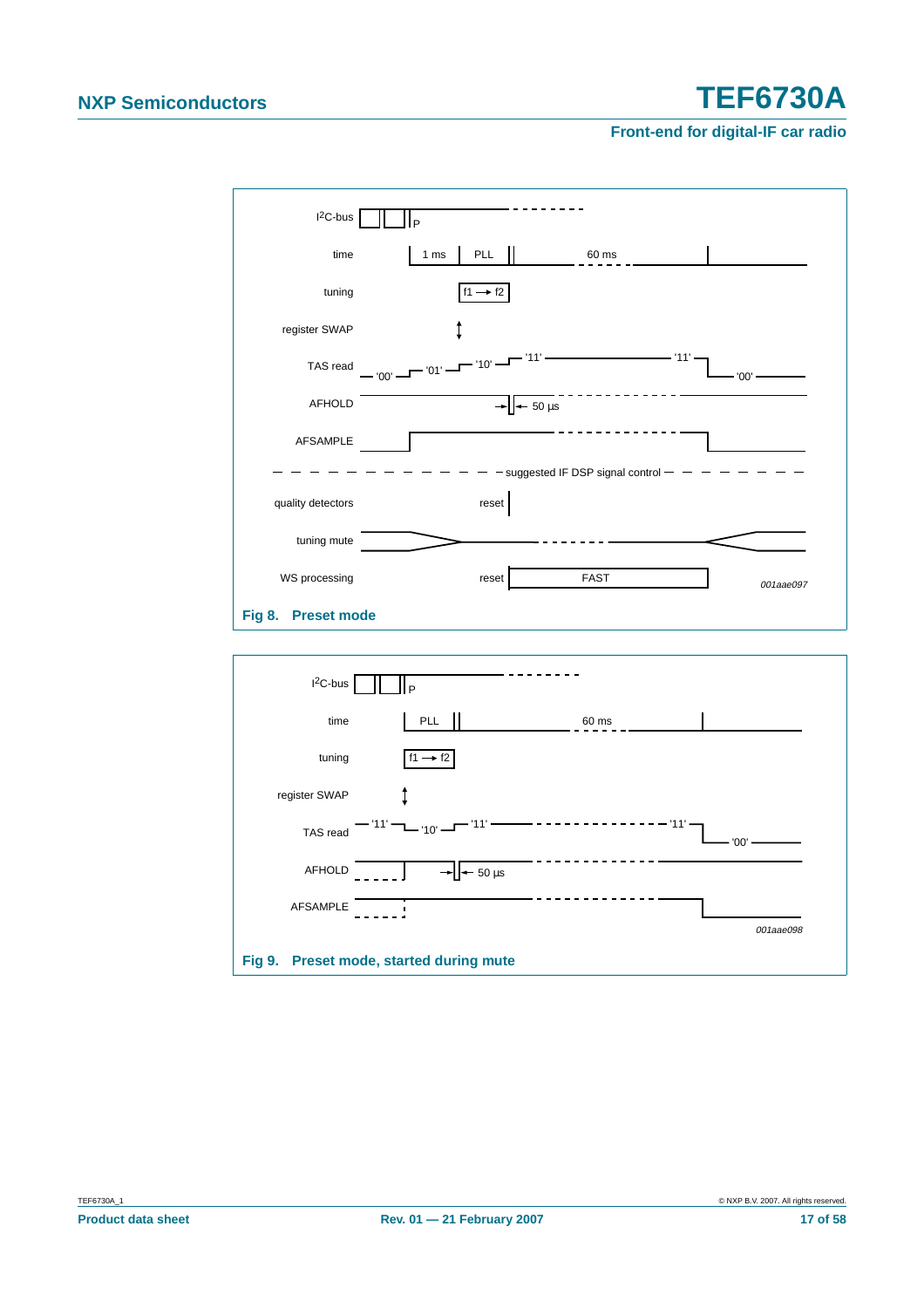| $I^2C$ -bus         | P                                          |
|---------------------|--------------------------------------------|
| time                | PLL   <br>1 <sub>ms</sub>                  |
| tuning              | $f1 \rightarrow f2$                        |
| register SWAP       |                                            |
| TAS read            | '11'<br>— '00' — — '01' — — '10' —         |
| <b>AFHOLD</b>       |                                            |
| <b>AFSAMPLE</b>     |                                            |
|                     | $-$ suggested IF DSP signal control $   -$ |
| quality detectors   | reset                                      |
| tuning mute         |                                            |
| WS processing       | <b>FAST</b><br>reset                       |
|                     | 001aae099                                  |
| Fig 10. Search mode |                                            |

<span id="page-17-1"></span><span id="page-17-0"></span>

| $I2C-bus$       |                                          |           |
|-----------------|------------------------------------------|-----------|
| time            | PLL                                      |           |
| tuning          | $f1 \rightarrow f2$                      |           |
| register SWAP   |                                          |           |
| TAS read        | $11'$ – $10'$ –                          | '11'      |
| <b>AFHOLD</b>   |                                          |           |
| <b>AFSAMPLE</b> |                                          | 001aae100 |
|                 | Fig 11. Search mode, started during mute |           |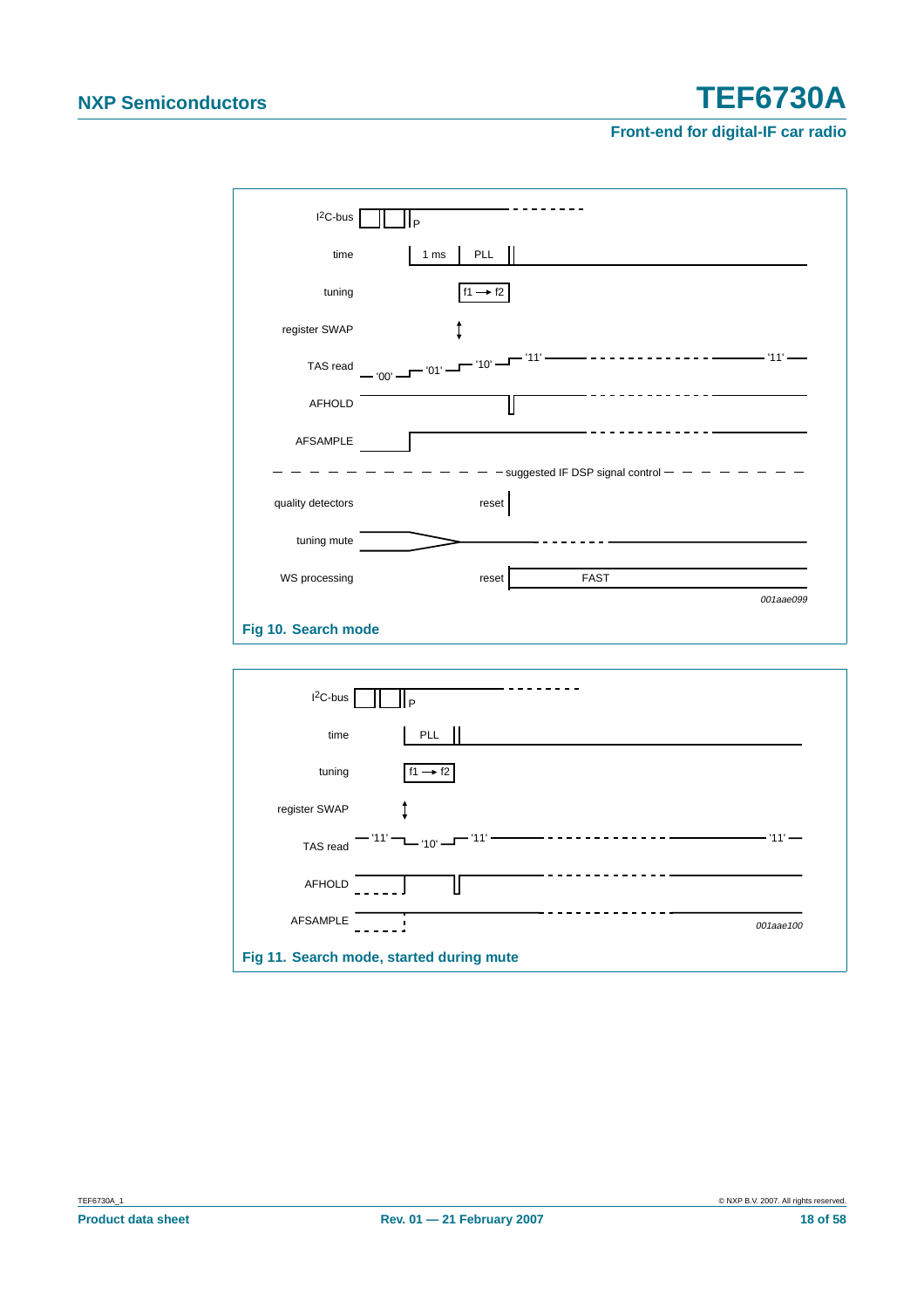

<span id="page-18-1"></span><span id="page-18-0"></span>

| $I2C-bus$       |                                             |
|-----------------|---------------------------------------------|
| time            | 0.5 <sub>ms</sub><br>$\mathbf{H}$<br>PLL    |
| tuning          | $f2 \rightarrow f1$                         |
| register SWAP   |                                             |
| TAS read        | '10'<br>'00'<br>$'00'$ —                    |
| <b>AFHOLD</b>   |                                             |
| <b>AFSAMPLE</b> |                                             |
|                 | 001aae102                                   |
|                 | Fig 13. AF update mode, started during mute |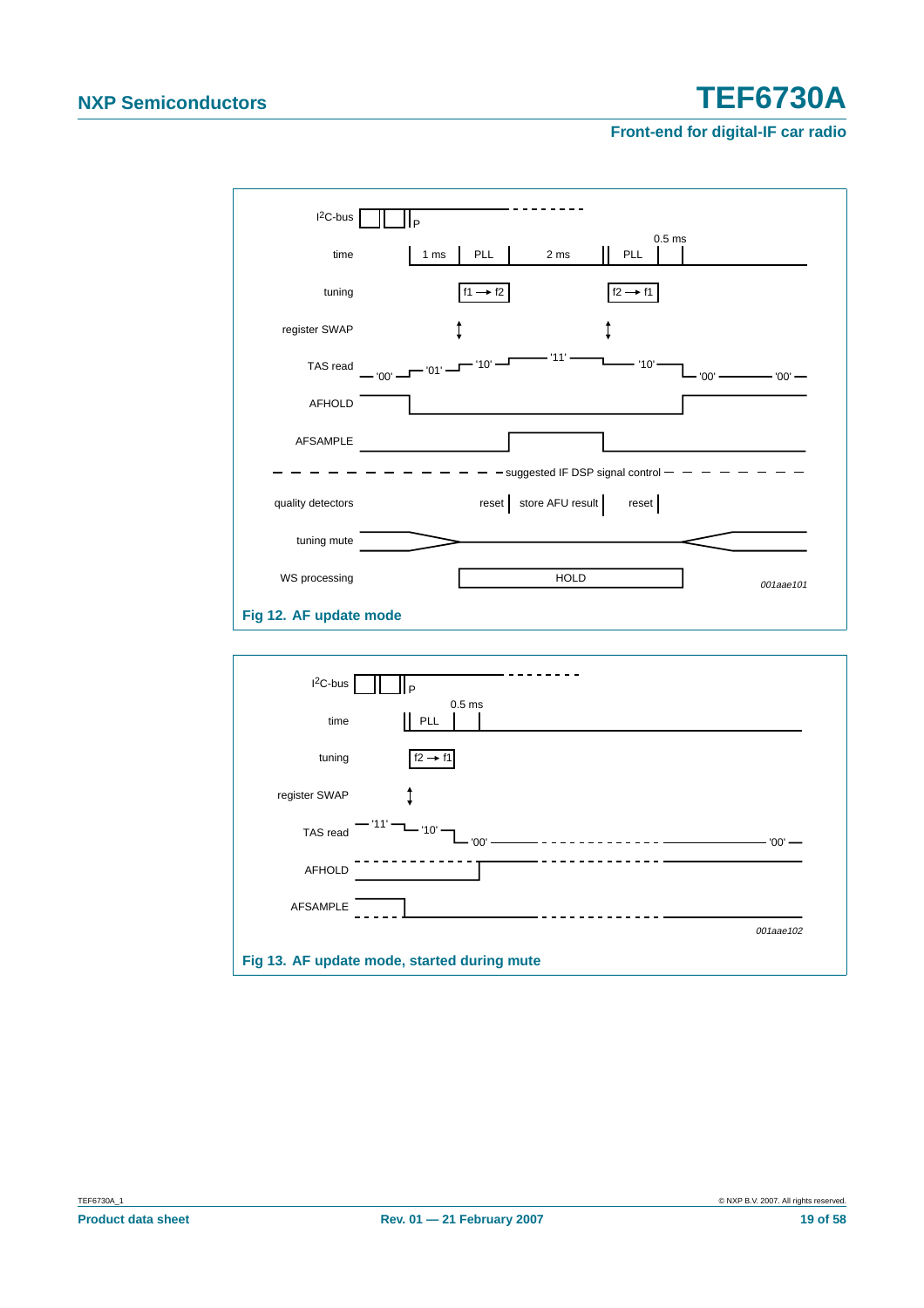<span id="page-19-1"></span><span id="page-19-0"></span>

| $I^2C$ -bus       | Þ                                                  |
|-------------------|----------------------------------------------------|
| time              | 0.5 <sub>ms</sub><br><b>PLL</b><br>1 <sub>ms</sub> |
| tuning            | $f1 \rightarrow f2$                                |
| register SWAP     |                                                    |
| TAS read          | $-101$ - $-101$ - $-111$<br>$"00'$ —<br>$'00'$ —   |
| <b>AFHOLD</b>     |                                                    |
| <b>AFSAMPLE</b>   |                                                    |
|                   | $-$ - suggested IF DSP signal control $-$ - - - -  |
| quality detectors | reset                                              |
| tuning mute       |                                                    |
| WS processing     | <b>HOLD</b><br>001aae103                           |
| Fig 14. Jump mode |                                                    |
|                   |                                                    |
| $12C-bus$         | l p                                                |
| time              | 0.5 <sub>ms</sub><br>PLL                           |
| tuning            | $f1 \rightarrow f2$                                |
| register SWAP     |                                                    |
| TAS read          | – '10' — <sup>'11'</sup><br>$'00'$ -               |
| <b>AFHOLD</b>     |                                                    |
| AFSAMPLE          |                                                    |
|                   | 001aae104                                          |
|                   | Fig 15. Jump mode, started during mute             |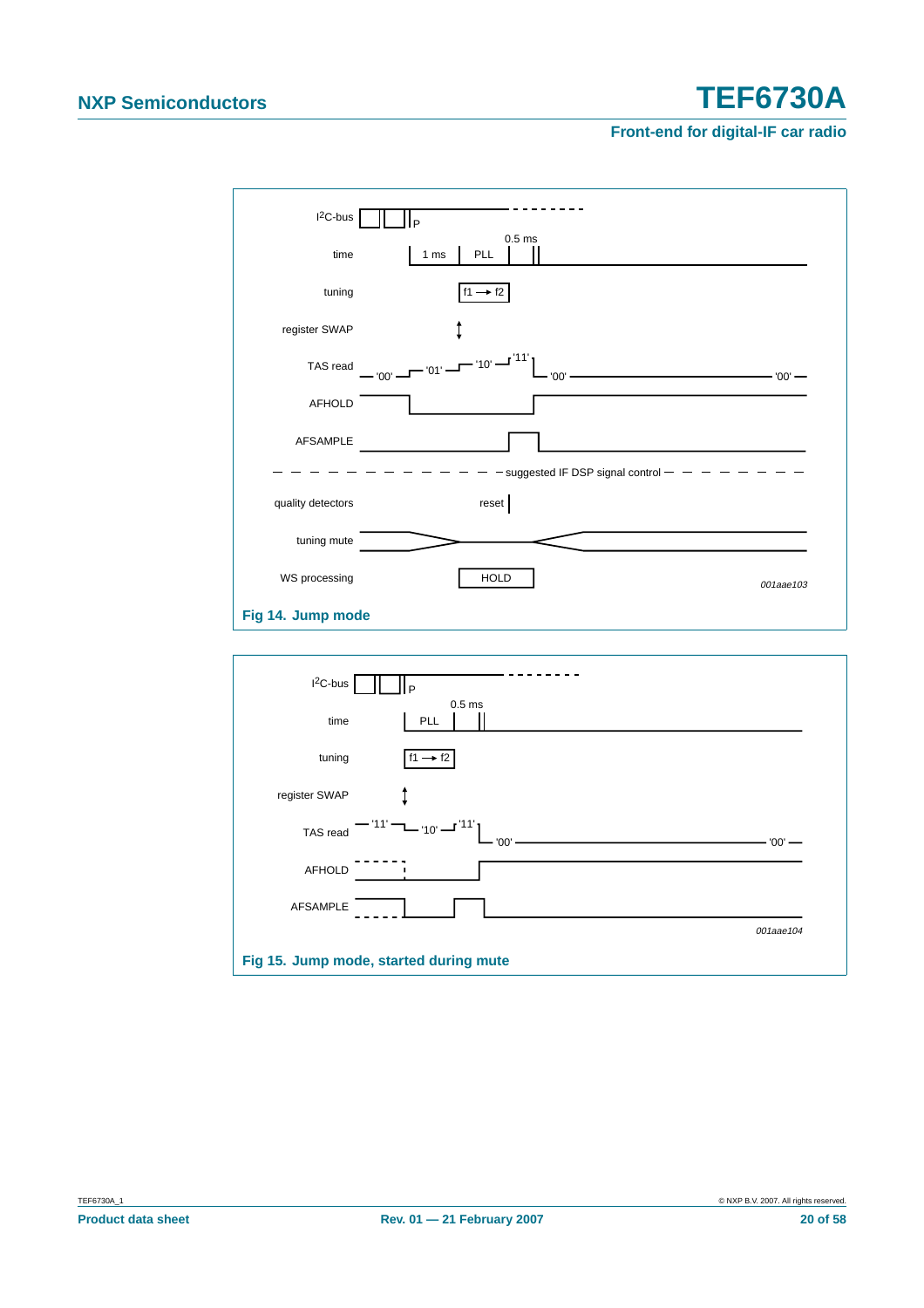| $I^2C$ -bus        | P                                                        |
|--------------------|----------------------------------------------------------|
| time               | PLL<br>1 <sub>ms</sub>                                   |
| tuning             | $f1 \rightarrow f2$                                      |
| register SWAP      |                                                          |
| TAS read           | - '11' -<br>—— '11' ——<br>— $'00'$ — $''01'$ — $''10'$ — |
| AFHOLD             |                                                          |
| <b>AFSAMPLE</b>    |                                                          |
|                    | - suggested IF DSP signal control $-$ - - - -            |
| quality detectors  | reset                                                    |
| tuning mute        |                                                          |
| WS processing      | <b>HOLD</b>                                              |
|                    | 001aae105                                                |
| Fig 16. Check mode |                                                          |

<span id="page-20-1"></span><span id="page-20-0"></span>

| $I2C-bus$                                                   |           |
|-------------------------------------------------------------|-----------|
| PLL<br>time                                                 |           |
| tuning<br>$f1 \rightarrow f2$                               |           |
| register SWAP                                               |           |
| $-111$ $  -10$ $  11$ <sup><math>+</math></sup><br>TAS read | '11'      |
| <b>AFHOLD</b>                                               |           |
| <b>AFSAMPLE</b>                                             | 001aae106 |
| Fig 17. Check mode, started during mute                     |           |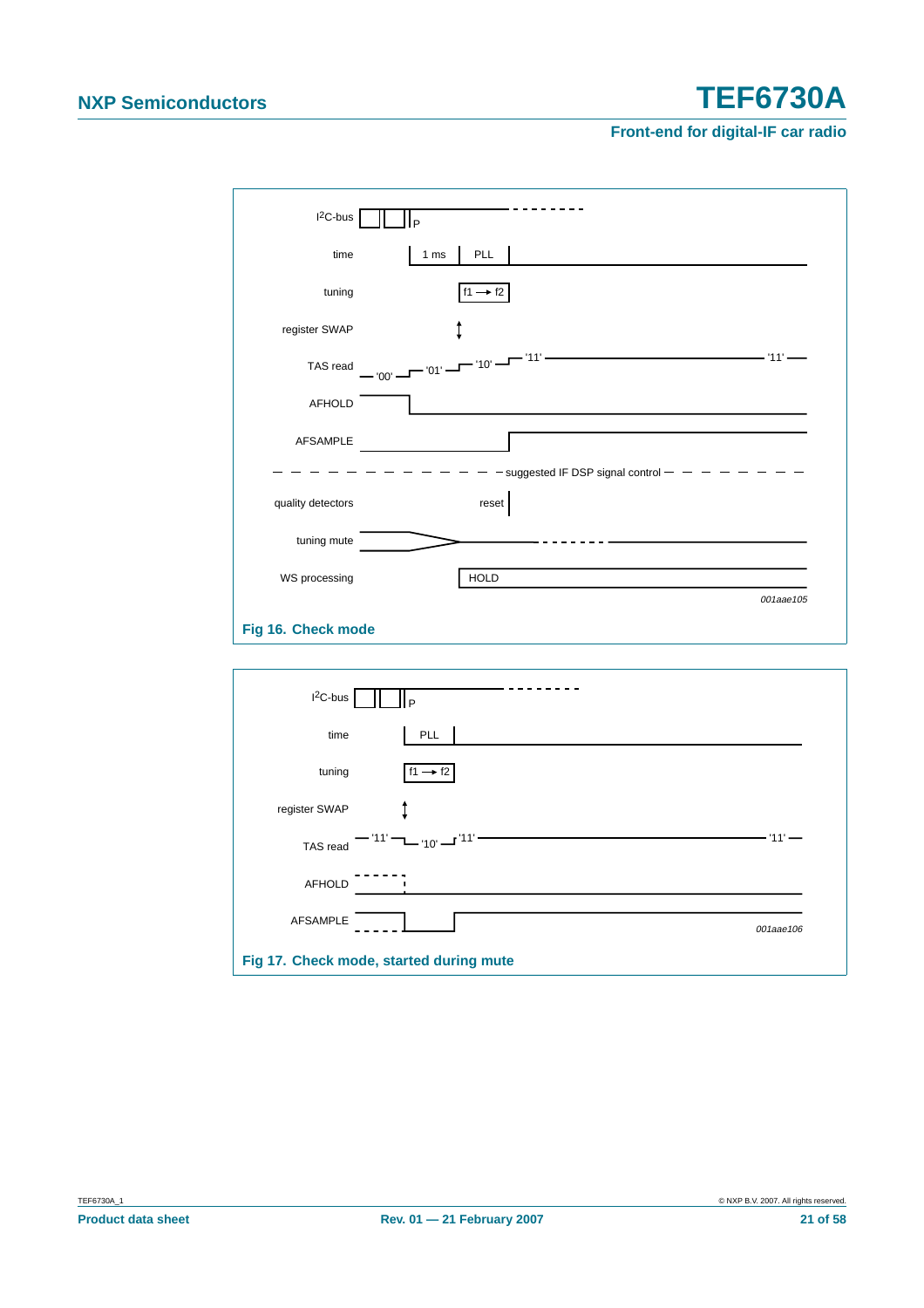**Front-end for digital-IF car radio**



### <span id="page-21-1"></span><span id="page-21-0"></span>**8.2.2 Write mode: data byte CONTROL**

#### **Table 14. CONTROL - data byte 0h bit allocation with default setting**

| <b>RFGAIN</b> | <b>FLAG</b> | <b>IFGAIN</b> | NBAGC1 NBAGC0 | DAASW | <b>CFSW</b> |
|---------------|-------------|---------------|---------------|-------|-------------|
|               |             |               |               |       |             |

#### <span id="page-21-2"></span>**Table 15. CONTROL - data byte 0h bit description**

| <b>Bit</b> | Symbol        | <b>Description</b>                                        |
|------------|---------------|-----------------------------------------------------------|
| 7          | <b>RFGAIN</b> | FM RF gain                                                |
|            |               | $0 =$ standard gain                                       |
|            |               | $1 = +6$ dB added gain                                    |
| 6          |               | not used, must be set to logic 0                          |
| 5          | <b>FLAG</b>   | software port output open-collector                       |
|            |               | $0 = SWPORT$ pin inactive (high-impedance)                |
|            |               | $1 = SWPORT$ pin active (pull-down to ground)             |
| 4          | <b>IFGAIN</b> | IF gain                                                   |
|            |               | $0 =$ standard IF gain                                    |
|            |               | 1 = increased IF gain (6 dB)                              |
| 3 and 2    | NBAGC[1:0]    | RF AGC start level; setting of narrow band (IF) detection |
|            |               | $00 = 700$ mV (peak value)                                |
|            |               | $01 = 560$ mV (peak value)                                |
|            |               | $10 = 450$ mV (peak value)                                |
|            |               | $11 = 350$ mV (peak value)                                |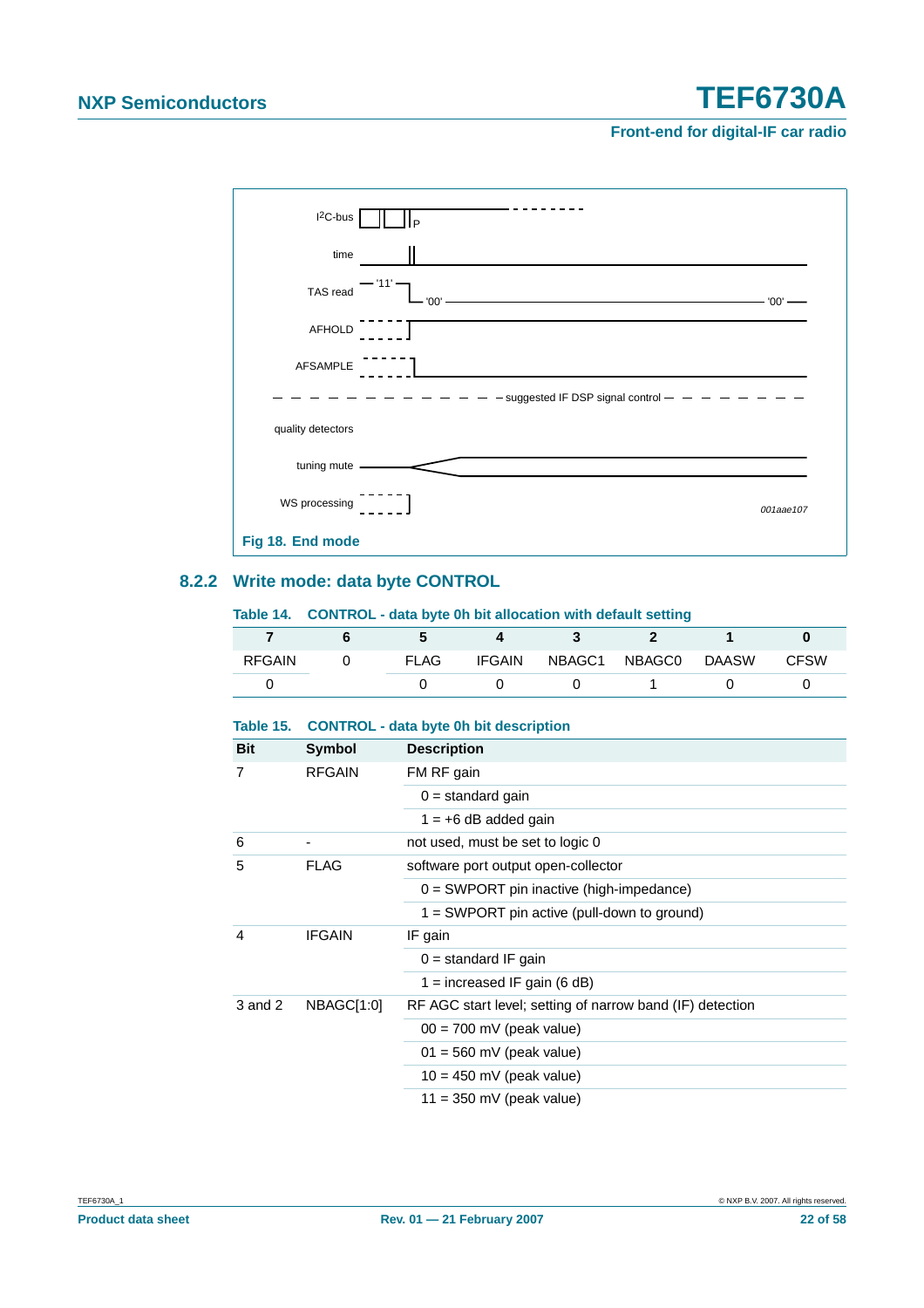|                      | Table 15. CONTROL - data byte 0h bit description  continued |                                                                                                                                     |  |
|----------------------|-------------------------------------------------------------|-------------------------------------------------------------------------------------------------------------------------------------|--|
| <b>Bit</b><br>Symbol |                                                             | <b>Description</b>                                                                                                                  |  |
|                      | <b>DAASW</b>                                                | antenna DAA mode in FM                                                                                                              |  |
|                      |                                                             | 0 = standard; DAA output voltage is controlled by $V_{\text{tune}}$                                                                 |  |
|                      |                                                             | $1 = DAA$ output voltage is a fixed temperature stable voltage<br>controlled by the DAA setting (independent of $V_{\text{tune}}$ ) |  |
| O                    | <b>CFSW</b>                                                 | ceramic filter switch                                                                                                               |  |
|                      |                                                             | $0 = CFSW1$ pin active (low-impedance) and $CFSW2$ pin inactive<br>(high-impedance)                                                 |  |
|                      |                                                             | 1 = CFSW2 pin active (low-impedance) and CFSW1 pin inactive<br>(high-impedance)                                                     |  |

### <span id="page-22-0"></span>**8.2.3 Write mode: data byte PLLM**

#### **Table 16. PLLM - data byte 1h bit allocation with default setting**

| <b>CPOFF</b> | PLL14 PLL13 | PLL12 | PLL11 | PLL10 | PLL9 | PLL8 |
|--------------|-------------|-------|-------|-------|------|------|
|              |             |       |       |       |      |      |

#### **Table 17. PLLM - data byte 1h bit description**

| <b>Bit</b> | Symbol       | <b>Description</b>                   |  |
|------------|--------------|--------------------------------------|--|
|            | <b>CPOFF</b> | charge pump off                      |  |
|            |              | $0 =$ standard operation             |  |
|            |              | $1 = \text{charge pump}$ deactivated |  |
| $6$ to $0$ | PLL[14:8]    | upper byte of PLL divider word       |  |

### <span id="page-22-1"></span>**8.2.4 Write mode: data byte PLLL**

#### **Table 18. PLLL - data byte 2h bit allocation with default setting**

|      |      | - 3              |      |      |                  |                  |             |
|------|------|------------------|------|------|------------------|------------------|-------------|
| PLL7 | PLL6 | PLL <sub>5</sub> | PLL4 | PLL3 | PLL <sub>2</sub> | PLL <sub>1</sub> | <b>PLL0</b> |
|      |      |                  |      |      |                  |                  |             |

#### **Table 19. PLLL - data byte 2h bit description**

| <b>Bit</b> | <b>Symbol</b> | <b>Description</b>                                                                                                       |
|------------|---------------|--------------------------------------------------------------------------------------------------------------------------|
| $7$ to $0$ | PLLI7:01      | lower byte of PLL divider word; PLL[14:0] is the divider ratio N of the<br>VCO programmable divider; $N = 1024$ to 32767 |

### <span id="page-22-2"></span>**8.2.5 Write mode: data byte DAA**

#### **Table 20. DAA - data byte 3h bit allocation with default setting**

| <b>AGCSW</b> | DAA6 | DAA5 | DAA4 | DAA3 | DAA <sub>2</sub> | DAA1 | DAA0 |
|--------------|------|------|------|------|------------------|------|------|
|              |      |      |      |      |                  |      |      |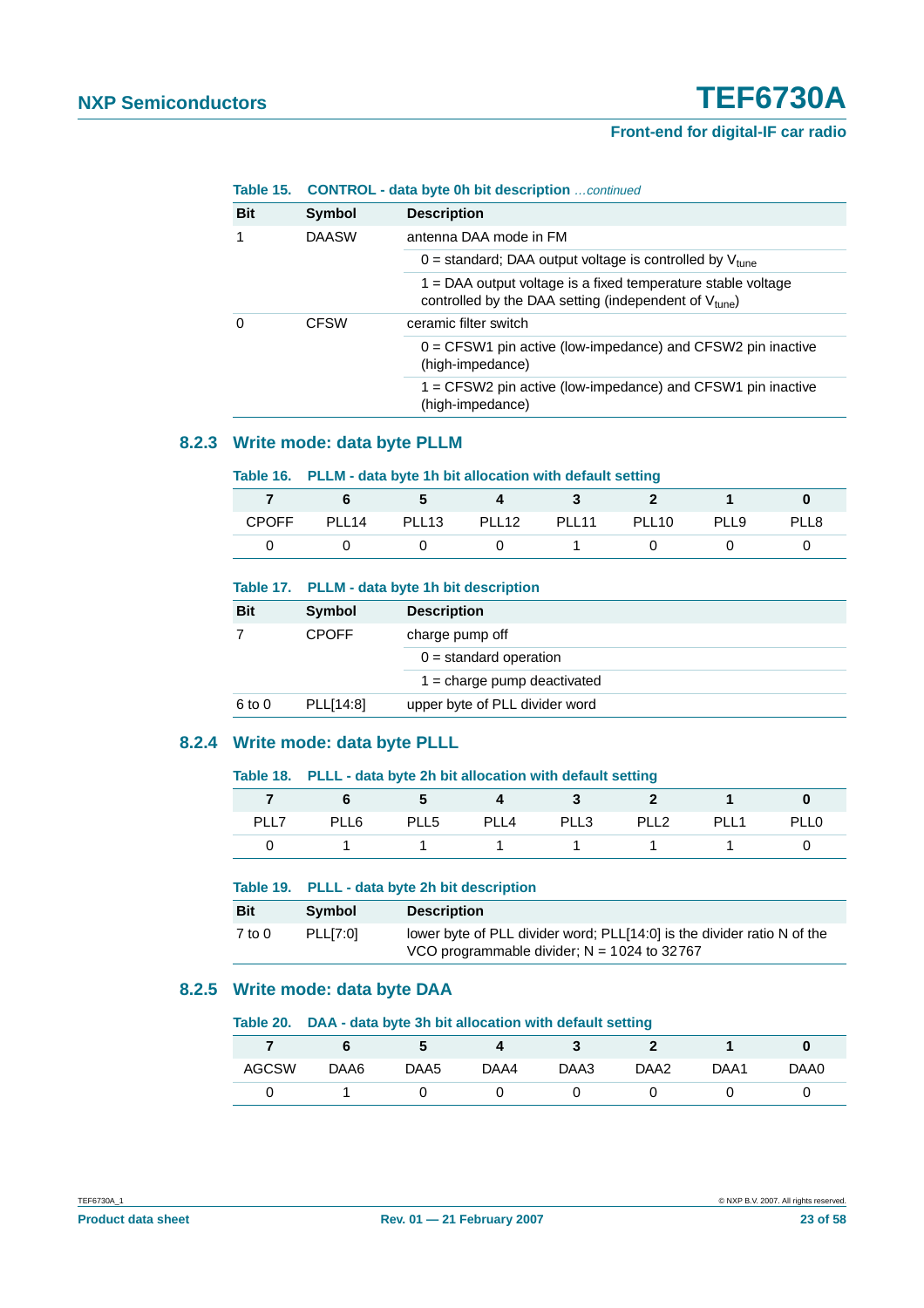|              |               | Table 21. DAA - data byte 3h bit description                                                      |  |  |
|--------------|---------------|---------------------------------------------------------------------------------------------------|--|--|
| <b>Bit</b>   | <b>Symbol</b> | <b>Description</b>                                                                                |  |  |
| <b>AGCSW</b> |               | RF AGC switch                                                                                     |  |  |
|              |               | $0 =$ no drive of unused RF AGC PIN diode (FM PIN diode in<br>AM mode or AM PIN diode in FM mode) |  |  |
|              |               | $1 =$ unused PIN diode supplied with constant current                                             |  |  |
| 6 to 0       | DAA[6:0]      | alignment of antenna circuit tuning voltage in FM mode<br>$(0.1V_{tune}$ to 2.0 $V_{tune}$ )      |  |  |

### <span id="page-23-0"></span>**8.2.6 Write mode: data byte AGC**

|       | Table 22. AGC - data byte 4h bit allocation with default setting |      |  |                  |                                      |  |             |
|-------|------------------------------------------------------------------|------|--|------------------|--------------------------------------|--|-------------|
|       |                                                                  | $-5$ |  | $\overline{4}$ 3 | $\overline{\phantom{a}}$             |  |             |
| SDAA3 |                                                                  |      |  |                  | SDAA2 SDAA1 SDAA0 WBAGC1 WBAGC0 KAGC |  | <b>LODX</b> |
|       |                                                                  |      |  |                  |                                      |  |             |

<span id="page-23-3"></span>

| Table 23.  |             | AGC - data byte 4h bit description                                                                       |  |  |
|------------|-------------|----------------------------------------------------------------------------------------------------------|--|--|
| <b>Bit</b> | Symbol      | <b>Description</b>                                                                                       |  |  |
| 7 to 4     | SDAA[3:0]   | alignment of second antenna circuit tuning voltage in FM mode<br>$(0.7VDAAOUT1$ to 1.35 $VDAAOUT1$ )     |  |  |
| 3 and 2    | WBAGC[1:0]  | RF AGC start level; setting of wideband (RF) detection; for AM,<br>see Table 24 and for FM, see Table 25 |  |  |
| 1          | <b>KAGC</b> | FM keyed AGC                                                                                             |  |  |
|            |             | $0 =$ keyed AGC off                                                                                      |  |  |
|            |             | $1 =$ keyed AGC on                                                                                       |  |  |
| $\Omega$   | LODX.       | local switch                                                                                             |  |  |
|            |             | $0 =$ standard operation (DX)                                                                            |  |  |
|            |             | 1 = forced FM RF AGC attenuation (LOCAL)                                                                 |  |  |

### <span id="page-23-1"></span>**Table 24. Setting of RF AGC threshold voltage for AM**

| <b>WBAGC1</b> | <b>WBAGC0</b> | AM output (RMS value) at LNAOUT |
|---------------|---------------|---------------------------------|
| 0             |               | 250 mV                          |
| 0             |               | 200 mV                          |
|               |               | 150 mV                          |
|               |               | 70 mV                           |

### <span id="page-23-2"></span>**Table 25. Setting of RF AGC threshold voltage for FM**

| <b>WBAGC1</b> | <b>WBAGC0</b> | FM mixer input voltage (RMS value) at FMMIXIN |
|---------------|---------------|-----------------------------------------------|
| $\Omega$      |               | $24 \text{ mV}$                               |
| $\Omega$      |               | $17 \text{ mV}$                               |
| 1             |               | $12 \text{ mV}$                               |
|               |               | 9mV                                           |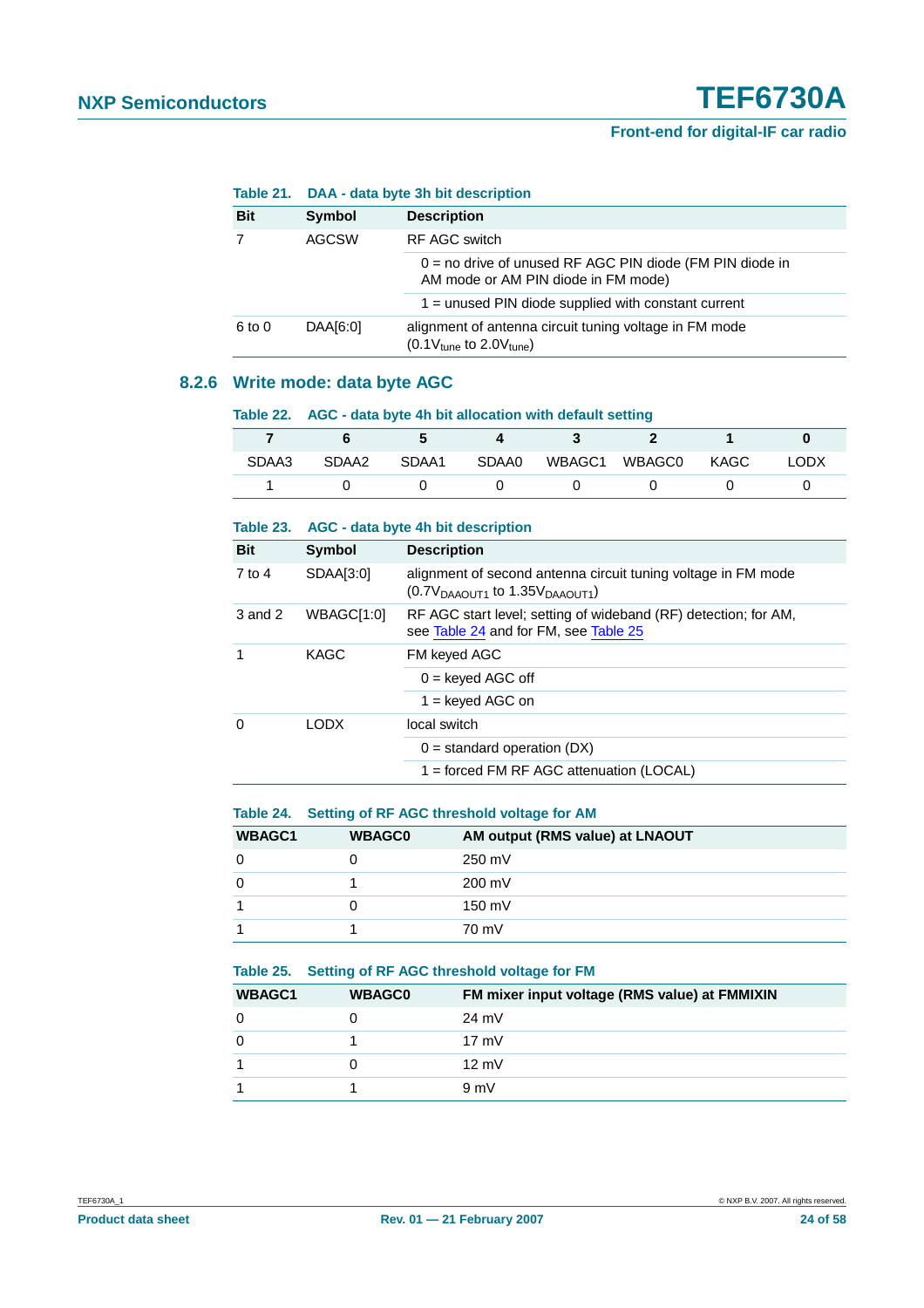### <span id="page-24-2"></span>**8.2.7 Write mode: data byte BAND**

### **Table 26. BAND - data byte 5h bit allocation with default setting**

| BAND <sub>2</sub> | BAND <sub>1</sub> | <b>BANDO</b> | FREF2 | FREF1 | <b>FREF0</b> | LOINJ | <b>FMIFIN</b> |
|-------------------|-------------------|--------------|-------|-------|--------------|-------|---------------|
|                   |                   |              |       |       |              |       |               |

#### **Table 27. BAND - data byte 5h bit description**

| <b>Bit</b>  | Symbol           | <b>Description</b>                     |
|-------------|------------------|----------------------------------------|
| 7 to 5      | <b>BAND[2:0]</b> | see Table 28                           |
| 4 to 2      | <b>FREF[2:0]</b> | PLL reference frequency; see Table 29  |
| $\mathbf 1$ | <b>LOINJ</b>     | $0 =$ high injection image suppression |
|             |                  | $1 =$ low injection image suppression  |
| $\Omega$    | <b>FMIFIN</b>    | $0 = FMIFAGCIN1$ input is selected     |
|             |                  | $1 = FMIFAGCIN2$ input is selected     |

### <span id="page-24-0"></span>**Table 28. Decoding of BAND bits**

| <b>BAND2</b> | <b>BAND1</b> | <b>BAND0</b> | Divider ratio M | <b>Receiver band</b> |
|--------------|--------------|--------------|-----------------|----------------------|
| ∩            |              |              |                 | <b>WB</b>            |
| ∩            |              |              | 2               | <b>FM</b>            |
| $\Omega$     |              | O            | з               | <b>FM</b>            |
| O            |              |              | 6               | AM                   |
|              |              |              | 8               | AM                   |
|              |              |              | 10              | AM                   |
|              |              |              | 16              | AM                   |
|              |              |              | 20              | AM                   |

### <span id="page-24-1"></span>**Table 29. Reference frequencies**

| FREF <sub>2</sub> | FREF1 | <b>FREF0</b> | $f_{ref}$ |
|-------------------|-------|--------------|-----------|
| 0                 | ŋ     | ∩            | 100 kHz   |
| $\Omega$          |       |              | 50 kHz    |
| 0                 |       | ∩            | 25 kHz    |
| O                 |       |              | 20 kHz    |
|                   |       | ∩            | 10 kHz    |
|                   |       |              | reserved  |
|                   |       |              | reserved  |
|                   |       |              | reserved  |

The correct charge pump current for each reference frequency is selected automatically, see [Table](#page-25-0) 30.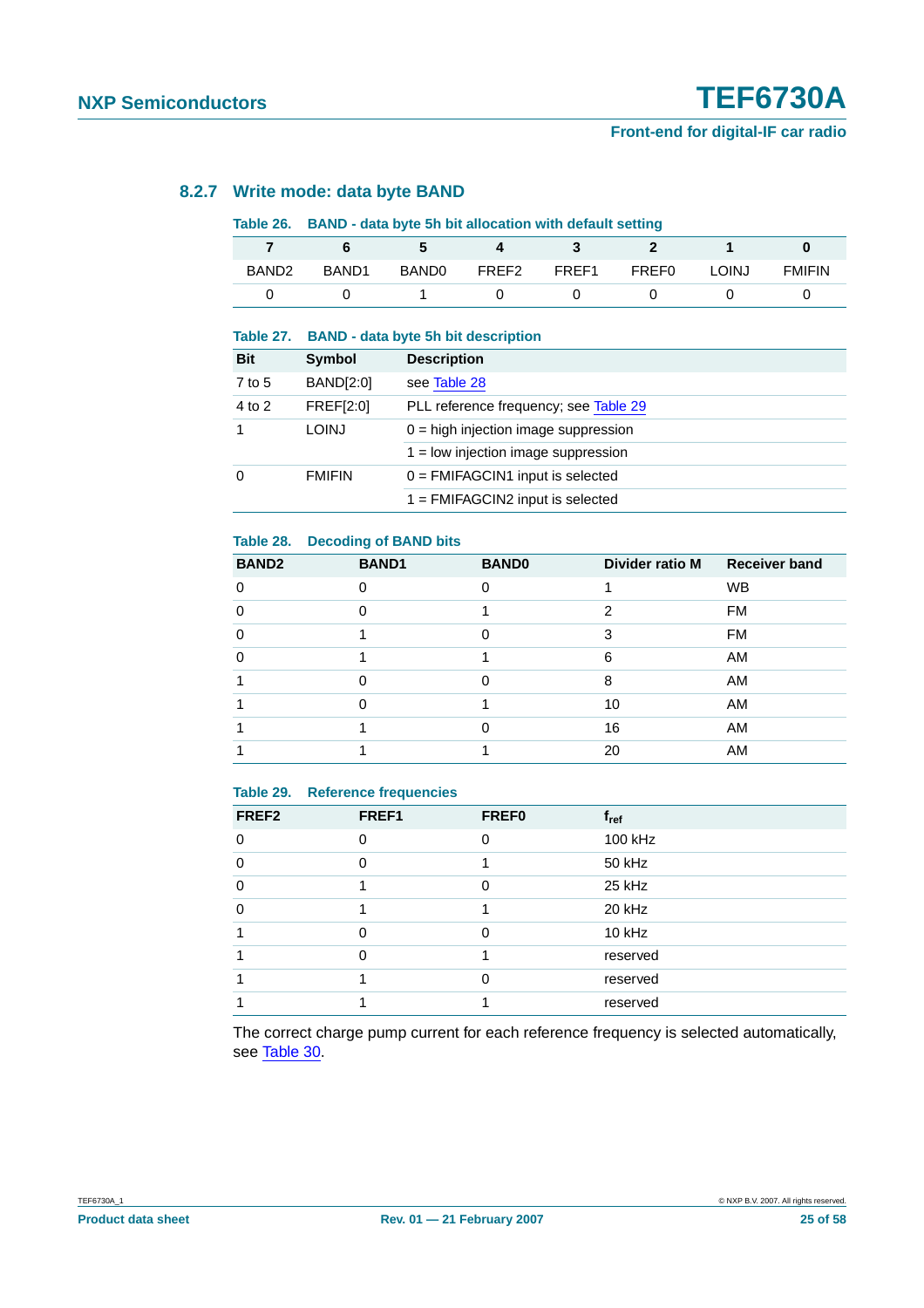| - -               |       |              |              |                        |                  |
|-------------------|-------|--------------|--------------|------------------------|------------------|
| FREF <sub>2</sub> | FREF1 | <b>FREFO</b> | <b>LOINJ</b> | Charge pump<br>current | t <sub>ref</sub> |
| 0                 | 0     | 0            | х            | CP <sub>1</sub>        | 100 kHz          |
| $\mathbf 0$       | 0     |              | х            | CP <sub>2</sub>        | 50 kHz           |
| $\mathbf 0$       |       | 0            | Χ            | CP <sub>3</sub>        | 25 kHz           |
| $\mathbf 0$       |       |              |              | CP <sub>3</sub>        | 20 kHz           |
| $\mathbf 0$       |       |              | 0            | CP <sub>4</sub>        | 20 kHz           |
|                   |       | 0            | Χ            | CP <sub>5</sub>        | 10 kHz           |

### <span id="page-25-0"></span>**Table 30. Charge pump source[\[1\]](#page-25-3)**

<span id="page-25-5"></span><span id="page-25-3"></span> $[1]$   $X =$  don't care.

**8.2.7.1 Tuning overview**

If LOINJ = 0: 
$$
N = \frac{(f_{RF} + 10.7 \text{ MHz}) \times M}{f_{ref}}.
$$

If LOINJ = 1: 
$$
N = \frac{(f_{RF} - 10.7 \text{ MHz}) \times M}{f_{ref}}.
$$

 $tuning\ step=\dfrac{f_{ref}}{M};$  where M is the divider ratio of the VCO frequency for AM mixer and FM mixer  $M = \frac{f_{VCO}}{f}$ .  $=\frac{3 \text{ VCO}}{f_{mixer}}$ 

#### <span id="page-25-1"></span>**Table 31. Standard tuner settings**

| <b>Broadcast band</b>    | <b>BAND2</b> | <b>BAND1</b> | <b>BANDO</b> | м               | FREF2 FREF1 |          | <b>FREFO</b> | $f_{ref}$ | <b>LOINJ</b> | <b>Tuning step</b> |
|--------------------------|--------------|--------------|--------------|-----------------|-------------|----------|--------------|-----------|--------------|--------------------|
| Europe FM and US FM      | $\Omega$     | 0            | 1            | $\overline{2}$  | $\Omega$    | 0        | 0            | $100$ kHz | $\Omega$     | 50 kHz             |
| Japan FM                 | $\Omega$     | 4            | 0            | 3               | $\Omega$    | 0        | 0            | $100$ kHz | 1            | 33.3 kHz           |
| East Europe FM (OIRT FM) | $\Omega$     | 1            | $\mathbf 0$  | 3               | $\Omega$    | 1        | 1            | 20 kHz    | 1            | 6.67 kHz           |
| WB FM                    | $\Omega$     | 0            | 0            | 1               | $\Omega$    | 1        | 0            | $25$ kHz  | $\Omega$     | 25 kHz             |
| AM MW and LW             | 4            | 4            | 1            | $20 \quad 0$    |             | 1        | 1            | $20$ kHz  | $\Omega$     | 1 kHz              |
| AM SW 120 m to 60 m      |              | 1            | $\Omega$     | 16              | - 1         | 0        | 0            | $10$ kHz  | $\Omega$     | $0.625$ kHz        |
| AM SW 49 m to 22 m       |              | 0            | 1            | 10 <sub>1</sub> |             | 0        | 0            | $10$ kHz  | $\Omega$     | 1 kHz              |
| AM SW 25 m to 15 m       | 4            | 0            | 0            | 8               | -1          | $\Omega$ | 0            | $10$ kHz  | $\Omega$     | 1.25 kHz           |
| AM SW 16 m to 11 m       | $\Omega$     | 4            |              | 6               | 1           | 0        | 0            | $10$ kHz  | $\Omega$     | 1.67 kHz           |

### **8.2.8 Write mode: data byte TEST**

<span id="page-25-2"></span>

|  |  |  | Table 32. TEST - data byte Fh bit allocation with default setting (not buffered) <sup>[1]</sup> |  |  |  |
|--|--|--|-------------------------------------------------------------------------------------------------|--|--|--|
|--|--|--|-------------------------------------------------------------------------------------------------|--|--|--|

|  |  | TEST <sub>3</sub> | TEST <sub>2</sub> | TEST <sub>1</sub> | <b>TEST0</b> |
|--|--|-------------------|-------------------|-------------------|--------------|
|  |  |                   |                   |                   |              |

<span id="page-25-4"></span>[1] The test control byte is for internal use only.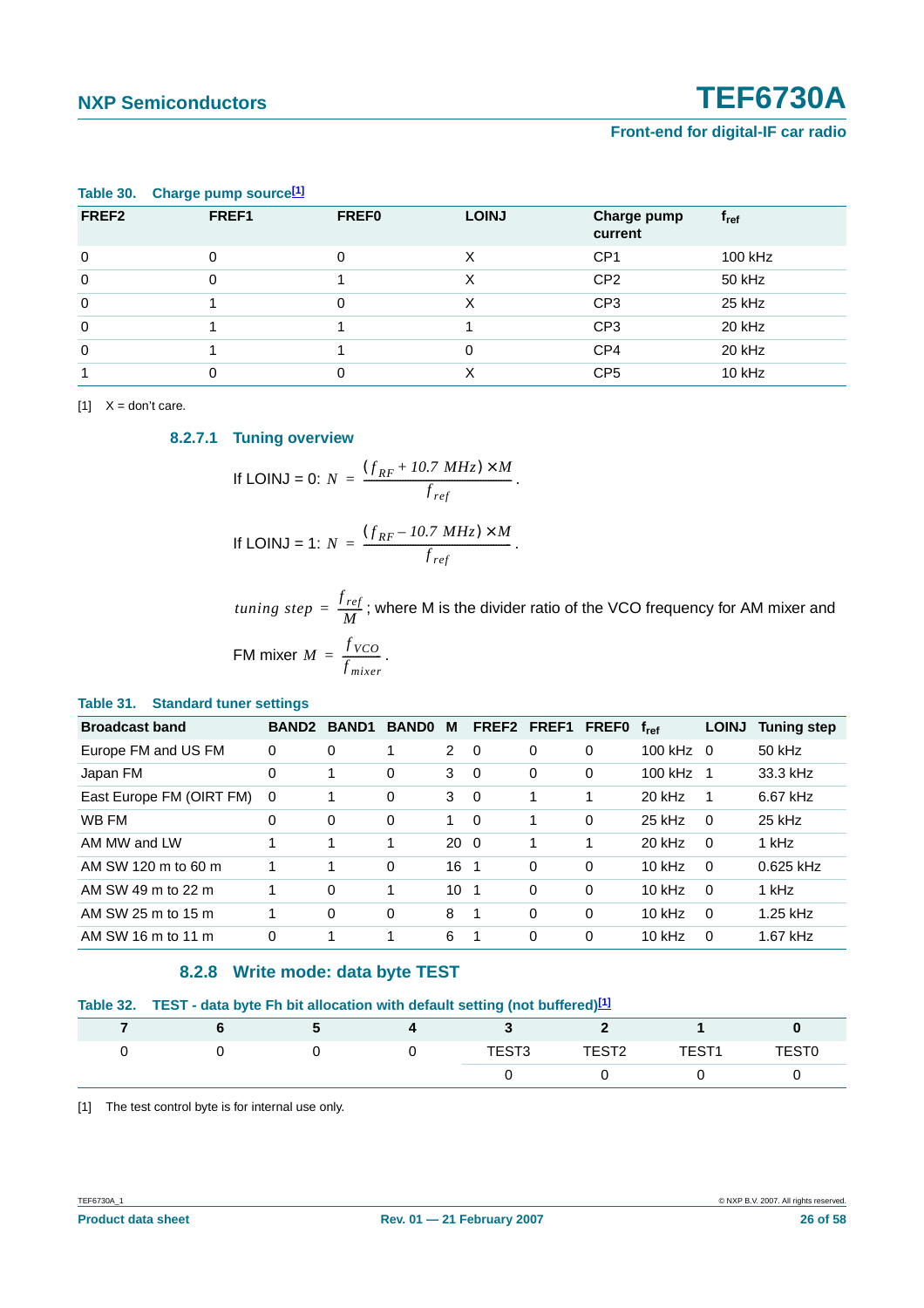### <span id="page-26-4"></span>**9. Limiting values**

#### **Table 33. Limiting values**

In accordance with the Absolute Maximum Rating System (IEC 60134).

| Symbol                      | <b>Parameter</b>                                     | <b>Conditions</b>                                                                                                                                                       | Min                     | <b>Max</b>             | <b>Unit</b> |
|-----------------------------|------------------------------------------------------|-------------------------------------------------------------------------------------------------------------------------------------------------------------------------|-------------------------|------------------------|-------------|
| <b>V<sub>CCA</sub></b>      | analog supply voltage                                | on pins V <sub>CC</sub> , V <sub>CC(PLL)</sub> , V <sub>CC(VCO)</sub> , V <sub>CC(RF)</sub> ,<br>V <sub>CC(IF)</sub> , FMMIXOUT1, FMMIXOUT2,<br>AMMIXOUT1 and AMMIXOUT2 | $-0.3$                  | $+10$                  | V           |
| $\Delta\rm V_{CCAn}$        | voltage difference between<br>any analog supply pins |                                                                                                                                                                         | $-0.3$                  | $+0.3$                 | $\vee$      |
| V <sub>SCL</sub>            | voltage on pin SCL                                   |                                                                                                                                                                         | $-0.3$                  | $+5.5$                 | V           |
| <b>V<sub>SDA</sub></b>      | voltage on pin SDA                                   |                                                                                                                                                                         | $-0.3$                  | $+5.5$                 | $\vee$      |
| $V_i$                       | input voltage                                        | on pins ADDR1 and ADDR2                                                                                                                                                 | $11 - 0.3$              | $+5.5$                 | $\vee$      |
| $V_{o}$                     | output voltage                                       | on pins AFHOLD and AFSAMPLE                                                                                                                                             | $-0.3$                  | $+5.5$                 | V           |
|                             |                                                      | on pin SWPORT                                                                                                                                                           | $-0.3$                  | $+10$                  | V           |
| $V_n$                       | voltage on any other pin                             |                                                                                                                                                                         | $-0.3$                  | $V_{\text{CCA}}$ + 0.3 | $\vee$      |
| $P_{\text{tot}}$            | total power dissipation                              |                                                                                                                                                                         |                         | 1100                   | mW          |
| $T_{\text{stg}}$            | storage temperature                                  |                                                                                                                                                                         | $-55$                   | $+150$                 | $^{\circ}C$ |
| $\mathsf{T}_{\mathsf{amb}}$ | ambient temperature                                  | soldered exposed die pad                                                                                                                                                |                         |                        |             |
|                             |                                                      | subjective functionality                                                                                                                                                | $-40$                   | $+105$                 | $^{\circ}C$ |
|                             |                                                      | full functionality                                                                                                                                                      | $-40$                   | $+85$                  | $^{\circ}C$ |
| $V_{esd}$                   | electrostatic discharge                              | on all pins except pin V <sub>CC(VCO)</sub>                                                                                                                             | $\frac{2}{2}$ -2000     | $+2000$                | V           |
|                             | voltage                                              |                                                                                                                                                                         | $\frac{3}{2}$ -500      | $+500$                 | $\vee$      |
|                             |                                                      | on pin V <sub>CC(VCO)</sub>                                                                                                                                             | $\frac{[4]}{[4]}$ -1000 | $+2000$                | $\vee$      |
|                             |                                                      |                                                                                                                                                                         | $\frac{3}{2}$ -500      | $+500$                 | $\vee$      |

<span id="page-26-0"></span>[1] The maximum voltage must be less than  $V_{\text{CCA}}$ .

<span id="page-26-1"></span>[2] Human body model: Class 2 according to JESD22-A114C.01.

<span id="page-26-2"></span>[3] Charge device model: Class 3 according to JESD22-C101C.

<span id="page-26-3"></span>[4] Human body model: Class 1C according to JESD22-A114C.01.

### <span id="page-26-5"></span>**10. Thermal characteristics**

|               | Table 34. Thermal characteristics                       |                   |      |      |
|---------------|---------------------------------------------------------|-------------------|------|------|
| Symbol        | <b>Parameter</b>                                        | <b>Conditions</b> | Tvp  | Unit |
| $R_{th(i-a)}$ | thermal resistance from junction to ambient in free air |                   | 29.6 | K/W  |
| $R_{th(i-c)}$ | thermal resistance from junction to case                |                   | 17.5 | K/W  |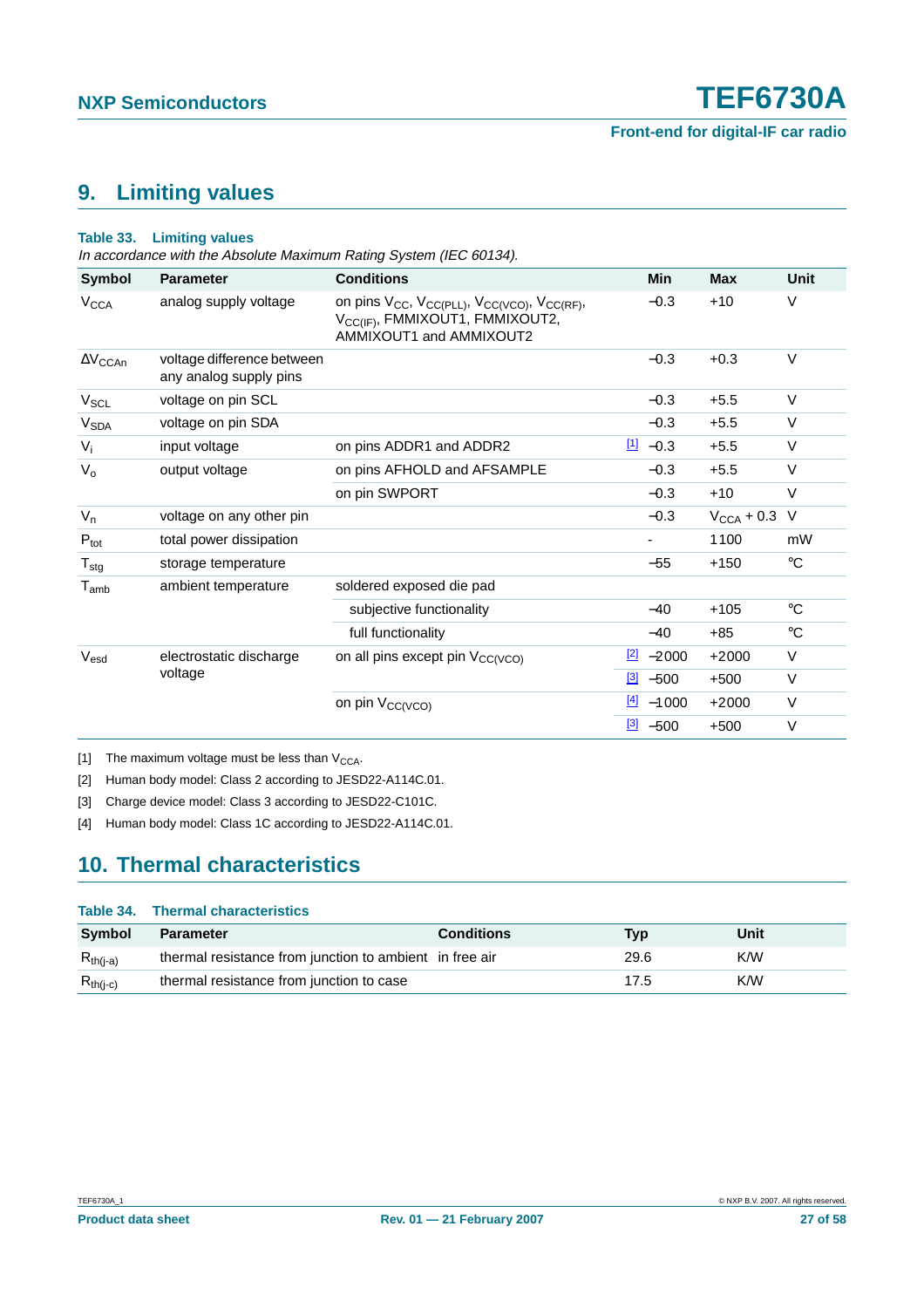### <span id="page-27-0"></span>**11. Static characteristics**

| <b>Symbol</b>             | $V_{CCA} = 8.5 V$ ; T <sub>amb</sub> = 25 °C; unless otherwise specified.<br><b>Parameter</b> | <b>Conditions</b>                                                                                    | Min                          |            | <b>Max</b>                   | <b>Unit</b> |
|---------------------------|-----------------------------------------------------------------------------------------------|------------------------------------------------------------------------------------------------------|------------------------------|------------|------------------------------|-------------|
|                           |                                                                                               |                                                                                                      |                              | <b>Typ</b> |                              |             |
| <b>Supply voltage</b>     |                                                                                               |                                                                                                      | 8                            | 8.5        | 9                            | $\vee$      |
| <b>V<sub>CCA</sub></b>    | analog supply voltage on pins $V_{CC}$ , $V_{CC(PLL)}$ ,                                      | $V_{CC(VCO)}$ , $V_{CC(RF)}$ , $V_{CC(IF)}$ ,<br>FMMIXOUT1, FMMIXOUT2,<br>AMMIXOUT1 and<br>AMMIXOUT2 |                              |            |                              |             |
| <b>Current in FM mode</b> |                                                                                               |                                                                                                      |                              |            |                              |             |
| $I_{\text{CC}(RF)}$       | RF supply current                                                                             | $T_{amb} = -40 °C$                                                                                   | $\overline{\phantom{a}}$     | 14         | -                            | mA          |
|                           |                                                                                               | $T_{amb}$ = 25 °C                                                                                    |                              | 15         |                              | mA          |
|                           |                                                                                               | $T_{amb} = 85 °C$                                                                                    |                              | 16         |                              | mA          |
| $I_{CC(PLL)}$             | PLL supply current                                                                            | $T_{amb} = -40 °C$                                                                                   |                              | 7.9        | $\blacksquare$               | mA          |
|                           |                                                                                               | $T_{amb}$ = 25 °C                                                                                    | $\frac{1}{2}$                | 7.6        | $\overline{\phantom{a}}$     | mA          |
|                           |                                                                                               | $T_{amb}$ = 85 °C                                                                                    |                              | 7.2        |                              | mA          |
| $I_{CC(VCO)}$             | VCO supply current                                                                            | $T_{amb} = -40 °C$                                                                                   |                              | 3.8        |                              | mA          |
|                           |                                                                                               | $T_{amb}$ = 25 °C                                                                                    |                              | 3.6        |                              | mA          |
|                           |                                                                                               | $T_{amb}$ = 85 °C                                                                                    | $\frac{1}{2}$                | 3.5        | $\overline{\phantom{a}}$     | mA          |
| $I_{\rm CC}$              | supply current                                                                                | $T_{amb} = -40 °C$                                                                                   |                              | 23         |                              | mA          |
|                           |                                                                                               | $T_{amb}$ = 25 °C                                                                                    |                              | 21.5       | $\overline{\phantom{a}}$     | mA          |
|                           |                                                                                               | $T_{amb}$ = 85 °C                                                                                    |                              | 19         |                              | mA          |
| ICC(IFAGC)                | IF AGC supply current $T_{amb} = -40$ °C                                                      |                                                                                                      | $\overline{\phantom{0}}$     | 26         | $\overline{\phantom{a}}$     | mA          |
|                           |                                                                                               | $T_{amb}$ = 25 °C                                                                                    |                              | 26         |                              | mA          |
|                           |                                                                                               | $T_{amb} = 85 °C$                                                                                    |                              | 26         |                              | mA          |
| <b>IFMMIXOUT1</b>         | current on                                                                                    | $T_{amb} = -40 °C$                                                                                   |                              | 5.3        |                              | mA          |
|                           | pin FMMIXOUT1                                                                                 | $T_{amb} = 25 °C$                                                                                    |                              | 5.8        | $\overline{\phantom{a}}$     | mA          |
|                           |                                                                                               | $T_{amb} = 85 °C$                                                                                    |                              | 6.1        |                              | mA          |
| <b>FMMIXOUT2</b>          | current on                                                                                    | $T_{amb} = -40 °C$                                                                                   |                              | 5.3        | $\overline{\phantom{a}}$     | mA          |
|                           | pin FMMIXOUT2                                                                                 | $T_{amb}$ = 25 °C                                                                                    |                              | 5.8        |                              | mA          |
|                           |                                                                                               | $T_{amb} = 85 °C$                                                                                    |                              | 6.1        | $\overline{\phantom{0}}$     | mA          |
| $I_{CC(tot)}$             | total supply current                                                                          |                                                                                                      |                              | 85.3       |                              | $mA$        |
| <b>Current in AM mode</b> |                                                                                               |                                                                                                      |                              |            |                              |             |
| $I_{\text{CC}(RF)}$       | RF supply current                                                                             | $T_{amb} = -40 °C$                                                                                   |                              | 39.5       |                              | mA          |
|                           |                                                                                               | $T_{amb} = 25 °C$                                                                                    | ÷,                           | 39         |                              | mA          |
|                           |                                                                                               | $T_{amb} = 85 °C$                                                                                    |                              | 38         |                              | mA          |
| $I_{CC(PLL)}$             | PLL supply current                                                                            | $T_{amb} = -40 °C$                                                                                   | $\qquad \qquad \blacksquare$ | 7.9        | $\overline{\phantom{0}}$     | mA          |
|                           |                                                                                               | $T_{amb} = 25 °C$                                                                                    |                              | 7.6        | $\qquad \qquad \blacksquare$ | mA          |
|                           |                                                                                               | $T_{amb} = 85 °C$                                                                                    | -                            | 7.2        |                              | mA          |
| $I_{CC(VCO)}$             | VCO supply current                                                                            | $T_{amb} = -40 °C$                                                                                   |                              | 3.8        | $\qquad \qquad \blacksquare$ | mA          |
|                           |                                                                                               | $T_{amb} = 25 °C$                                                                                    |                              | 3.6        | ۰                            | mA          |
|                           |                                                                                               | $T_{amb} = 85 °C$                                                                                    |                              | 3.5        | $\overline{\phantom{a}}$     | mA          |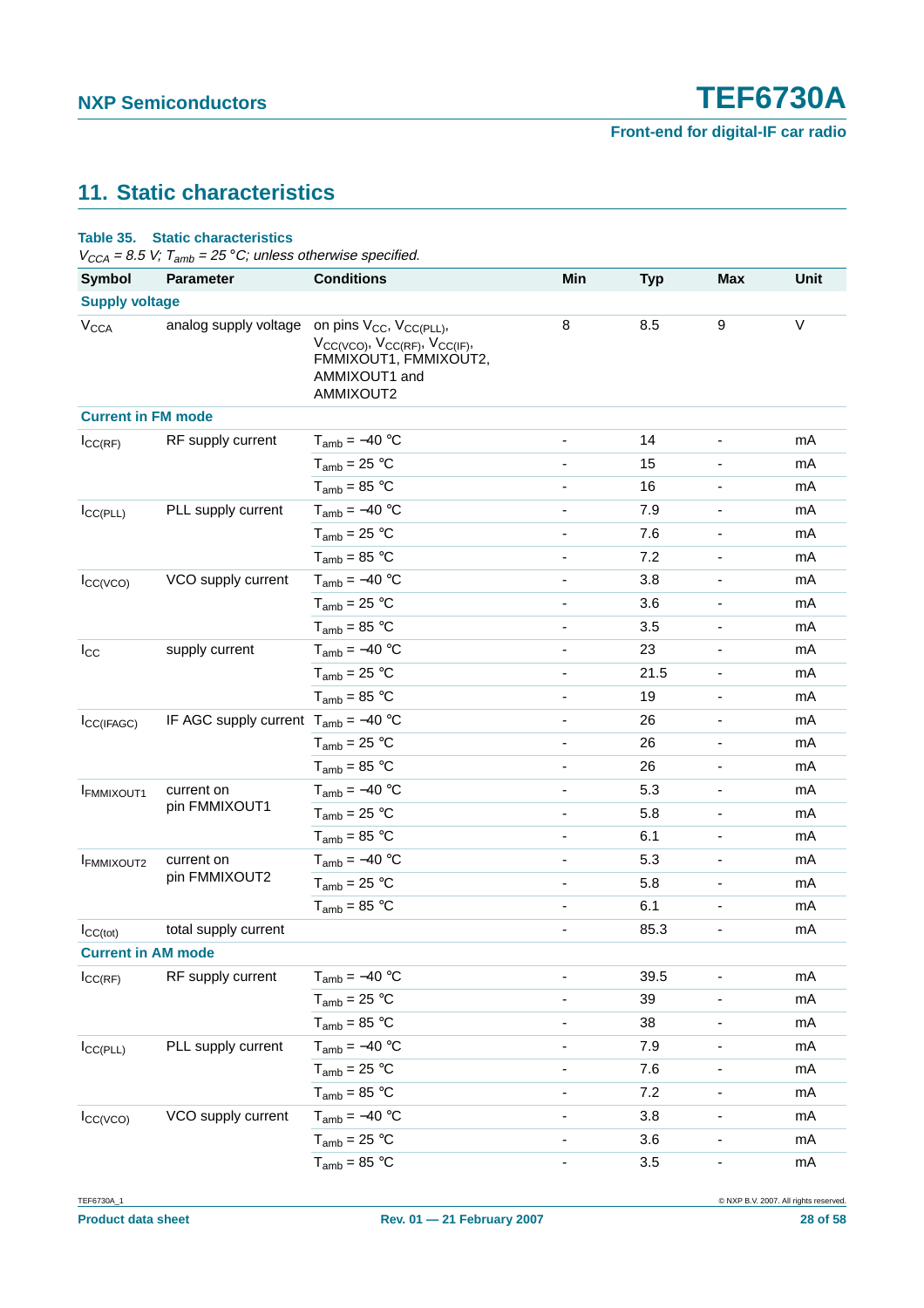| $V_{CCA}$ = 8.5 V; $T_{amb}$ = 25 °C; unless otherwise specified. |                                          |                    |                          |            |                          |      |  |  |  |
|-------------------------------------------------------------------|------------------------------------------|--------------------|--------------------------|------------|--------------------------|------|--|--|--|
| Symbol                                                            | <b>Parameter</b>                         | <b>Conditions</b>  | Min                      | <b>Typ</b> | <b>Max</b>               | Unit |  |  |  |
| $I_{\rm CC}$                                                      | supply current                           | $T_{amb} = -40 °C$ | ٠                        | 21.5       | $\overline{\phantom{a}}$ | mA   |  |  |  |
|                                                                   |                                          | $T_{amb}$ = 25 °C  | ۰                        | 21         | $\overline{\phantom{a}}$ | mA   |  |  |  |
|                                                                   |                                          | $T_{amb}$ = 85 °C  |                          | 20         |                          | mA   |  |  |  |
| $I_{\text{CC}(IFAGC)}$                                            | IF AGC supply current $T_{amb} = -40$ °C |                    | ٠                        | 33         | $\overline{\phantom{a}}$ | mA   |  |  |  |
|                                                                   |                                          | $T_{amb}$ = 25 °C  |                          | 32.5       | $\blacksquare$           | mA   |  |  |  |
|                                                                   |                                          | $T_{amb} = 85 °C$  | ٠                        | 32         |                          | mA   |  |  |  |
| <b>LAMMIXOUT1</b>                                                 | current on                               | $T_{amb} = -40 °C$ |                          | 6          | $\overline{\phantom{a}}$ | mA   |  |  |  |
|                                                                   | pin AMMIXOUT1                            | $T_{amb}$ = 25 °C  |                          | 5.5        | ٠                        | mA   |  |  |  |
|                                                                   |                                          | $T_{amb}$ = 85 °C  |                          | 5          | $\overline{\phantom{a}}$ | mA   |  |  |  |
| <b>LAMMIXOUT2</b>                                                 | current on                               | $T_{amb} = -40 °C$ |                          | 6          | $\overline{\phantom{a}}$ | mA   |  |  |  |
|                                                                   | pin AMMIXOUT2                            | $T_{amb}$ = 25 °C  | ٠                        | 5.5        | $\overline{\phantom{a}}$ | mA   |  |  |  |
|                                                                   |                                          | $T_{amb} = 85 °C$  | ۰                        | 5          | $\overline{\phantom{a}}$ | mA   |  |  |  |
| $I_{CC(tot)}$                                                     | total supply current                     |                    | $\overline{\phantom{0}}$ | 114.7      | $\overline{\phantom{a}}$ | mA   |  |  |  |

### **Table 35. Static characteristics** …continued

### <span id="page-28-0"></span>**12. Dynamic characteristics**

### **Table 36. Dynamic characteristics**

| <b>Symbol</b>                                                      | <b>Parameter</b>                                             | <b>Conditions</b>                                                              |               | Min            | <b>Typ</b> | <b>Max</b>               | <b>Unit</b>     |  |  |
|--------------------------------------------------------------------|--------------------------------------------------------------|--------------------------------------------------------------------------------|---------------|----------------|------------|--------------------------|-----------------|--|--|
| <b>Reference frequency</b>                                         |                                                              |                                                                                |               |                |            |                          |                 |  |  |
| External reference frequency, circuit inputs: pins FREF1 and FREF2 |                                                              |                                                                                |               |                |            |                          |                 |  |  |
| $\mathsf{f}_{\mathsf{ext}}$                                        | external frequency                                           |                                                                                |               |                | 100        | $\overline{\phantom{a}}$ | kHz             |  |  |
| C/N                                                                | carrier-to-noise ratio                                       | required from reference<br>source; $f_{ext} = 100$ kHz;<br>$\Delta f = 10$ kHz |               | 115            |            |                          | $dBc/\sqrt{Hz}$ |  |  |
| $I_i(ext)(min)(M)$                                                 | peak minimum<br>external input current                       | square wave signal                                                             | $11$ .        |                |            | 200                      | $\mu$ A         |  |  |
| I <sub>i</sub> (ext)(max)(M)                                       | peak maximum<br>external input current                       | square wave signal                                                             | $[1]$         | 750            |            |                          | μA              |  |  |
| $I_{cm(ext)}$                                                      | external<br>common-mode current                              | from each pin to GND                                                           |               | $-50$          |            | $+50$                    | μA              |  |  |
| $R_i$                                                              | input resistance                                             |                                                                                |               | $\blacksquare$ | 5          | 10                       | $\Omega$        |  |  |
| $V_{\text{cm}}$                                                    | common-mode<br>voltage                                       | measured between each pin to<br><b>GND</b>                                     |               | 1.0            | 1.2        | 1.4                      | $\vee$          |  |  |
|                                                                    | Tuning system; see Table 28, Table 29, Table 30 and Table 31 |                                                                                |               |                |            |                          |                 |  |  |
| Voltage controlled oscillator                                      |                                                              |                                                                                |               |                |            |                          |                 |  |  |
| $f_{VCO(min)}$                                                     | minimum VCO                                                  |                                                                                | $\boxed{2}$ . |                |            | 130                      | <b>MHz</b>      |  |  |
|                                                                    | frequency                                                    | application according to<br>Figure 25                                          | $\boxed{2}$   |                |            | 159.9                    | <b>MHz</b>      |  |  |
| $f_{VCO(max)}$                                                     | maximum VCO<br>frequency                                     |                                                                                | [2]           | 256            |            |                          | <b>MHz</b>      |  |  |
| C/N                                                                | carrier-to-noise ratio                                       | $f_{VCO}$ = 200 MHz; $\Delta f$ = 10 kHz;<br>$Q = 30$                          |               | 94             | 98         |                          | $dBc/\sqrt{Hz}$ |  |  |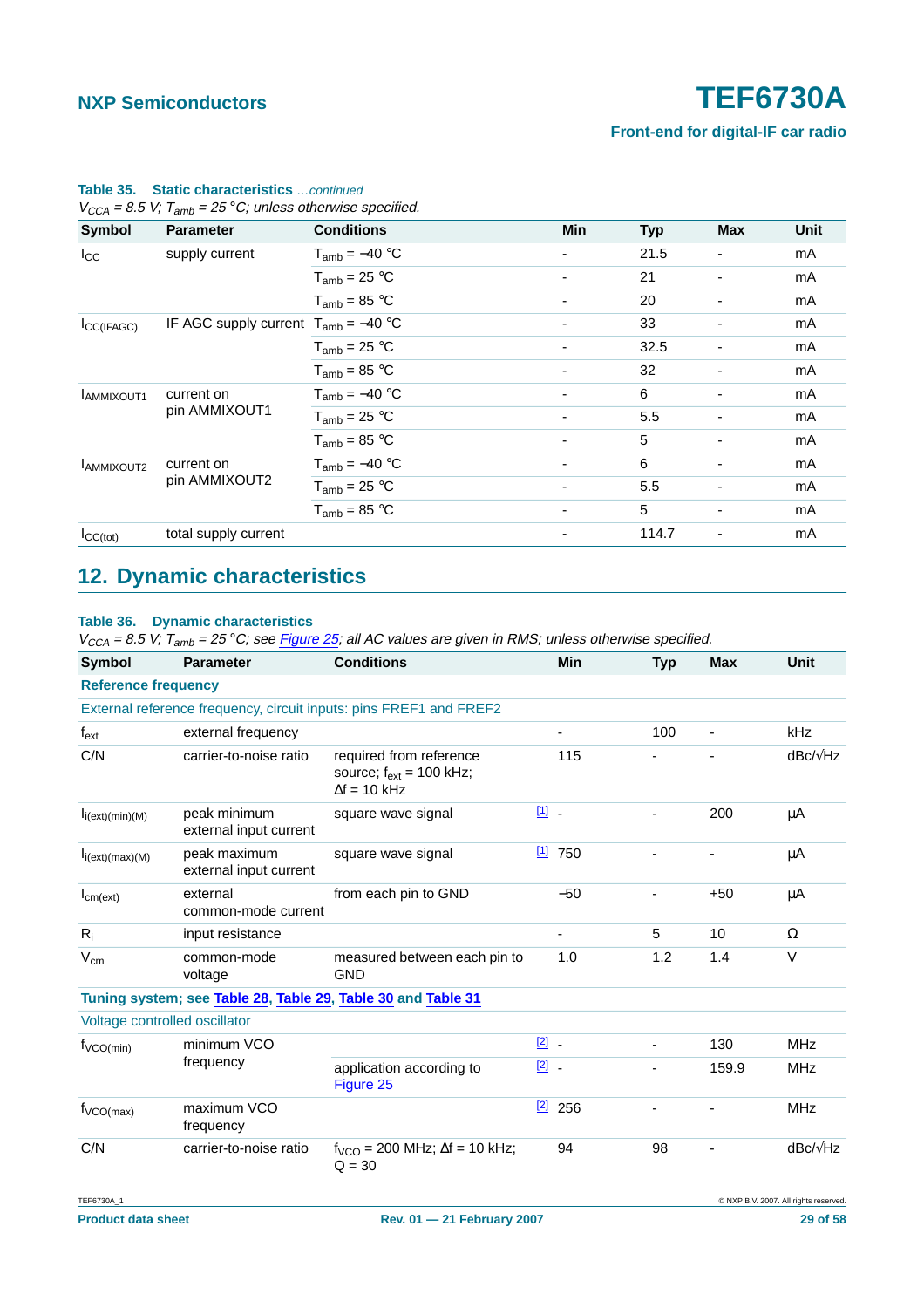|                         |                                             | $V_{CCA}$ = 8.5 V; 1 <sub>amb</sub> = 25 °C; see <u>Figure 25</u> ; all AC values are given in RMS; unless otherwise specified.                      |         |                              |         |         |
|-------------------------|---------------------------------------------|------------------------------------------------------------------------------------------------------------------------------------------------------|---------|------------------------------|---------|---------|
| Symbol                  | <b>Parameter</b>                            | <b>Conditions</b>                                                                                                                                    | Min     | <b>Typ</b>                   | Max     | Unit    |
| $\Delta f$              | frequency deviation                         | caused by ripple on supply<br>voltage; $f_{\text{ripple}} = 100 \text{ Hz}$ ;<br>$V_{CC(ripple)} = 50$ mV (RMS);<br>$f_{VCO}$ = 200 MHz; standard FM |         | $\overline{2}$               |         | Hz      |
|                         | Charge pump: pin CPOUT; see Table 30        |                                                                                                                                                      |         |                              |         |         |
| $I_{\text{sink}(CP1)}$  | CP1 sink current                            | $V_{CPOUT} = 0.5 V to$<br>$V_{CC(PLL)} - 1.3 V$                                                                                                      | 130     | 180                          | 240     | $\mu$ A |
| Isource(CP1)            | CP1 source current                          | $V_{CPOUT} = 0.5 V to$<br>$V_{\text{CC(PLL)}}$ – 1.3 V                                                                                               | $-240$  | $-180$                       | $-130$  | $\mu$ A |
| $I_{\text{sink}(CP2)}$  | CP2 sink current                            | $V_{CPOUT} = 0.7 V to$<br>$V_{\text{CC(PLL)}}$ – 1.5 V                                                                                               | 270     | 360                          | 480     | μA      |
| Isource(CP2)            | CP2 source current                          | $V_{CPOUT} = 0.7 V to$<br>$V_{CC(PLL)} - 1.5 V$                                                                                                      | $-480$  | $-360$                       | $-270$  | $\mu$ A |
| $I_{\text{sink}(CP3)}$  | CP3 sink current                            | $V_{CPOUT} = 0.7 V to$<br>$V_{\text{CC(PLL)}} - 0.7$ V                                                                                               | 580     | 780                          | 1050    | $\mu$ A |
| Isource(CP3)            | CP3 source current                          | $V_{CPOUT} = 0.7 V to$<br>$V_{CC(PLL)} - 0.7 V$                                                                                                      | $-1050$ | $-780$                       | $-580$  | μA      |
| $I_{\text{sink}(CP4)}$  | CP4 sink current                            | $V_{CPOUT} = 0.7 V to$<br>$V_{CC(PLL)} - 0.7 V$                                                                                                      | 1040    | 1400                         | 1900    | μA      |
| Source(CP4)             | CP4 source current                          | $V_{CPOUT} = 0.7 V to$<br>$V_{\text{CC}(PLL)} - 0.7 V$                                                                                               | $-1900$ | $-1400$                      | $-1040$ | μA      |
| $I_{\text{sink}(CP5)}$  | CP5 sink current                            | $V_{CPOUT} = 0.7 V to$<br>$V_{\text{CC(PLL)}}$ – 0.7 V                                                                                               | 1630    | 2200                         | 2970    | μA      |
| Isource(CP5)            | CP5 source current                          | $V_{CPOUT} = 0.7 V to$<br>$V_{\text{CC(PLL)}}$ – 0.7 V                                                                                               | $-2970$ | $-2200$                      | $-1630$ | μA      |
| Charge pump: pin VTUNE  |                                             |                                                                                                                                                      |         |                              |         |         |
| $I_{O(sink)}$           | output sink current                         | $V_{tune} = 0.9 V to$<br>$V_{CC(PLL)} - 0.7 V$                                                                                                       | 2070    | 2800                         | 3780    | μA      |
| I <sub>o</sub> (source) | output source current                       | $V_{tune} = 0.9 V to$<br>$V_{CC(PLL)} - 0.7 V$                                                                                                       | $-3780$ | $-2800$                      | $-2070$ | $\mu$ A |
| <b>Timings</b>          |                                             |                                                                                                                                                      |         |                              |         |         |
| t <sub>tune</sub>       | tuning time                                 | Europe FM and US FM band;<br>$f_{ref}$ = 100 kHz; $f_{RF}$ = 87.5 MHz<br>to 108 MHz                                                                  |         | 0.75                         | 1       | ms      |
|                         |                                             | AM MW band; $f_{ref} = 20$ kHz;<br>$f_{RF}$ = 0.53 MHz to 1.7 MHz                                                                                    |         |                              | 10      | ms      |
| $t_{\text{upd}(AF)}$    | AF update time                              | cycle time for inaudible AF<br>update including 1 ms mute<br>start and 1 ms mute release<br>time                                                     |         | 6                            | 6.5     | ms      |
|                         | <b>Antenna Digital Auto Alignment (DAA)</b> |                                                                                                                                                      |         |                              |         |         |
| DAA1: pin DAAOUT1[3]    |                                             |                                                                                                                                                      |         |                              |         |         |
| $G_{\text{conv}(DAA)}$  | DAA conversion gain                         |                                                                                                                                                      | 0.1     | $\qquad \qquad \blacksquare$ | 2       |         |

### **Table 36. Dynamic characteristics** …continued

 $\mathcal{L}_{\text{VSS}}$  are signal in RMC; unless athenyise specified.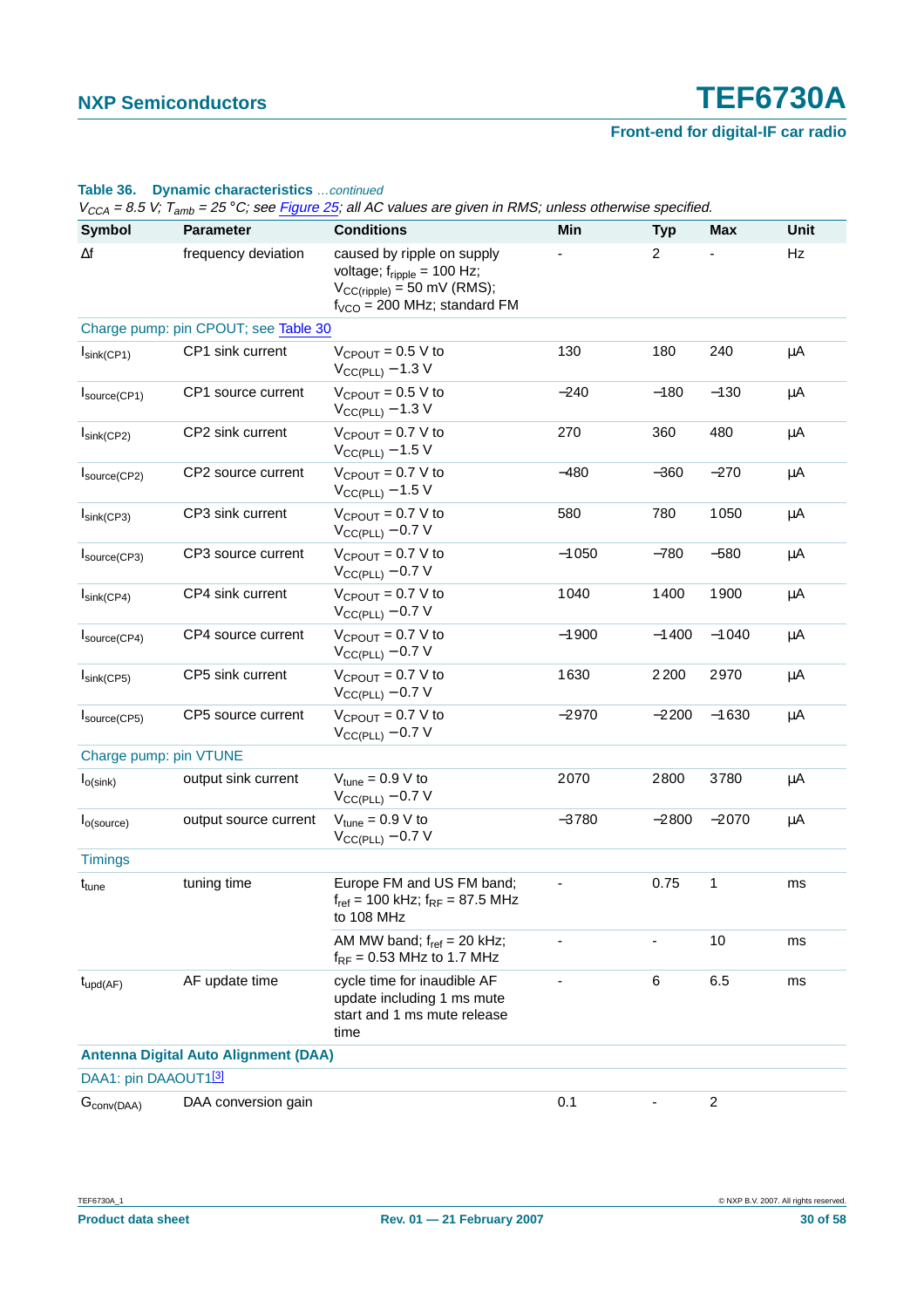### **Table 36. Dynamic characteristics** …continued

| <b>Symbol</b>              | <b>Parameter</b>                                | <b>Conditions</b>                                                                                                                                                                              | Min                   | <b>Typ</b>               | <b>Max</b>             | Unit                                  |
|----------------------------|-------------------------------------------------|------------------------------------------------------------------------------------------------------------------------------------------------------------------------------------------------|-----------------------|--------------------------|------------------------|---------------------------------------|
| $V_{o}$                    | output voltage                                  | FM mode; $DAASW = 0$                                                                                                                                                                           |                       |                          |                        |                                       |
|                            |                                                 | minimum value                                                                                                                                                                                  |                       |                          | 0.6                    | $\vee$                                |
|                            |                                                 | maximum value                                                                                                                                                                                  | $V_{CC(PLL)} - 0.6$ - |                          |                        | V                                     |
|                            |                                                 | FM mode; $DAASW = 1$ ;<br>independent of tuning voltage                                                                                                                                        |                       |                          |                        |                                       |
|                            |                                                 | minimum value; data byte<br>DAA bits<br>$DAA[6:0] = 000 0000$                                                                                                                                  |                       |                          | 0.6                    | V                                     |
|                            |                                                 | maximum value; data byte<br>DAA bits<br>$DAA[6:0] = 1111111$                                                                                                                                   | $V_{CC(PLL)} - 0.6$ - |                          |                        | V                                     |
|                            |                                                 | AM mode; independent of<br>tuning voltage                                                                                                                                                      |                       |                          |                        |                                       |
|                            |                                                 | minimum value; data byte<br>DAA bits<br>$DAA[6:0] = 000 0000$                                                                                                                                  |                       |                          | 0.6                    | $\vee$                                |
|                            |                                                 | maximum value; data byte<br>DAA bits<br>$DAA[6:0] = 111 1111$                                                                                                                                  | $V_{CC(PLL)} - 0.6$ - |                          |                        | V                                     |
| $V_{n(o)}$                 | output noise voltage                            | data byte DAA bits<br>$DAA[6:0] = 100 0000;$<br>FM mode; $V_{tune} = 4 V$ with<br>frequency range from<br>300 Hz to 22 kHz                                                                     |                       | 30                       | 100                    | $\mu$ V                               |
| $\Delta V_{O(T)}$          | output voltage<br>deviation over<br>temperature | $T_{amb} = -40$ °C to +85 °C; data<br>byte DAA bits<br>$DAA[6:0] = 100 0000$                                                                                                                   | $-30$                 |                          | $+30$                  | mV                                    |
| $\Delta V_{o (step)}$      | step output voltage<br>tolerance                | $n = 0$ to 127; FM mode;<br>$V_{tune} = 4 V$                                                                                                                                                   | $-0.5V_{LSB}$         | $\pmb{0}$                | $+0.5V$ <sub>LSB</sub> |                                       |
| $\Delta {\rm V}_{\rm o}$   | output voltage                                  | $V_{tune} = 4 V; I_{load} = 50 \mu A$                                                                                                                                                          | $-V_{LSB}$            | $\overline{\phantom{a}}$ | $+V_{LSB}$             |                                       |
|                            | deviation                                       | $V_{tune} = 4 V$ ; $I_{load} = -50 \mu A$                                                                                                                                                      | $-V_{LSB}$            |                          | $+V_{LSB}$             |                                       |
| $t_{s(o)}$                 | output settling time                            | $V_{DAAOUT1} = 0.2 V$ to 8.25 V;<br>$C_L = 270 pF$                                                                                                                                             |                       | 30                       | 60                     | μs                                    |
| $\alpha$ <sub>ripple</sub> | ripple rejection                                | V <sub>CC(ripple)</sub> / V <sub>o</sub> ; data byte DAA<br>bits DAA $[6:0] = 101 0101;$<br>FM mode; $V_{tune} = 4 V$ ;<br>$f_{\text{ripple}} = 100 \text{ Hz}$ ;<br>$V_{CC(ripple)} = 100$ mV |                       | 40                       |                        | dB                                    |
| DAA2: pin DAAOUT2[4]       |                                                 |                                                                                                                                                                                                |                       |                          |                        |                                       |
| $G_{\text{conv}(DAA)}$     | DAA conversion gain                             |                                                                                                                                                                                                | 0.7                   |                          | 1.35                   |                                       |
| $V_{o}$                    | output voltage                                  | AM mode and FM mode                                                                                                                                                                            |                       |                          |                        |                                       |
|                            |                                                 | minimum value                                                                                                                                                                                  |                       |                          | 0.6                    | V                                     |
|                            |                                                 | maximum value                                                                                                                                                                                  | $V_{CC(PLL)} - 0.8$ - |                          |                        | V                                     |
| $V_{n(o)}$                 | output noise voltage                            | data byte AGC bits<br>SDAA[3:0] = 1000; FM mode;<br>$V_{DAAOUT1} = 4$ V with frequency<br>range from 300 Hz to 22 kHz                                                                          |                       | 30                       | 100                    | μV                                    |
| TEF6730A_1                 |                                                 |                                                                                                                                                                                                |                       |                          |                        | C NXP B.V. 2007. All rights reserved. |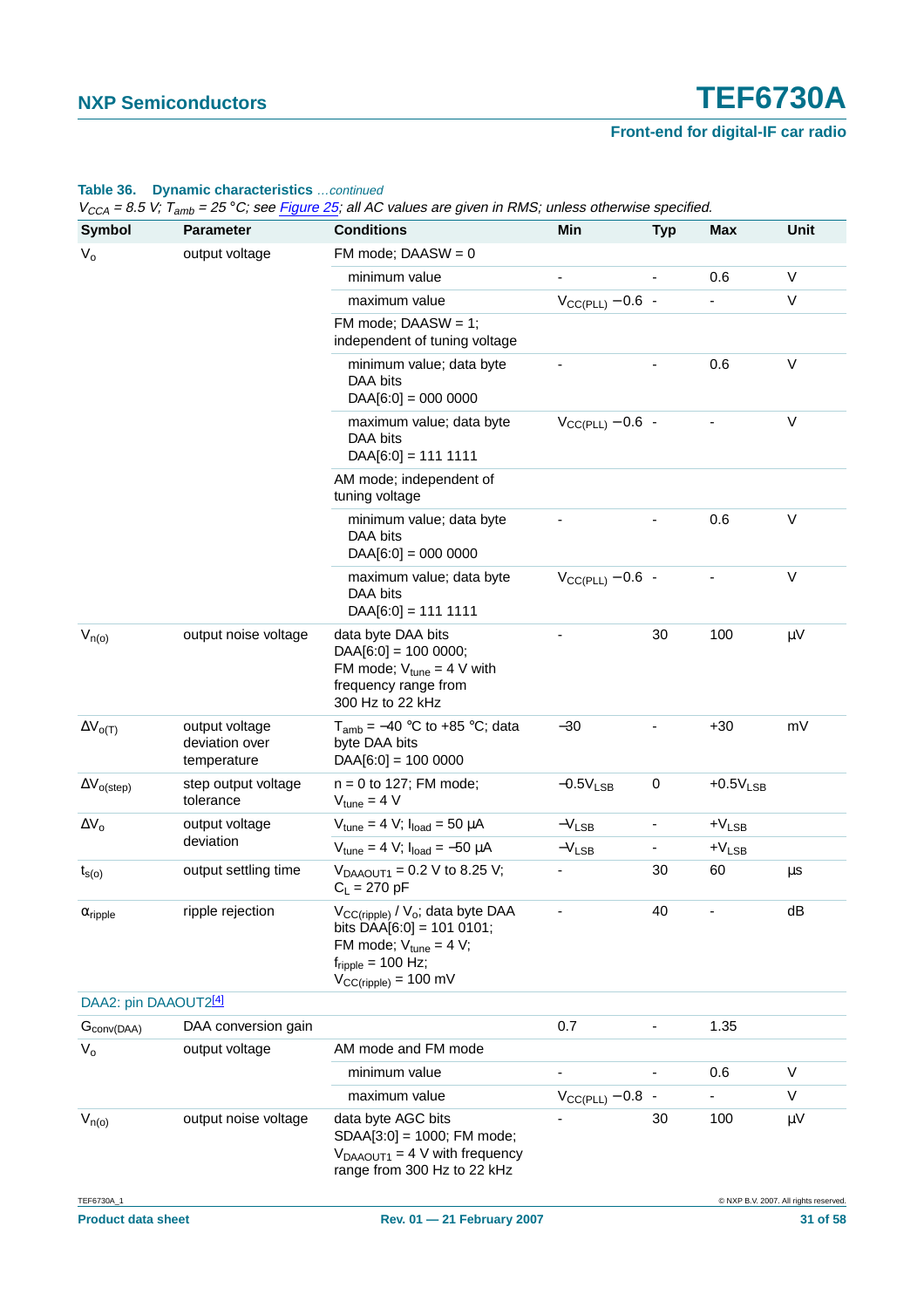|                            |                                                             | $V_{CCA}$ = 8.5 V; T <sub>amb</sub> = 25 °C; see Figure 25; all AC values are given in RMS; unless otherwise specified.                                                    |                        |            |            |                                       |
|----------------------------|-------------------------------------------------------------|----------------------------------------------------------------------------------------------------------------------------------------------------------------------------|------------------------|------------|------------|---------------------------------------|
| <b>Symbol</b>              | <b>Parameter</b>                                            | <b>Conditions</b>                                                                                                                                                          | Min                    | <b>Typ</b> | Max        | Unit                                  |
| $\Delta V_{O(T)}$          | output voltage<br>deviation over<br>temperature             | $T_{amb}$ = -40 °C to +85 °C; data<br>byte AGC bits<br>$SDAA[3:0] = 1000$                                                                                                  | $-30$                  |            | $+30$      | mV                                    |
| $\Delta V_{o (step)}$      | step output voltage<br>tolerance                            | $n = 0$ to 15; FM mode;<br>$V_{DAAOUT1} = 4 V$                                                                                                                             | $-0.5V$ <sub>LSB</sub> | $\pmb{0}$  | $+0.5VLSB$ |                                       |
| $\Delta V_o$               | output voltage                                              | $V_{DAAOUT1} = 4 V; I_{load} = 50 \mu A$                                                                                                                                   | $-V_{LSB}$             | -          | $+V_{LSB}$ |                                       |
|                            | deviation                                                   | $V_{DAAOUT1} = 4 V$ ; $I_{load} = -50 \mu A$                                                                                                                               | $-V_{LSB}$             | -          | $+V_{LSB}$ |                                       |
| $t_{s(o)}$                 | output settling time                                        | $V_{DAAOUT1} = 4 V;$<br>$V_{DAAOUT2} = 2.8 V$ to 5.4 V;<br>$C_L = 270 pF$                                                                                                  |                        | 20         | 30         | μs                                    |
| $\alpha$ <sub>ripple</sub> | ripple rejection                                            | $V_{CC(ripple)} / V_{DAAOUT1}$ ; data byte<br>AGC bits $SDAA[3:0] = 1010;$<br>FM mode; $V_{DAAOUT1} = 4 V$ ;<br>$f_{\text{ripole}}$ = 100 Hz;<br>$V_{CC(ripple)} = 100$ mV |                        | 50         |            | dB                                    |
| <b>AM channel</b>          |                                                             |                                                                                                                                                                            |                        |            |            |                                       |
|                            |                                                             | AM RF AGC wideband detector (average detector): pin LNAOUT                                                                                                                 |                        |            |            |                                       |
| V <sub>LNAOUT</sub> (RMS)  | RMS voltage on<br>pin LNAOUT                                | start level of wideband AGC;<br>$R_1$ = 430 $\Omega$ (load at<br>pin LNAOUT); $m = 0.3$ ;<br>see Table 24 and Table 25                                                     |                        |            |            |                                       |
|                            |                                                             | data byte AGC bits<br>$WBAGC[1:0] = 00$                                                                                                                                    | 175                    | 250        | 350        | mV                                    |
|                            |                                                             | data byte AGC bits<br>$WBAGC[1:0] = 01$                                                                                                                                    | 140                    | 200        | 280        | mV                                    |
|                            |                                                             | data byte AGC bits<br>$WBAGC[1:0] = 10$                                                                                                                                    | 105                    | 150        | 210        | mV                                    |
|                            |                                                             | data byte AGC bits<br>$WBAGC[1:0] = 11$                                                                                                                                    | 49                     | 70         | 98         | mV                                    |
|                            | AM RF AGC narrow-band detector: pins IFOUT1 and IFOUT2      |                                                                                                                                                                            |                        |            |            |                                       |
| $V_{O(IFOUT)(M)}$          | peak output voltage<br>between pin IFOUT1<br>and pin IFOUT2 | start level of narrow-band<br>AGC; data byte CONTROL bit<br>$IFGAIN = 0;$<br>$V_{IFAGCMSB} = HIGH;$<br>$V_{IFAGCLSB} = LOW;$<br>see Table 15                               |                        |            |            |                                       |
|                            |                                                             | data byte CONTROL bits<br>$NBAGC[1:0] = 00$                                                                                                                                | 490                    | 700        | 980        | mV                                    |
|                            |                                                             | data byte CONTROL bits<br>$NBAGC[1:0] = 01$                                                                                                                                | 390                    | 560        | 780        | mV                                    |
|                            |                                                             | data byte CONTROL bits<br>$NBAGC[1:0] = 10$                                                                                                                                | 315                    | 450        | 630        | mV                                    |
|                            |                                                             | data byte CONTROL bits<br>$NBAGC[1:0] = 11$                                                                                                                                | 245                    | 350        | 490        | mV                                    |
| AM LNA and AGC             |                                                             |                                                                                                                                                                            |                        |            |            |                                       |
|                            | Input: pin LNAIN; output: pin LNAOUT                        |                                                                                                                                                                            |                        |            |            |                                       |
| $R_i$                      | input resistance                                            |                                                                                                                                                                            | 0.9                    | 1.3        | 1.8        | ΜΩ                                    |
| TEF6730A_1                 |                                                             |                                                                                                                                                                            |                        |            |            | C NXP B.V. 2007. All rights reserved. |

### **Table 36. Dynamic characteristics** …continued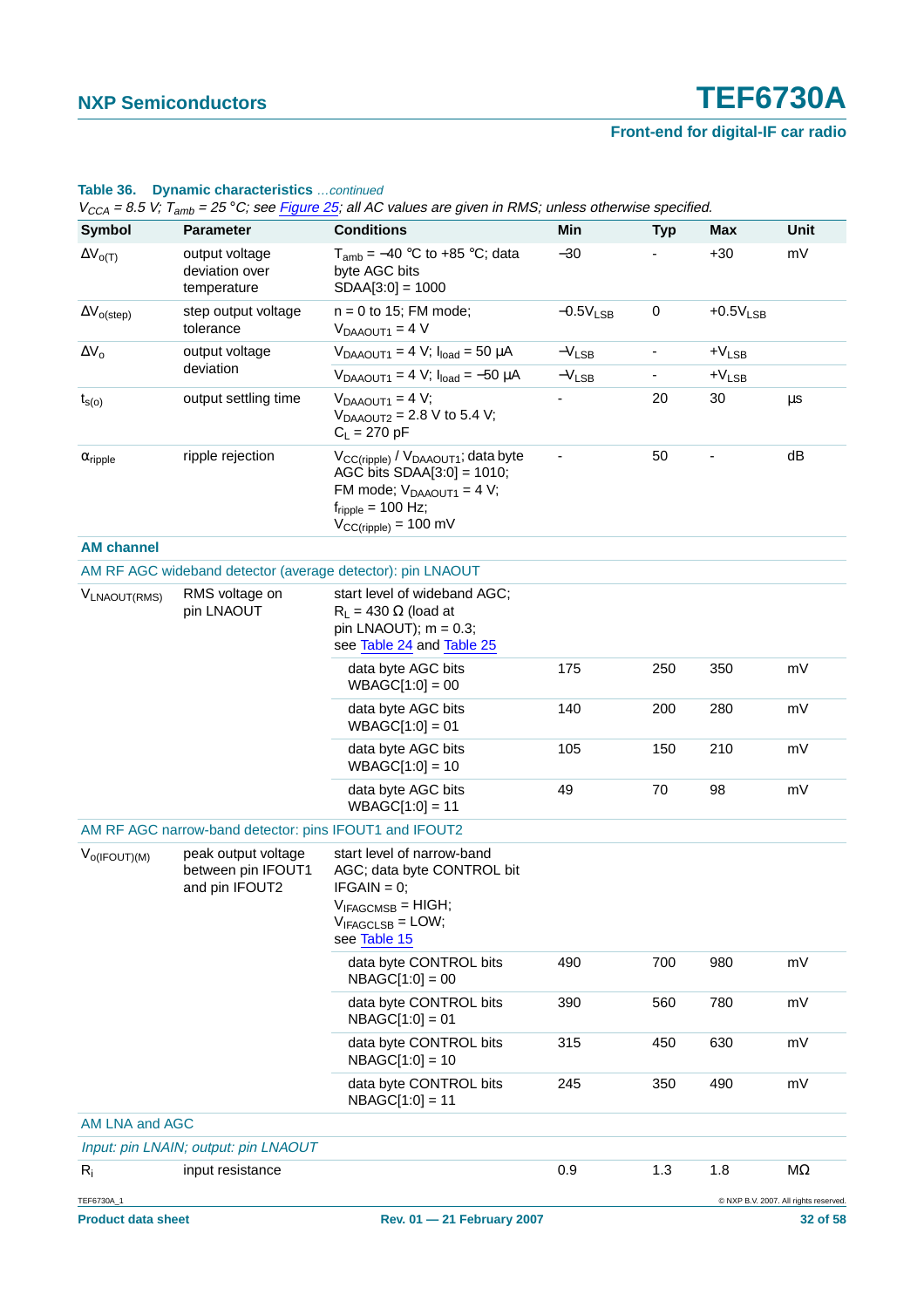### **Table 36. Dynamic characteristics** …continued

| <b>UUN</b>                                            |                                                             |                                                                                              |               |                    | <u>— г</u>               |                        |                    |  |
|-------------------------------------------------------|-------------------------------------------------------------|----------------------------------------------------------------------------------------------|---------------|--------------------|--------------------------|------------------------|--------------------|--|
| <b>Symbol</b>                                         | <b>Parameter</b>                                            | <b>Conditions</b>                                                                            |               | Min                | <b>Typ</b>               | <b>Max</b>             | Unit               |  |
| $C_i$                                                 | input capacitance                                           |                                                                                              |               |                    | 46                       | 69                     | pF                 |  |
| $\mathsf{G}_{\mathsf{m}}$                             | transconductance gain                                       | $I_0/V_i$                                                                                    |               | 36                 | 52                       | 74                     | mA/V               |  |
| $\Delta G_{m(T)}$                                     | transconductance gain<br>deviation over<br>temperature      | $T_{amb} = -40$ °C to +85 °C;<br>see Figure 19                                               |               |                    |                          |                        | dB                 |  |
| IP <sub>3</sub>                                       | third-order intercept<br>point                              | $R_L$ = 430 $\Omega$ (load at<br>pin LNAOUT)                                                 |               | 111                | 114                      |                        | dBµV               |  |
| IP <sub>2</sub>                                       | second-order intercept $R_1 = 430 \Omega$ (load at<br>point | pin LNAOUT)                                                                                  |               | 120                | 129                      |                        | dBµV               |  |
| $V_{n(i)(eq)}$                                        | equivalent input noise<br>voltage                           | $C_{\text{source}} = 110 \text{ pF}$ ; R <sub>L</sub> = 430 $\Omega$<br>(load at pin LNAOUT) |               |                    |                          |                        |                    |  |
|                                                       |                                                             | $f_{RF} = 1$ MHz                                                                             |               | ۰                  | 1.1                      | 1.55                   | nV/√Hz             |  |
|                                                       |                                                             | $f_{RF}$ = 144 kHz                                                                           |               |                    | 2.55                     | 3.55                   | nV/ $\sqrt{Hz}$    |  |
| $R_{o}$                                               | output resistance                                           |                                                                                              |               | 80                 | 115                      | 165                    | Ω                  |  |
| $C_{o}$                                               | output capacitance                                          | in series with output resistance                                                             |               |                    | 22                       | 33                     | pF                 |  |
| $V_{o(p-p)(max)}$                                     | maximum<br>peak-to-peak output<br>voltage                   |                                                                                              |               |                    | 2.2                      |                        | $\vee$             |  |
| $\Delta G_{AGC}$                                      | AGC gain range                                              |                                                                                              |               | 8                  | 11                       | 14                     | dB                 |  |
| RF PIN diode AGC current generator output: pin IAMAGC |                                                             |                                                                                              |               |                    |                          |                        |                    |  |
| $\Delta G_{AGC}$                                      | AGC gain range                                              | $f_{RF}$ = 1 MHz; dummy aerial<br>15 pF / 60 pF                                              |               |                    | 50                       |                        | dB                 |  |
| <b>VIAMAGC</b>                                        | voltage on<br>pin IAMAGC                                    | PIN diode drive DC voltage                                                                   |               | 2.2                | ۰                        | <b>V<sub>CCA</sub></b> | V                  |  |
| $I_{\text{sink(max)}}$                                | maximum sink current                                        | $V_{IAMAGC} = 2.2 V$                                                                         |               | $\frac{[5]}{2}$ 10 | $\overline{\phantom{0}}$ | $\blacksquare$         | mA                 |  |
| $I_{\textsf{sink}}$                                   | sink current                                                | FM mode; data byte DAA bit<br>$AGCSW = 1$                                                    |               | 0.6                | 0.9                      | 1.4                    | mA                 |  |
|                                                       |                                                             | FM mode; data byte DAA bit<br>$AGCSW = 0$                                                    |               |                    |                          | 100                    | nA                 |  |
| AM mixer ( $IF = 10.7 MHz$ )                          |                                                             |                                                                                              |               |                    |                          |                        |                    |  |
|                                                       | Mixer input: pins AMMIXIN and AMMIXDEC                      |                                                                                              |               |                    |                          |                        |                    |  |
| $R_i$                                                 | input resistance                                            |                                                                                              |               | $[6]$ 40           |                          |                        | $\mathsf{k}\Omega$ |  |
| $C_i$                                                 | input capacitance                                           |                                                                                              | $\boxed{6}$ - |                    | 3                        | 4.5                    | pF                 |  |
| $V_{i(max)}$                                          | maximum input<br>voltage                                    | on pin AMMIXIN; 1 dB<br>compression point of<br>$V_{MIXOUT1-MIXOUT2}$ ; $m = 0$              |               | 500                |                          |                        | mV                 |  |
|                                                       | Mixer output: pins AMMIXOUT1 and AMMIXOUT2                  |                                                                                              |               |                    |                          |                        |                    |  |
| $R_{o}$                                               | output resistance                                           |                                                                                              |               | $\boxed{7}$ 100    |                          |                        | kΩ                 |  |
| $C_{o}$                                               | output capacitance                                          |                                                                                              | $\boxed{7}$ . |                    | 4                        | $\overline{7}$         | pF                 |  |
| $V_{o(p-p)(max)}$                                     | maximum<br>peak-to-peak output<br>voltage                   |                                                                                              |               | 12                 | 15                       |                        | V                  |  |
| $G_{m$ (conv)                                         | conversion<br>transconductance gain                         | $I_0/V_i$                                                                                    |               | 1.8                | 2.4                      | 3.2                    | mA/V               |  |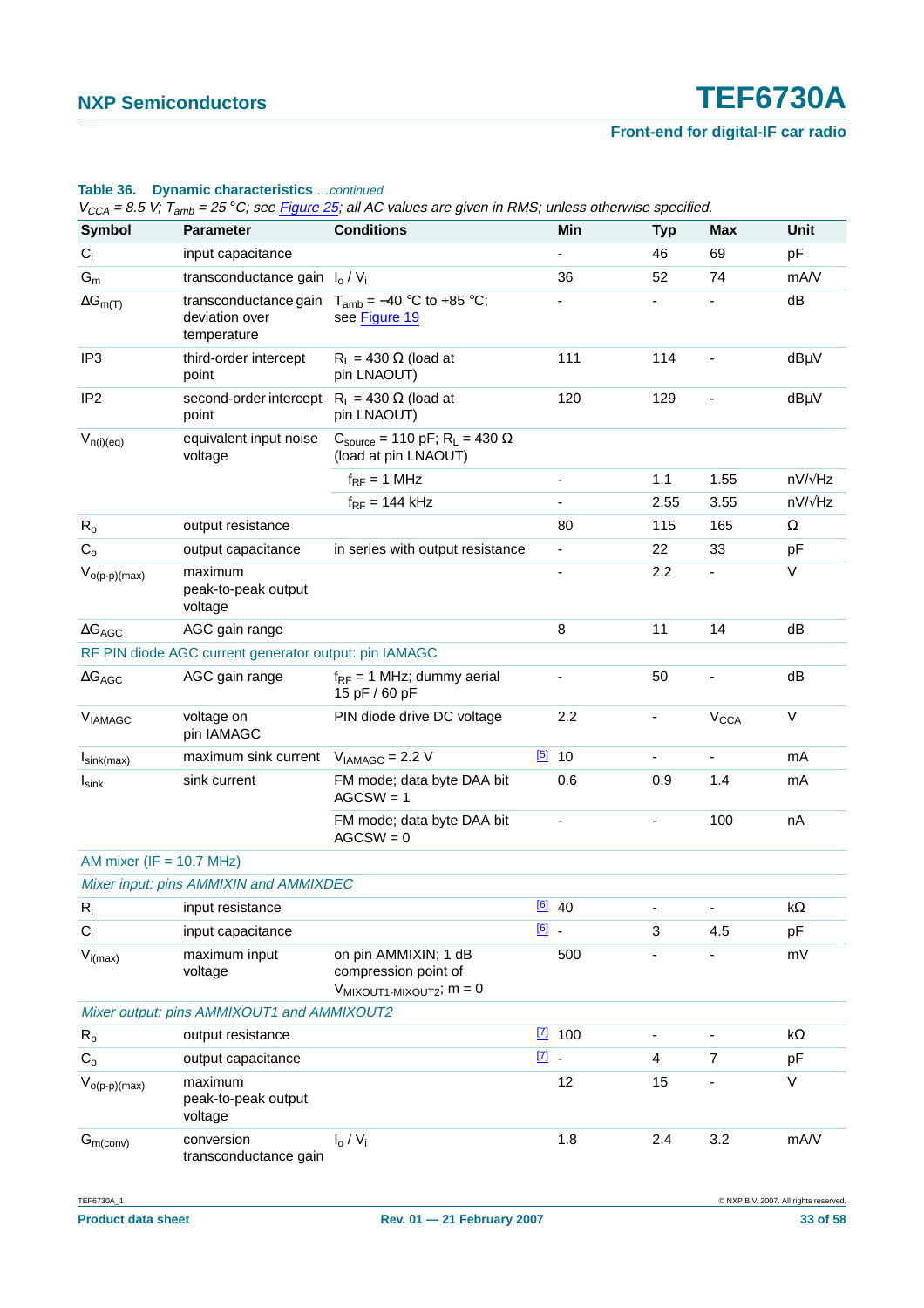### **Table 36. Dynamic characteristics** …continued

| <b>Symbol</b>                  | <b>Parameter</b>                                                                               | <b>Conditions</b>                                                                                                                                    | Min                      | <b>Typ</b> | Max | Unit            |
|--------------------------------|------------------------------------------------------------------------------------------------|------------------------------------------------------------------------------------------------------------------------------------------------------|--------------------------|------------|-----|-----------------|
| $\Delta G_{m\text{(conv)}(T)}$ | conversion<br>transconductance gain<br>deviation over<br>temperature                           | $T_{amb} = -40 °C$ to +85 °C;<br>see Figure 20                                                                                                       |                          |            |     | dB              |
| IP <sub>3</sub>                | third-order intercept<br>point                                                                 | $R_L$ = 2.6 k $\Omega$ (AC load between<br>output pins); $\Delta f = 300$ kHz                                                                        | 135                      | 138        |     | dBµV            |
| IP <sub>2</sub>                | second-order intercept<br>point                                                                | $R_L$ = 2.6 k $\Omega$ (AC load between<br>output pins)                                                                                              | $\overline{\phantom{a}}$ | 170        |     | dBµV            |
| $V_{n(i)(eq)}$                 | equivalent input noise<br>voltage                                                              | band limited noise;<br>$R_{\text{source}} = 750 \Omega$ ; noise of<br>$R_{source}$ included; $R_L = 2.6$ k $\Omega$<br>(AC load between output pins) |                          | 7.2        | 10  | nV/ $\sqrt{Hz}$ |
| NF                             | noise figure                                                                                   |                                                                                                                                                      |                          | 6.2        | 9   | dB              |
| <b>FM channel</b>              |                                                                                                |                                                                                                                                                      |                          |            |     |                 |
|                                |                                                                                                | FM RF AGC (FM distance mode; data byte AGC bit $LODX = 0$ )                                                                                          |                          |            |     |                 |
|                                | Input: pins FMMIXIN1 and FMMIXIN2 <sup>[8]</sup>                                               |                                                                                                                                                      |                          |            |     |                 |
|                                | V <sub>i(FMMIXIN)</sub> (RMS) RMS input voltage<br>between<br>pin FMMIXIN1 and<br>pin FMMIXIN2 | start level of wideband AGC;<br>keyed AGC off; data byte AGC<br>bit KAGC = $0$ ; see Table 24<br>and Table 25                                        |                          |            |     |                 |
|                                |                                                                                                | data byte AGC bits<br>$WBAGC[1:0] = 11$                                                                                                              | $\sqrt{5}$               | 9          | 15  | mV              |
|                                |                                                                                                | data byte AGC bits<br>$WBAGC[1:0] = 10$                                                                                                              | 7                        | 12         | 19  | mV              |
|                                |                                                                                                | data byte AGC bits<br>$WBAGC[1:0] = 01$                                                                                                              | 10                       | 17         | 27  | mV              |
|                                |                                                                                                | data byte AGC bits<br>$WBAGC[1:0] = 00$                                                                                                              | 14                       | 24         | 38  | mV              |
|                                |                                                                                                | start level of wideband AGC;<br>keyed AGC on; data byte AGC<br>bit KAGC = $1$ ;<br>$V_{KAGC}$ > $V_{th(KAGC)}$                                       |                          |            |     |                 |
|                                |                                                                                                | data byte AGC bits<br>$WBAGC[1:0] = 11$                                                                                                              | 19                       | 30         | 48  | mV              |
|                                |                                                                                                | data byte AGC bits<br>$WBAGC[1:0] = 10$                                                                                                              | 21                       | 33         | 52  | mV              |
|                                |                                                                                                | data byte AGC bits<br>$WBAGC[1:0] = 01$                                                                                                              | 24                       | 38         | 60  | mV              |
|                                |                                                                                                | data byte AGC bits<br>$WBAGC[1:0] = 00$                                                                                                              | 28                       | 45         | 71  | mV              |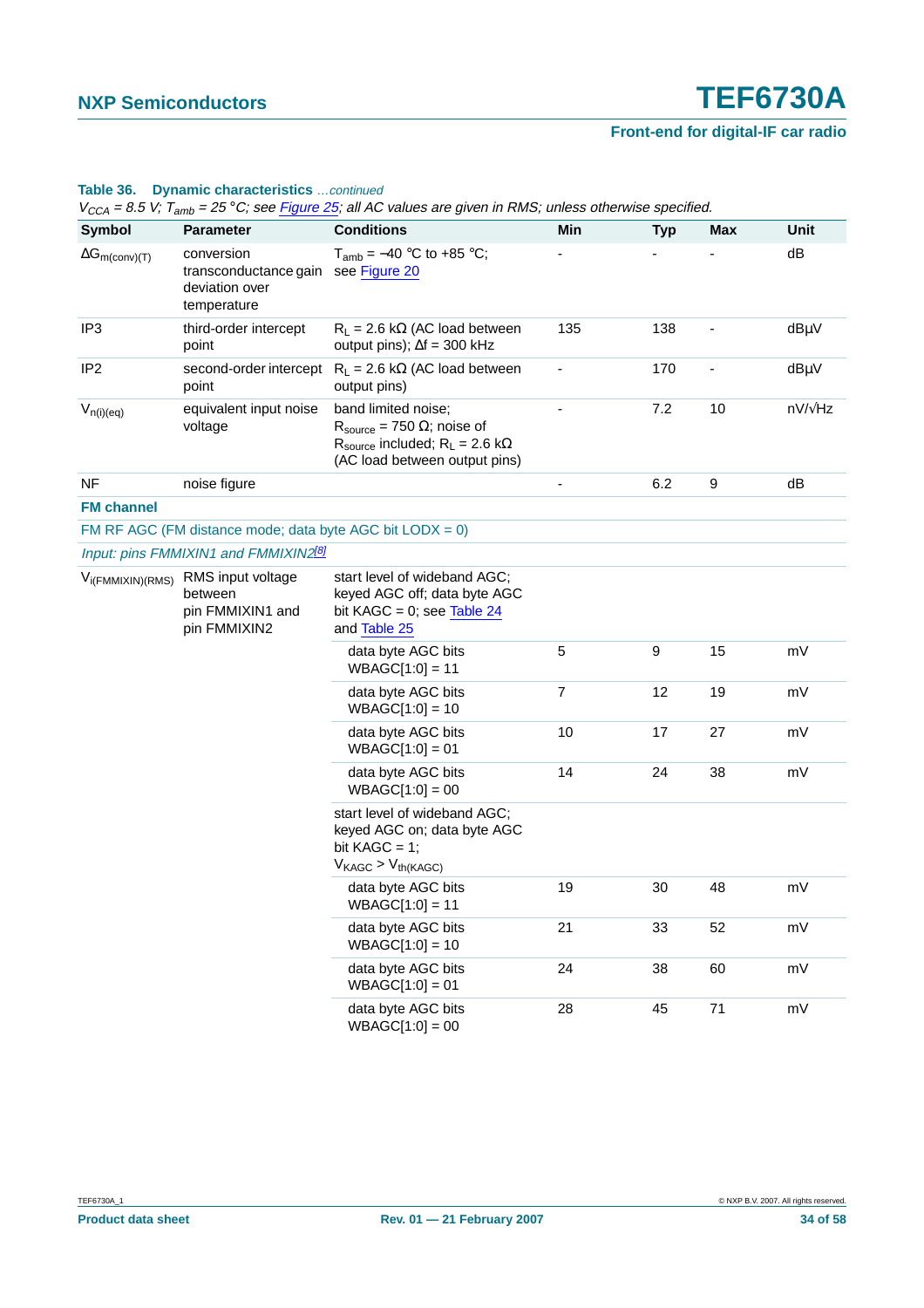### **Table 36. Dynamic characteristics** …continued

| ゛ししハ<br>- 0.0 %, amp<br><b>Symbol</b> | <b>Parameter</b>                                            | <b>Conditions</b>                                                                                                                            | Min     | <b>Typ</b> | <b>Max</b> | Unit            |
|---------------------------------------|-------------------------------------------------------------|----------------------------------------------------------------------------------------------------------------------------------------------|---------|------------|------------|-----------------|
|                                       | FM RF AGC narrow-band detector: pins IFOUT1 and IFOUT2      |                                                                                                                                              |         |            |            |                 |
| $V_{O(IFOUT)(M)}$                     | peak output voltage<br>between pin IFOUT1<br>and pin IFOUT2 | start level of narrow-band<br>AGC; data byte CONTROL bit<br>$IFGAIN = 0;$<br>$V_{IFAGCMSB} = HIGH;$<br>$V_{IFAGCLSB} = LOW;$<br>see Table 15 |         |            |            |                 |
|                                       |                                                             | data byte CONTROL bits<br>$NBAGC[1:0] = 00$                                                                                                  | 490     | 700        | 980        | mV              |
|                                       |                                                             | data byte CONTROL bits<br>$NBAGC[1:0] = 01$                                                                                                  | 390     | 560        | 780        | mV              |
|                                       |                                                             | data byte CONTROL bits<br>$NBAGC[1:0] = 10$                                                                                                  | 315     | 450        | 630        | mV              |
|                                       |                                                             | data byte CONTROL bits<br>$NBAGC[1:0] = 11$                                                                                                  | 245     | 350        | 490        | mV              |
|                                       | PIN diode drive output: pin IFMAGC                          |                                                                                                                                              |         |            |            |                 |
| $I_{source(max)}$                     | maximum source<br>current                                   | $V$ TFMAGC = $V$ IFMAGC + 1.4 V;<br>data byte AGC bit $KAGC = 0$                                                                             | $-16$   | $-10$      | $-7$       | mA              |
| $I_{\text{sink(max)}}$                | maximum sink current                                        | at AGC decay;<br>$V$ TFMAGC = $V_{IFMAGC}$ ; data byte<br>AGC bit $KAGC = 0$                                                                 | 7       | 10         | 16         | mA              |
| $I_{\text{source}}$                   | source current                                              | AM mode; data byte DAA bit<br>$AGCSW = 1$                                                                                                    |         | $-1.2$     |            | mA              |
|                                       |                                                             | AM mode; data byte DAA bit<br>$AGCSW = 0$                                                                                                    |         | $\pmb{0}$  |            | mA              |
|                                       |                                                             | data byte AGC bit $LODX = 1$<br>(FM local)                                                                                                   | $-0.75$ | $-0.5$     | $-0.35$    | mA              |
| <b>VIFMAGC</b>                        | voltage on<br>pin IFMAGC                                    | voltage at PIN diode drive<br>output; $V_{FMMIXIN1}$ < $V_{th}$                                                                              |         | 100        | 300        | mV              |
| $V_{th(KAGC)}$                        | threshold voltage on<br>pin KAGC                            | threshold level voltage for<br>narrow-band AGC (keyed<br>AGC); data byte AGC bit<br>$KAGC = 1$ ; see Table 15 and<br>Table 23                | 500     | 950        | 1400       | mV              |
| FM mixer ( $IF = 10.7 MHz$ )          |                                                             |                                                                                                                                              |         |            |            |                 |
|                                       | FM RF input: pins FMMIXIN1 and FMMIXIN2 <sup>[8]</sup>      |                                                                                                                                              |         |            |            |                 |
| $V_{i(RF)(max)}$                      | maximum RF input<br>voltage                                 | 1 dB compression point of<br>FM mixer output voltage                                                                                         | 75      | 100        |            | mV              |
| $V_{n(i)(eq)}$                        | equivalent input noise<br>voltage                           | $R_{\text{source}} = 500 \Omega$ ; noise of<br>$R_{source}$ included; $R_L = 2.6$ k $\Omega$<br>(on output pins FMMIXOUT1<br>and FMMIXOUT2)  |         |            |            |                 |
|                                       |                                                             | $RFGAIN = 0$                                                                                                                                 | ٠       | 4.7        | 6.4        | nV/ $\sqrt{Hz}$ |
|                                       |                                                             | $RFGAIN = 1$                                                                                                                                 |         | 4.2        |            | nV/ $\sqrt{Hz}$ |
| $R_i$                                 | input resistance                                            | $RFGAIN = 0$                                                                                                                                 | 3       | 3.8        | 4.7        | k $\Omega$      |
|                                       |                                                             | $RFGAIN = 1$                                                                                                                                 | 1.6     | 2.0        | 2.5        | kΩ              |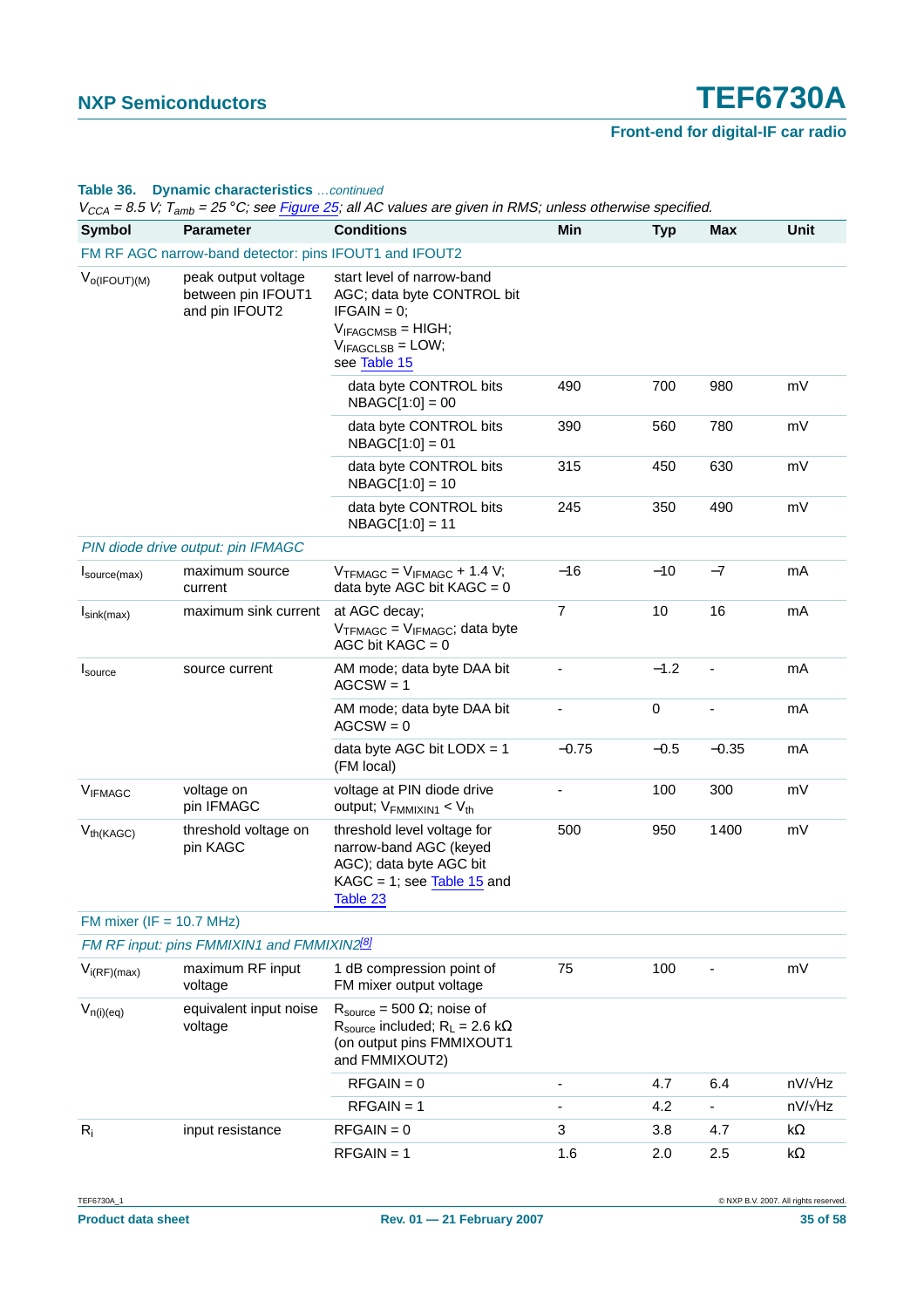### **Table 36. Dynamic characteristics** …continued

| <b>Symbol</b>                  | <b>Parameter</b>                                                                   | <b>Conditions</b>                                                                                                   | Min                      | <b>Typ</b>     | <b>Max</b>     | Unit       |
|--------------------------------|------------------------------------------------------------------------------------|---------------------------------------------------------------------------------------------------------------------|--------------------------|----------------|----------------|------------|
| $C_i$                          | input capacitance                                                                  |                                                                                                                     |                          | $\overline{2}$ | $\overline{4}$ | pF         |
| $G_{m (conv)}$                 | conversion<br>transconductance gain PLLM bit RFGAIN = $0$                          | $I_0 / V_i$ ; RF gain 1; data byte                                                                                  | 12                       | 18             | 25             | mA/V       |
|                                |                                                                                    | $I_0 / V_i$ ; RF gain 2; data byte<br>PLLM bit RFGAIN = 1                                                           | 24                       | 36             | 50             | mA/V       |
| $\Delta G_{m\text{(conv)}(T)}$ | conversion<br>transconductance gain see Figure 21<br>deviation over<br>temperature | $T_{amb} = -40$ °C to +85 °C;                                                                                       |                          |                |                | dB         |
| <b>NF</b>                      | noise figure                                                                       | $R_{\text{source}} = 500 \Omega$ ; T <sub>amb</sub> = 25 °C                                                         |                          |                |                |            |
|                                |                                                                                    | $RFGAIN = 0$                                                                                                        |                          | 4.2            | 5.7            | dB         |
|                                |                                                                                    | $RFGAIN = 1$                                                                                                        |                          | 3.2            | 4.7            | dB         |
| IP <sub>3</sub>                | third-order intercept                                                              | $RFGAIN = 0$                                                                                                        | 117                      | 123            |                | $dB\mu V$  |
|                                | point                                                                              | $RFGAIN = 1$                                                                                                        | 108                      | 114            |                | dBµV       |
| <b>IRR</b>                     | image rejection ratio                                                              | $V_{o(wanted)} / V_{o(image)}$ ;<br>$f_{RF(wanted)} = 87.5 \text{ MHz};$<br>$f_{RF(image)} = 108.9 \text{ MHz}$     | 25                       | 40             |                | dB         |
|                                | Output: pins FMMIXOUT1 and FMMIXOUT2 <sup>[9]</sup>                                |                                                                                                                     |                          |                |                |            |
| $R_{o}$                        | output resistance                                                                  |                                                                                                                     | 100                      | $\blacksquare$ | $\blacksquare$ | $k\Omega$  |
| $C_{o}$                        | output capacitance                                                                 |                                                                                                                     |                          | 4              | 6              | pF         |
| $V_{o(p-p)(max)}$              | maximum<br>peak-to-peak output<br>voltage                                          |                                                                                                                     | 4.5                      | 5.6            |                | $\vee$     |
|                                | FM weather band input: pins WXMIXIN and WXMIXDEC                                   |                                                                                                                     |                          |                |                |            |
| $G_{m$ (conv)                  | conversion<br>transconductance gain                                                | $I_0/V_i$                                                                                                           | 10                       | 15             | 21             | mA/V       |
| $\Delta G_{m\text{(conv)}(T)}$ | conversion<br>transconductance gain see Figure 22<br>deviation over<br>temperature | $T_{amb} = -40$ °C to +85 °C;                                                                                       | $\overline{\phantom{a}}$ |                |                | dB         |
| $R_i$                          | input resistance                                                                   |                                                                                                                     |                          | 5.1            | $\blacksquare$ | $k\Omega$  |
| $C_i$                          | input capacitance                                                                  |                                                                                                                     |                          | $\overline{c}$ | 4              | pF         |
| <b>NF</b>                      | noise figure                                                                       | $R_{source} = 300 \Omega$                                                                                           |                          | 3.5            | 5              | dB         |
| IP <sub>3</sub>                | third-order intercept<br>point                                                     |                                                                                                                     |                          | 116            |                | $dB\mu V$  |
| <b>IRR</b>                     | image rejection ratio                                                              | $V_{o(wanted)} / V_{o(mage)}$ ;<br>$f_{RF(wanted)} = 162.475 \text{ MHz};$<br>$f_{RF(image)} = 183.875 \text{ MHz}$ | 20                       | 33             |                | dB         |
| <b>IF AGC amplifier</b>        |                                                                                    |                                                                                                                     |                          |                |                |            |
|                                |                                                                                    | AM mode; inputs: pins AMIFAGCIN and IFAGCDEC <sup>[10]</sup> ; outputs: pins IFOUT1 and IFOUT2 <sup>[11]</sup>      |                          |                |                |            |
| $R_i$                          | input resistance                                                                   |                                                                                                                     |                          | 100            | $\blacksquare$ | k $\Omega$ |
| $C_i$                          | input capacitance                                                                  |                                                                                                                     |                          | 5              | $\overline{7}$ | pF         |
| $R_{o}$                        | output resistance                                                                  |                                                                                                                     | 120                      | 210            | 290            | $\Omega$   |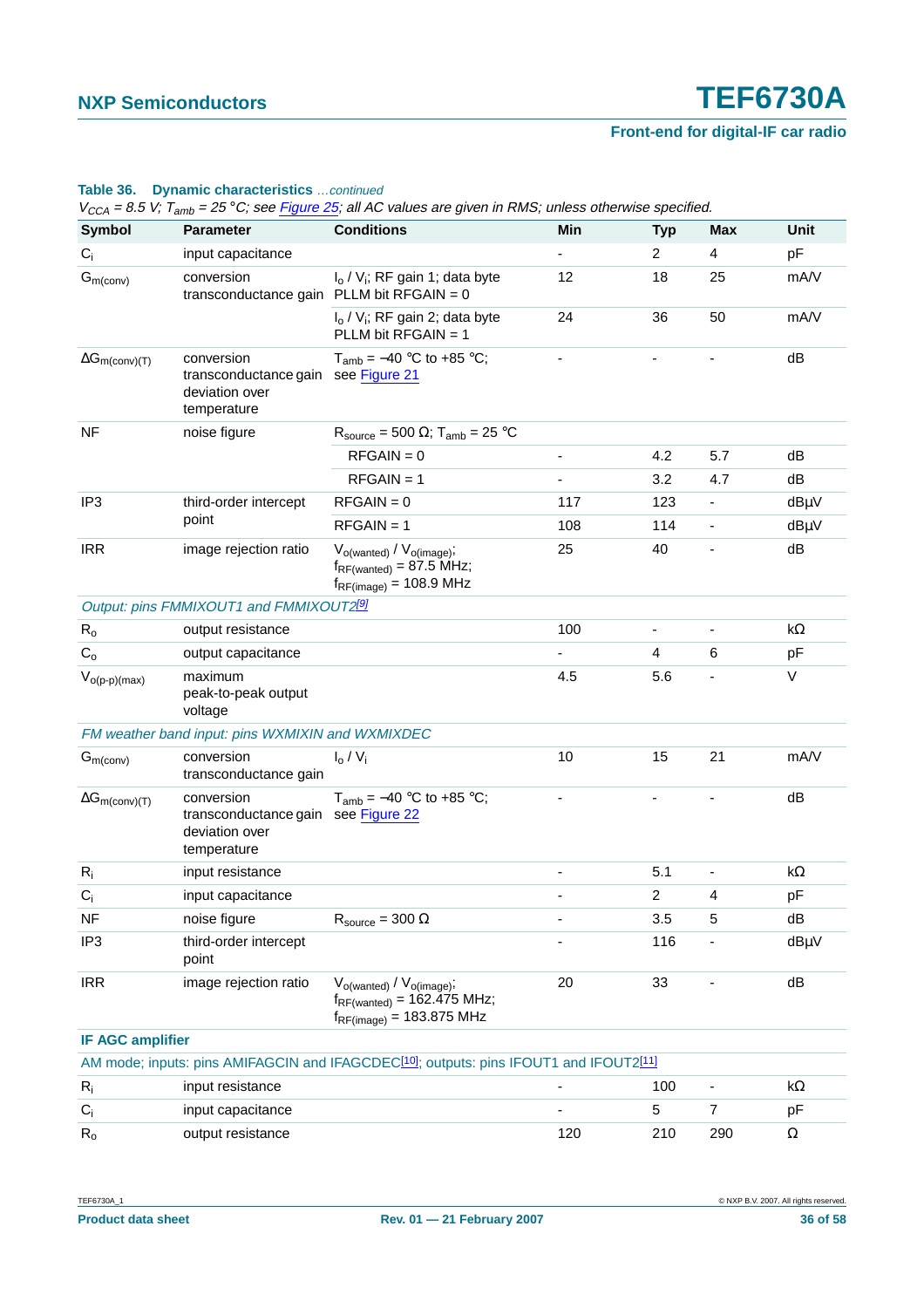### **Table 36. Dynamic characteristics** …continued

| <b>Symbol</b>   | <b>Parameter</b>                           | <b>Conditions</b>                                                                                                                 | Min  | <b>Typ</b> | <b>Max</b> | Unit |
|-----------------|--------------------------------------------|-----------------------------------------------------------------------------------------------------------------------------------|------|------------|------------|------|
| G               | gain                                       | data byte CONTROL bit<br>$IFGAIN = 0$                                                                                             |      |            |            |      |
|                 |                                            | $V_{IFAGCMSB} = LOW;$<br>$V_{IFAGCLSB} = LOW$                                                                                     | 21.2 | 24.2       | 27.2       | dB   |
|                 |                                            | $V_{IFAGCMSB} = LOW;$<br>$V_{IFAGCLSB} = HIGH$                                                                                    | 15.2 | 18.2       | 21.2       | dВ   |
|                 |                                            | $V_{IFAGCMSB} = HIGH;$<br>$V_{IFAGCLSB} = HIGH$                                                                                   | 9.2  | 12.2       | 15.2       | dB   |
|                 |                                            | $V_{IFAGCMSB} = HIGH;$<br>$V_{IFAGCLSB} = LOW$                                                                                    | 3.2  | 6.2        | 9.2        | dB   |
|                 |                                            | data byte CONTROL bit<br>$IFGAIN = 1$                                                                                             |      |            |            |      |
|                 |                                            | $V_{IFAGCMSB} =$ LOW;<br>$V_{IFAGCLSB} = LOW$                                                                                     | 27.2 | 30.2       | 33.2       | dB   |
|                 |                                            | $V_{IFAGCMSB} = LOW;$<br>$V_{IFAGCLSB} = HIGH$                                                                                    | 21.2 | 24.2       | 27.2       | dB   |
|                 |                                            | $V_{IFAGCMSB} = HIGH;$<br>$V_{IFAGCLSB} = HIGH$                                                                                   | 15.2 | 18.2       | 21.2       | dВ   |
|                 |                                            | $V_{IFAGCMSB} = HIGH;$<br>$V_{IFAGCLSB} = LOW$                                                                                    | 9.2  | 12.2       | 15.2       | dB   |
| <b>NF</b>       | noise figure                               | $R_{\text{source}} = 300 \Omega$ ; data byte<br>CONTROL bit IFGAIN = $0$ ;<br>$V_{IFAGCMSB} = LOW;$<br>$V_{IFAGCLSB} = LOW$       |      | 12.9       | 16         | dB   |
| $\triangle$ IM3 | third-order<br>intermodulation<br>distance | two output signals at 35 kHz<br>frequency distance; differential<br>output level of 200 mV; data<br>byte CONTROL bit $IFGAIN = 0$ |      |            |            |      |
|                 |                                            | $V_{IFAGCMSB} = LOW;$<br>$V_{IFAGCLSB} =$ LOW                                                                                     | 77   | 83         |            | dB   |
|                 |                                            | $V_{IFAGCMSB} = LOW;$<br>$V_{IFAGCLSB} = HIGH$                                                                                    | 77   | 83         |            | dB   |
|                 |                                            | $V_{IFAGCMSB} = HIGH;$<br>$V_{IFAGCLSB} = HIGH$                                                                                   | 77   | 83         |            | dB   |
|                 |                                            | $V_{IFAGCMSB} = HIGH;$<br>$V_{IFAGCLSB} = LOW$                                                                                    | 74   | 80         |            | dB   |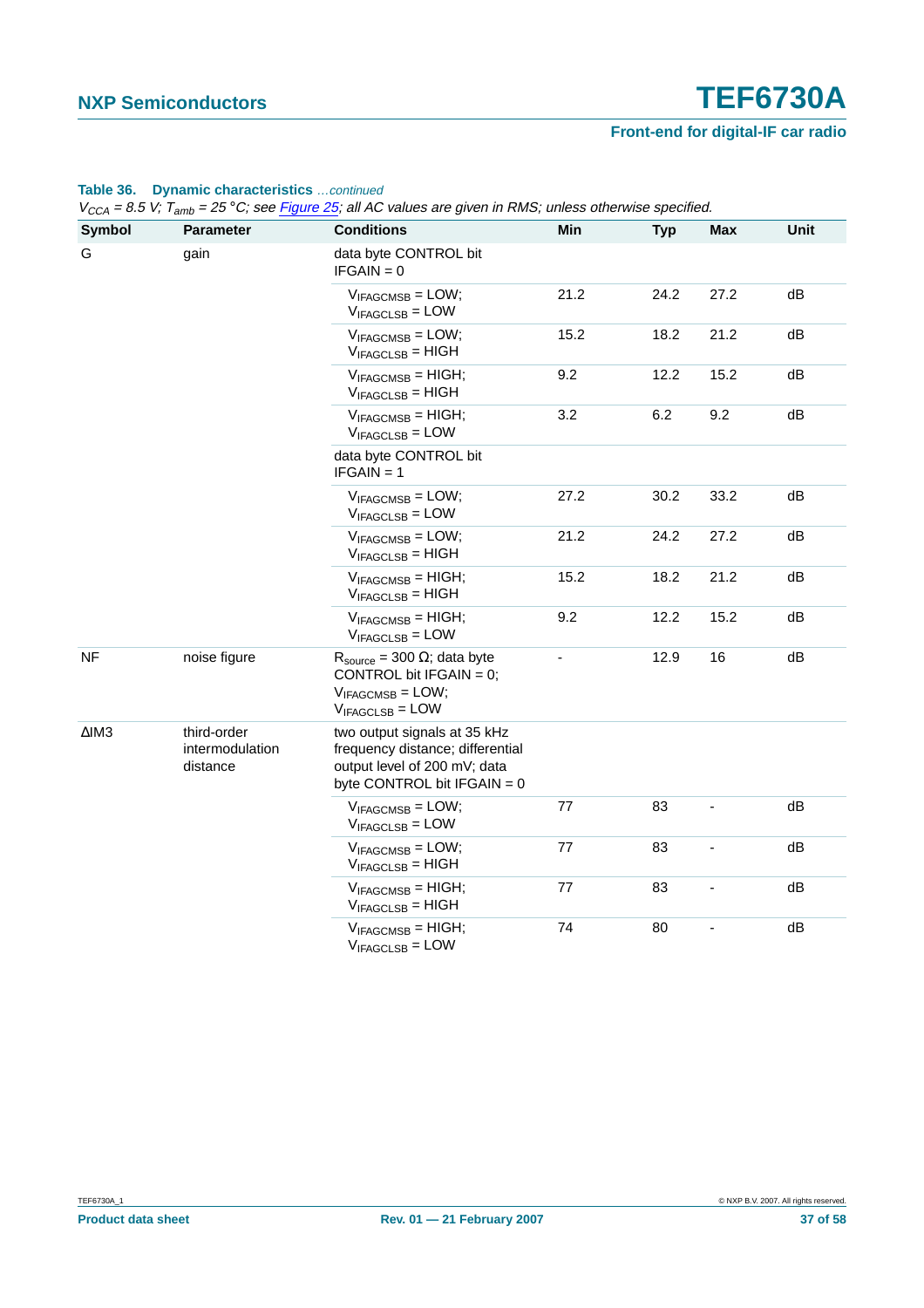### **Table 36. Dynamic characteristics** …continued

| <b>Symbol</b>   | <b>Parameter</b>               | <b>Conditions</b>                                                                                                           | Min | <b>Typ</b> | <b>Max</b>     | Unit     |
|-----------------|--------------------------------|-----------------------------------------------------------------------------------------------------------------------------|-----|------------|----------------|----------|
| $V_{i(max)(M)}$ | peak maximum input<br>voltage  | 1 dB compression point of<br>IF AGC amplifier output<br>voltage; data byte CONTROL<br>bit $IFGAIN = 0$                      |     |            |                |          |
|                 |                                | $V_{IFAGCMSB} = LOW;$<br>$V_{IFAGCLSB} =$ LOW                                                                               | 45  |            |                | mV       |
|                 |                                | $V_{IFAGCMSB} = LOW;$<br>$V_{IFAGCLSB} = HIGH$                                                                              | 90  |            |                | mV       |
|                 |                                | $V_{IFAGCMSB} = HIGH;$<br>$V_{IFAGCLSB}$ = HIGH                                                                             | 180 |            |                | mV       |
|                 |                                | $V_{IFAGCMSB} = HIGH;$<br>$V_{IFAGCLSB} = LOW$                                                                              | 360 |            |                | mV       |
|                 |                                | FM mode; inputs: pins FMIFAGCIN1 and IFAGCDEC <sup>[12]</sup> ; outputs: pins IFOUT1 and IFOUT2 <sup>[11]</sup>             |     |            |                |          |
| $R_i$           | input resistance               |                                                                                                                             | ÷   | 330        |                | $\Omega$ |
| $C_i$           | input capacitance              |                                                                                                                             |     | 5          | $\overline{7}$ | pF       |
| $R_0$           | output resistance              |                                                                                                                             | 120 | 210        | 290            | $\Omega$ |
| G               | gain                           | data byte CONTROL bit<br>$IFGAIN = 0$                                                                                       |     |            |                |          |
|                 |                                | $V_{IFAGCMSB} = LOW;$<br>$V_{IFAGCLSB} = LOW$                                                                               | 28  | 31         | 34             | dB       |
|                 |                                | $V_{IFAGCMSB} = LOW;$<br>$V_{IFAGCLSB} = HIGH$                                                                              | 22  | 25         | 28             | dB       |
|                 |                                | $V_{IFAGCMSB} = HIGH;$<br>$V_{IFAGCLSB} = HIGH$                                                                             | 16  | 19         | 22             | dB       |
|                 |                                | $V_{IFAGCMSB} = HIGH;$<br>$V_{IFAGCLSB} = LOW$                                                                              | 10  | 13         | 16             | dB       |
|                 |                                | data byte CONTROL bit<br>$IFGAIN = 1$                                                                                       |     |            |                |          |
|                 |                                | $V_{IFAGCMSB} = LOW;$<br>$V_{IFAGCLSB} =$ LOW                                                                               | 34  | 37         | 40             | dB       |
|                 |                                | $V_{IFAGCMSB} = LOW;$<br>$V_{IFAGCLSB} = HIGH$                                                                              | 28  | 31         | 34             | dB       |
|                 |                                | $V_{IFAGCMSB} = HIGH;$<br>$V_{IFAGCLSB} = HIGH$                                                                             | 22  | 25         | 28             | dB       |
|                 |                                | $V_{IFAGCMSB} = HIGH;$<br>$V_{IFAGCLSB} = LOW$                                                                              | 16  | 19         | 22             | dB       |
| <b>NF</b>       | noise figure                   | $R_{\text{source}} = 300 \Omega$ ; data byte<br>CONTROL bit IFGAIN = $0$ ;<br>$V_{IFAGCMSB} = LOW;$<br>$V_{IFAGCLSB} =$ LOW | -   | 6.9        | 8.5            | dB       |
| IP <sub>3</sub> | third-order intercept<br>point | data byte CONTROL bit<br>$IFGAIN = 0$                                                                                       | 110 | 115        |                | dBµV     |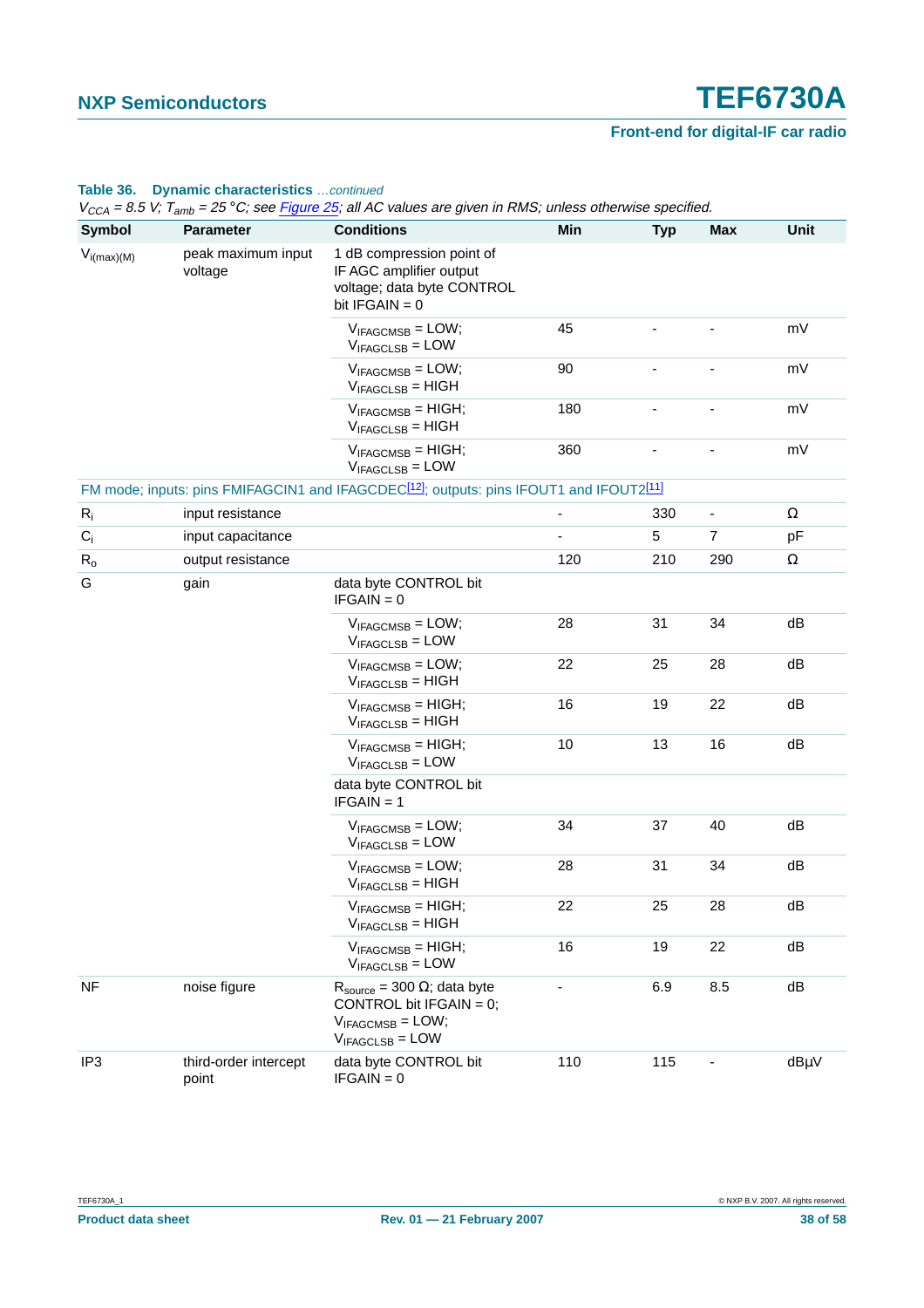### **Table 36. Dynamic characteristics** …continued

| <b>Symbol</b>   | <b>Parameter</b>               | <b>Conditions</b>                                                                                                           | Min | <b>Typ</b> | <b>Max</b>     | Unit     |
|-----------------|--------------------------------|-----------------------------------------------------------------------------------------------------------------------------|-----|------------|----------------|----------|
| $V_{i(max)(M)}$ | peak maximum input<br>voltage  | 1 dB compression point of<br>IF AGC amplifier output<br>voltage; data byte CONTROL<br>bit $IFGAN = 0$                       |     |            |                |          |
|                 |                                | $V_{IFAGCMSB} = LOW;$<br>$V_{IFAGCLSB} =$ LOW                                                                               | 20  |            |                | mV       |
|                 |                                | $V_{IFAGCMSB} = LOW;$<br>$V_{IFAGCLSB} = HIGH$                                                                              | 40  |            |                | mV       |
|                 |                                | $V_{IFAGCMSB} = HIGH;$<br>$V_{IFAGCLSB}$ = HIGH                                                                             | 80  |            |                | mV       |
|                 |                                | $V_{IFAGCMSB} = HIGH;$<br>$V_{IFAGCLSB} =$ LOW                                                                              | 160 |            |                | mV       |
|                 |                                | FM mode; inputs: pins FMIFAGCIN2 and IFAGCDEC <sup>[13]</sup> ; outputs: pins IFOUT1 and IFOUT2 <sup>[11]</sup>             |     |            |                |          |
| $R_i$           | input resistance               |                                                                                                                             |     | 330        |                | $\Omega$ |
| $C_i$           | input capacitance              |                                                                                                                             |     | 5          | $\overline{7}$ | pF       |
| G               | gain                           | data byte CONTROL bit<br>$IFGAIN = 0$                                                                                       |     |            |                |          |
|                 |                                | $V_{IFAGCMSB} = LOW;$<br>$V_{IFAGCLSB} =$ LOW                                                                               | 28  | 31         | 34             | dB       |
|                 |                                | $V_{IFAGCMSB} = LOW;$<br>$V_{IFAGCLSB} = HIGH$                                                                              | 22  | 25         | 28             | dB       |
|                 |                                | $V_{IFAGCMSB} = HIGH;$<br>$V_{IFAGCLSB} = HIGH$                                                                             | 16  | 19         | 22             | dB       |
|                 |                                | $V_{IFAGCMSB} = HIGH;$<br>$V_{IFAGCLSB} = LOW$                                                                              | 10  | 13         | 16             | dB       |
|                 |                                | data byte CONTROL bit<br>$IFGAIN = 1$                                                                                       |     |            |                |          |
|                 |                                | $V_{IFAGCMSB} = LOW;$<br>$V_{IFAGCLSB} =$ LOW                                                                               | 34  | 37         | 40             | dB       |
|                 |                                | $V_{IFAGCMSB} = LOW;$<br>$V_{IFAGCLSB} = HIGH$                                                                              | 28  | 31         | 34             | dB       |
|                 |                                | $V_{IFAGCMSB} = HIGH;$<br>$V_{IFAGCLSB} = HIGH$                                                                             | 22  | 25         | 28             | dB       |
|                 |                                | $V_{IFAGCMSB} = HIGH;$<br>$V_{IFAGCLSB} = LOW$                                                                              | 16  | 19         | 22             | dB       |
| <b>NF</b>       | noise figure                   | $R_{\text{source}} = 300 \Omega$ ; data byte<br>CONTROL bit IFGAIN = $0$ ;<br>$V_{IFAGCMSB} = LOW;$<br>$V_{IFAGCLSB} = LOW$ |     | 6.9        | 8.5            | dB       |
| IP <sub>3</sub> | third-order intercept<br>point | data byte CONTROL bit<br>$IFGAIN = 0$                                                                                       | 110 | 115        |                | dBµV     |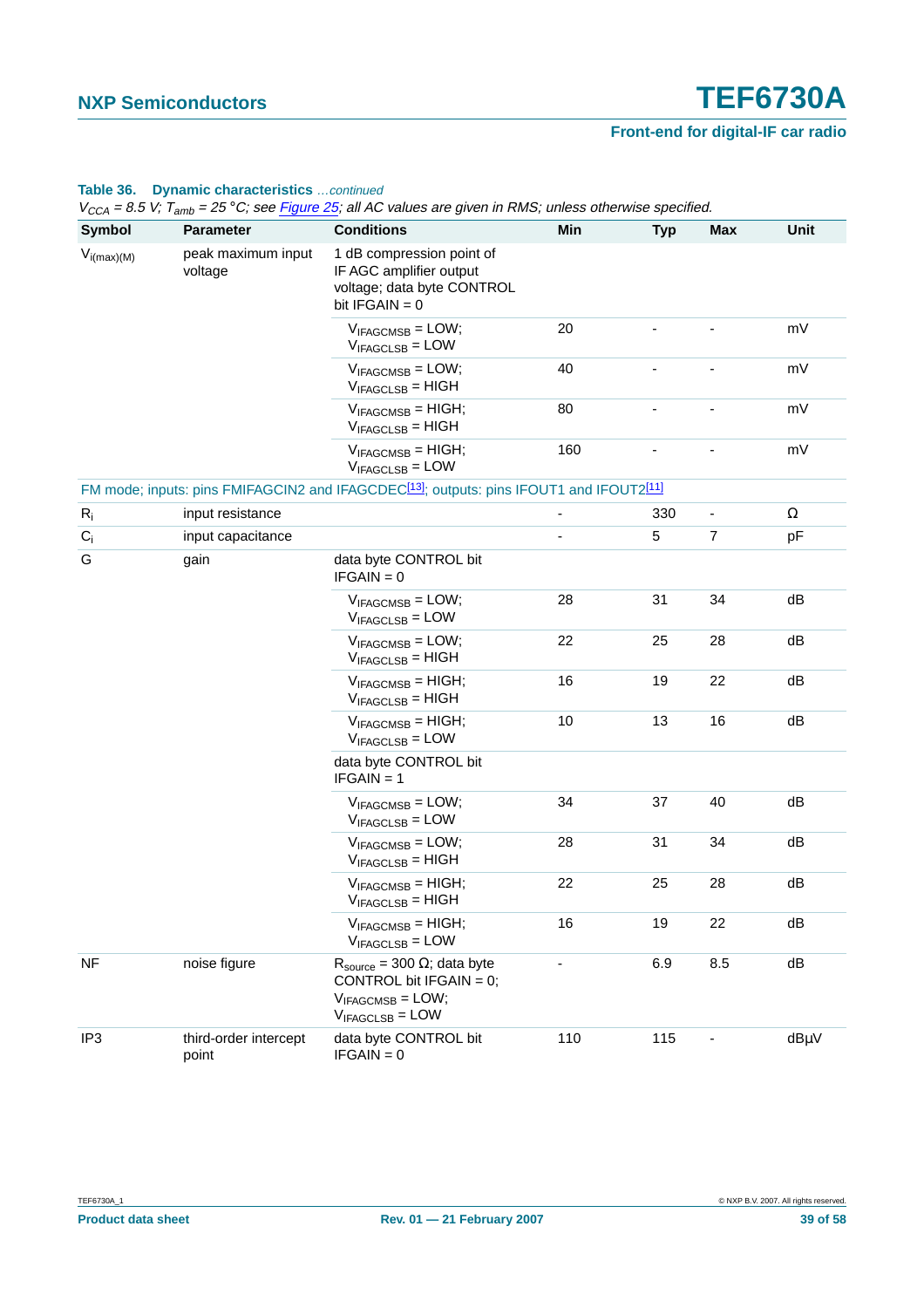#### **Table 36. Dynamic characteristics** …continued

 $V_{CCA}$  = 8.5 V;  $T_{amb}$  = 25 °C; see Figure 25; all AC values are given in RMS; unless otherwise specified.

| $V_{i(max)(M)}$                   | peak maximum input                     |                                                                                                        |     |     | <b>Unit</b> |
|-----------------------------------|----------------------------------------|--------------------------------------------------------------------------------------------------------|-----|-----|-------------|
|                                   | voltage                                | 1 dB compression point of<br>IF AGC amplifier output<br>voltage; data byte CONTROL<br>bit $IFGAIN = 0$ |     |     |             |
|                                   |                                        | $V_{IFAGCMSB} = LOW;$<br>$V_{IFAGCLSB} = LOW$                                                          | 20  |     | mV          |
|                                   |                                        | $V_{IFAGCMSB} = LOW;$<br>$V_{IFAGCLSB} = HIGH$                                                         | 40  |     | mV          |
|                                   |                                        | $V_{IFAGCMSB} = HIGH;$<br>$V_{IFAGCLSB} = HIGH$                                                        | 80  |     | mV          |
|                                   |                                        | $V_{IFAGCMSB} = HIGH;$<br>$V_{IFAGCLSB} =$ LOW                                                         | 160 |     | mV          |
| <b>Digital inputs and outputs</b> |                                        |                                                                                                        |     |     |             |
|                                   | Input: pins IFAGCMSB and IFAGCLSB      |                                                                                                        |     |     |             |
| $V_{IL}$                          | LOW-level input<br>voltage             |                                                                                                        |     | 0.9 | $\vee$      |
| V <sub>IH</sub>                   | HIGH-level input<br>voltage            |                                                                                                        | 1.5 |     | $\vee$      |
| <b>Output: pin AFHOLD</b>         |                                        |                                                                                                        |     |     |             |
| $I_{\text{sink(max)}}$            |                                        | maximum sink current $AFHOLD = LOW$ ; $V_0 = 0.4 V$                                                    | 1.0 |     | mA          |
| <b>Output: pin AFSAMPLE</b>       |                                        |                                                                                                        |     |     |             |
| $I_{\text{sink(max)}}$            | maximum sink current $AFSAMPLE = LOW;$ | $V_0 = 0.4 V$                                                                                          | 1.0 |     | mA          |
| <b>Output: pin SWPORT</b>         |                                        |                                                                                                        |     |     |             |
| $I_{\text{sink(max)}}$            |                                        | maximum sink current data byte CONTROL bit<br>$FLAG = 1$ ; $V_0 = 0.4$ V                               | 1.0 |     | mA          |

<span id="page-39-0"></span>[1] Differential current on pins FREF1 and FREF2.

<span id="page-39-2"></span><span id="page-39-1"></span>[2] The VCO frequency is determined by the external circuit at pins OSCFDB and OSCTNK.

[3] Conversion gain formula of DAA1: 
$$
V_{DAAOUTI} = (1.915 \times \frac{n}{128} + 0.1) \times V_{tune}
$$
 where n = 0 to 127.

<span id="page-39-3"></span>[4] Conversion gain formula of DAA2:  $V_{DAAOUT2} = \left(0.693 \times \frac{n}{16} + 0.7\right) \times V_{DAAOUT1}$  where n = 0 to 15.

<span id="page-39-4"></span>[5] The sink current must be limited to 18 mA by the external circuit.

<span id="page-39-5"></span>[6] Input parameters of AM mixer measured between pins AMMIXIN and AMMIXDEC.

<span id="page-39-6"></span>[7] Output parameters of AM mixer measured between pins AMMIXOUT1 and AMMIXOUT2.

- <span id="page-39-7"></span>[8] Input parameters of FM mixer measured between pins FMMIXIN1 and FMMIXIN2.
- <span id="page-39-8"></span>[9] Output parameters of FM mixer measured between pins FMMIXOUT1 and FMMIXOUT2.
- <span id="page-39-9"></span>[10] Input parameters of AM IF amplifier measured between pins AMIFAGCIN and IFAGCDEC.
- <span id="page-39-10"></span>[11] Output parameters of IF AGC amplifier measured between pins IFOUT1 and IFOUT2.
- <span id="page-39-11"></span>[12] Input parameters of FM IF amplifier measured between pins FMIFAGCIN1 and IFAGCDEC.
- <span id="page-39-12"></span>[13] Input parameters of FM IF amplifier measured between pins FMIFAGCIN2 and IFAGCDEC.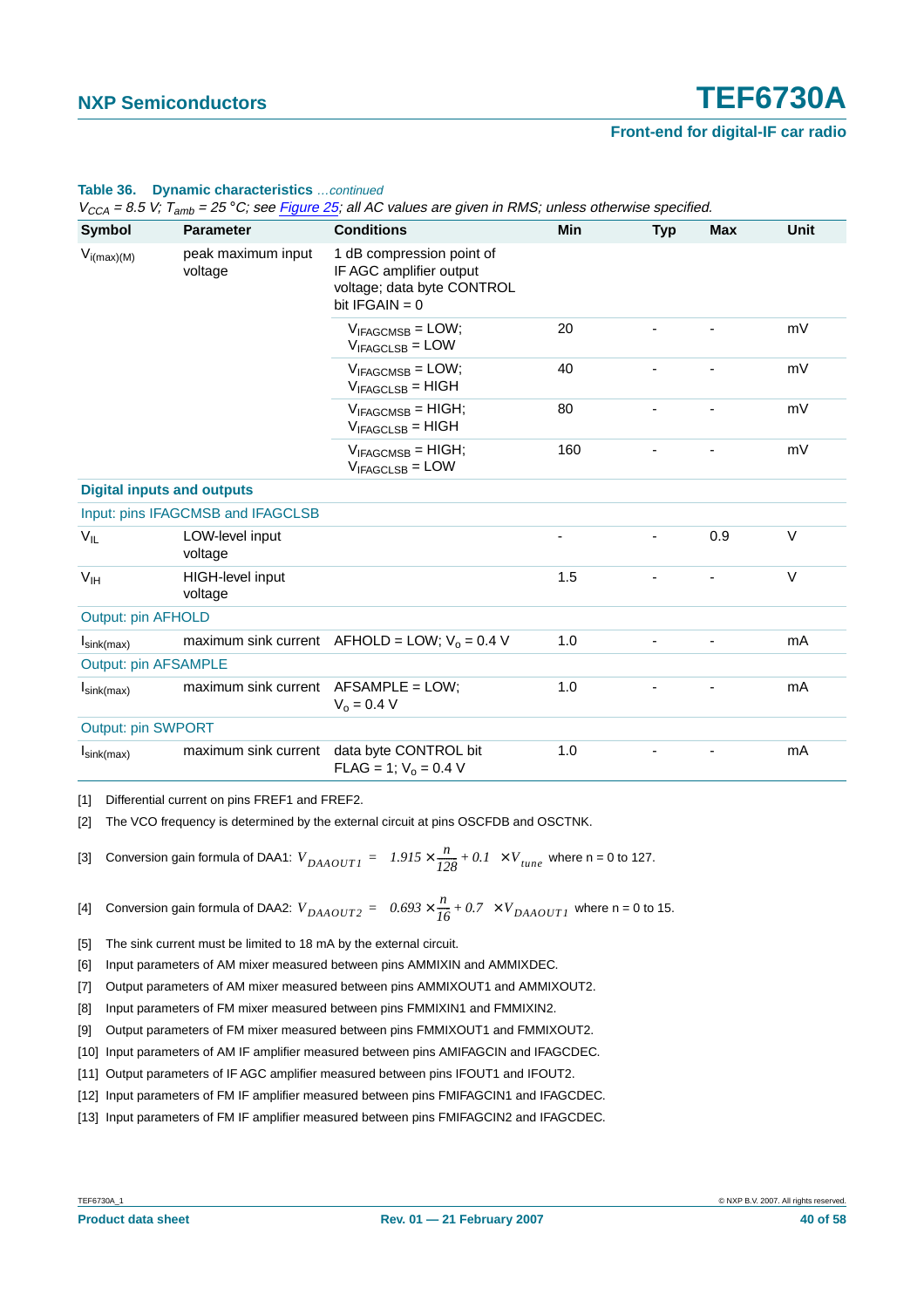<span id="page-40-1"></span>**Front-end for digital-IF car radio**

<span id="page-40-0"></span>

### <span id="page-40-4"></span><span id="page-40-2"></span>**13. I2C-bus characteristics**

<span id="page-40-3"></span>The TEF6730AHW complies with the fast-mode  $1<sup>2</sup>C$ -bus protocol. The maximum  $1<sup>2</sup>C$ -bus communication speed is 400 kbit/s.

SDA and SCL HIGH and LOW internal thresholds are specified according to an I<sup>2</sup>C-bus voltage range from 2.5 V to 3.3 V including I<sup>2</sup>C-bus voltage tolerances of ±10 %. The I<sup>2</sup>C-bus interface tolerates also SDA and SCL signals from a 5 V bus. Restrictions for V<sub>IL</sub> in a 5 V application can be derived from [Table](#page-41-0) 37.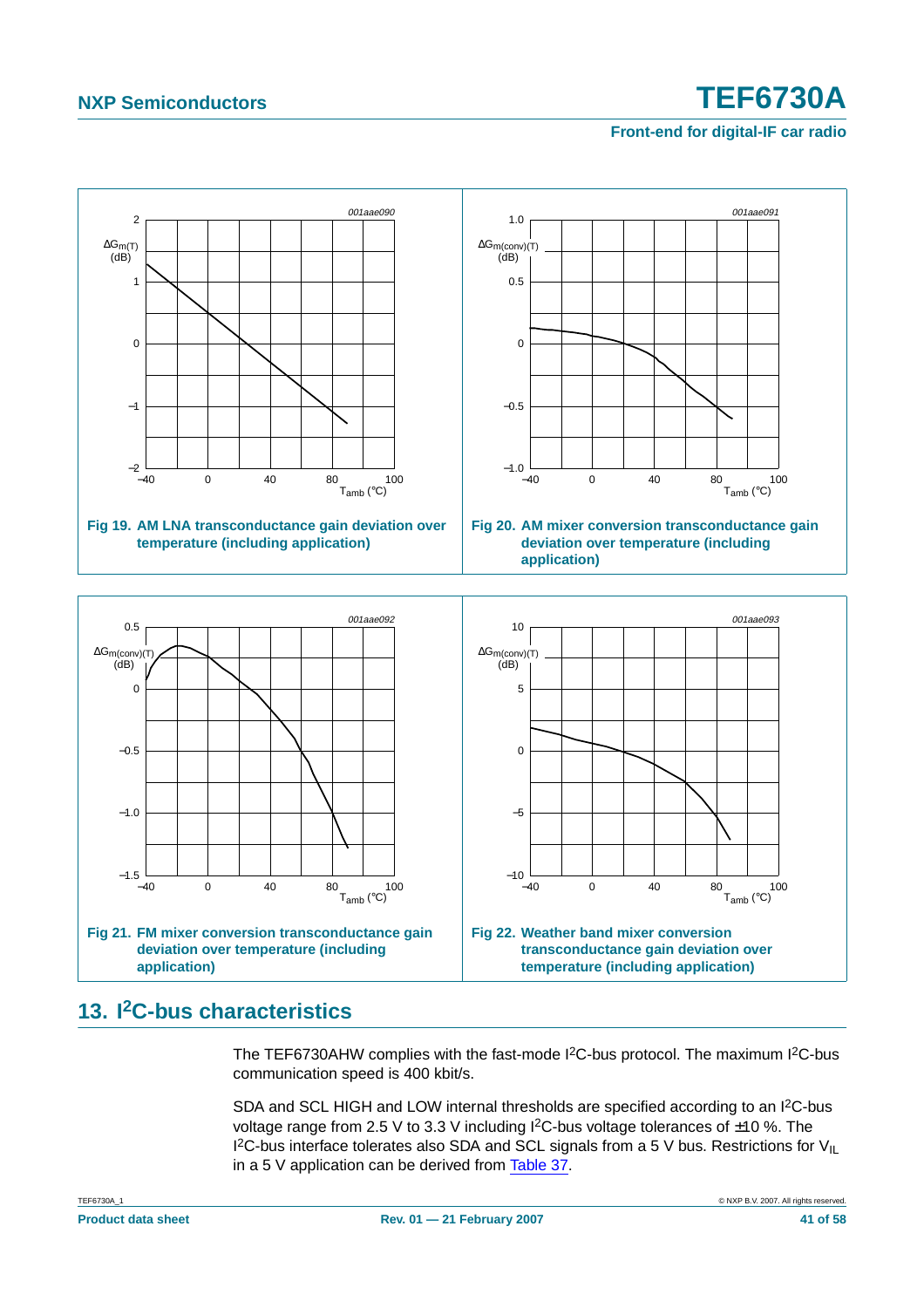| <b>Symbol</b>    | <b>Parameter</b>                                                 | <b>Conditions</b>                                            | Min                                                         | <b>Typ</b> | Max  | <b>Unit</b> |
|------------------|------------------------------------------------------------------|--------------------------------------------------------------|-------------------------------------------------------------|------------|------|-------------|
| $V_{IL}$         | LOW-level input<br>voltage                                       |                                                              |                                                             |            | 1.09 | V           |
| V <sub>IH</sub>  | HIGH-level input<br>voltage                                      |                                                              | 1.56                                                        |            |      | $\vee$      |
| $C_i$            | capacitance for each                                             | pin SDA                                                      |                                                             | 4          | 6    | pF          |
|                  | I/O pin                                                          | pin SCL                                                      |                                                             | 3          | 5    | pF          |
| $t_{resp(Q)HL}$  | HIGH-to-LOW data<br>output response time                         | acknowledge and read data;<br>see Figure 23                  |                                                             |            |      |             |
|                  |                                                                  | $V_{DD} = 5 V$ ; I = 3 mA;<br>$C_h = 400 pF$                 |                                                             | 700        | 863  | ns          |
|                  |                                                                  | $V_{DD}$ = 3.3 V; R <sub>p</sub> = 1.8 kΩ;<br>$C_h = 400 pF$ |                                                             | 570        | 668  | ns          |
|                  |                                                                  | $V_{DD} = 2.5 V$ ; R <sub>p</sub> = 35 kΩ;<br>$C_h = 10 pF$  |                                                             | 520        | 593  | ns          |
| $t_{resp(Q) LH}$ | LOW-to-HIGH data<br>output response time                         | read data; see Figure 23                                     |                                                             | 450        | 488  | ns          |
| $t_{of}$         | output fall time from<br>$V_{\text{Hmin}}$ to $V_{\text{ILmax}}$ | $C_b$ = 10 pF to 120 pF;<br>see Figure 24                    | $\frac{11}{20}$ 20 + 0.1C <sub>b</sub> 10 × V <sub>DD</sub> |            | ٠    | ns          |
|                  |                                                                  | $C_b \ge 120$ pF; see Figure 24                              | $\frac{[1][2]}{20}$ + 0.1C <sub>b</sub> -                   |            | 250  | ns          |

#### <span id="page-41-0"></span>**Table 37. I2C-bus parameters**

<span id="page-41-2"></span>[1] Minimum value of  $t_{of}$ ; C<sub>b</sub> = total capacitance of one I<sup>2</sup>C-bus line [pF].

<span id="page-41-3"></span>[2] Typical value of t<sub>of</sub>; the output fall time t<sub>of</sub> [ns] depends on the total load capacitance C<sub>b</sub> [pF] and the I<sup>2</sup>C-bus voltage V<sub>DD</sub> [V]:  $t_{of} = \frac{1}{2} \times V_{DD} \times C_b.$ 

<span id="page-41-1"></span>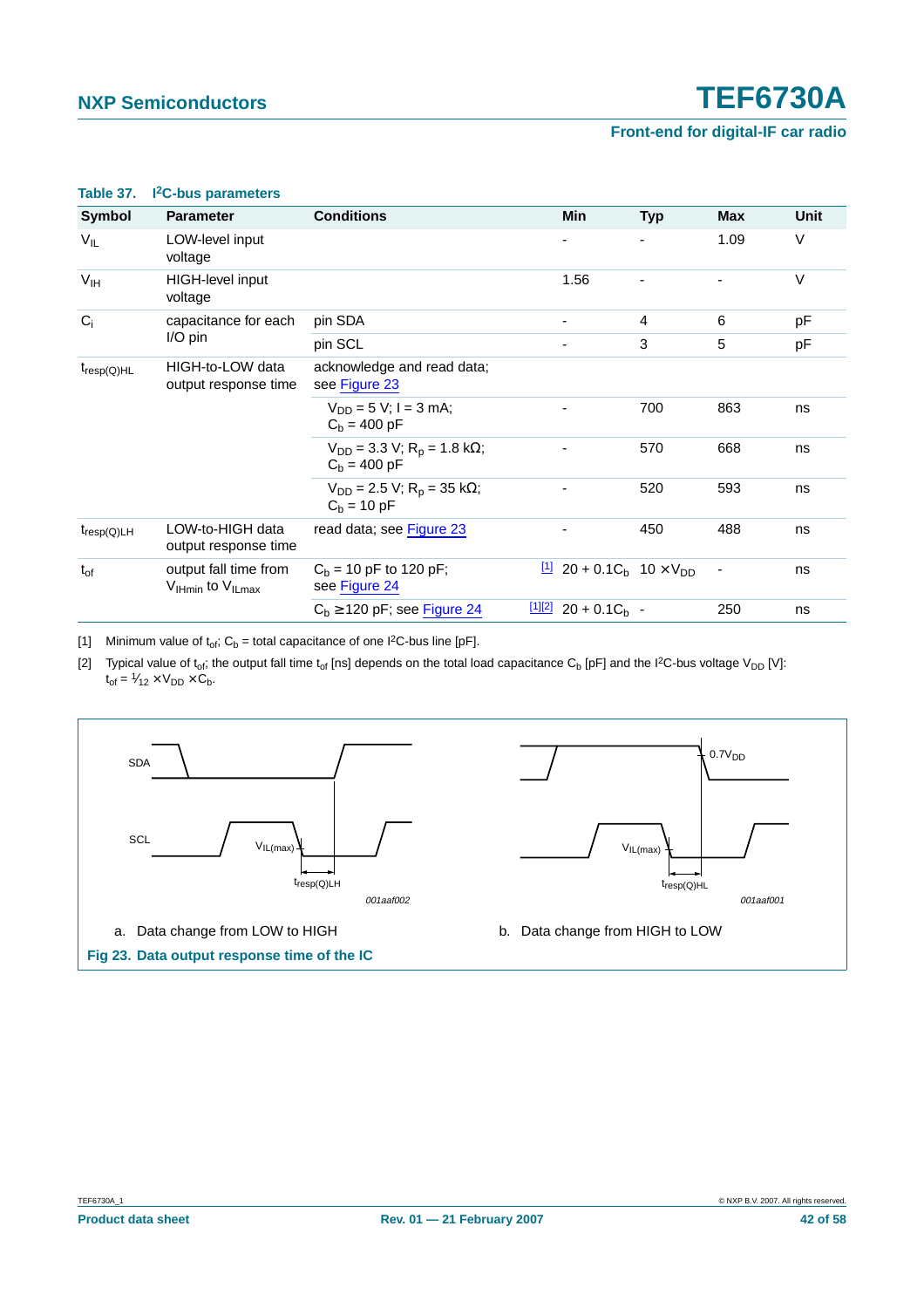### **Front-end for digital-IF car radio**



### <span id="page-42-1"></span><span id="page-42-0"></span>**14. Overall system parameters**

### **Table 38. Overall system parameters**

| <b>Symbol</b>              | <b>Parameter</b>                                          | <b>Conditions</b>                                                                                                     | Min                      | <b>Typ</b>               | <b>Max</b>                   | <b>Unit</b> |
|----------------------------|-----------------------------------------------------------|-----------------------------------------------------------------------------------------------------------------------|--------------------------|--------------------------|------------------------------|-------------|
|                            | AM overall system parameters[1]                           |                                                                                                                       |                          |                          |                              |             |
| $f_{i(RF)}$                | RF input frequency                                        | LW                                                                                                                    | 144                      | $\blacksquare$           | 288                          | kHz         |
|                            |                                                           | <b>MW</b>                                                                                                             | 522                      | -                        | 1710                         | kHz         |
|                            |                                                           | SW                                                                                                                    | 2.3                      | $\blacksquare$           | 26.1                         | <b>MHz</b>  |
| $f_{IF}$                   | IF frequency                                              |                                                                                                                       | L,                       | 10.7                     | $\overline{a}$               | <b>MHz</b>  |
| Vsens                      | sensitivity voltage                                       | $(S+N)/N = 26 dB$                                                                                                     | ä,                       | 50                       | ÷                            | μV          |
| $V_{i(RF)}$                | RF input voltage                                          | start level of wideband AGC                                                                                           |                          |                          |                              |             |
|                            |                                                           | data byte AGC bits WBAGC $[1:0] = 00$                                                                                 | $\overline{\phantom{0}}$ | 125                      | ÷                            | mV          |
|                            |                                                           | data byte AGC bits WBAGC $[1:0] = 01$                                                                                 | ٠                        | 100                      | ÷                            | mV          |
|                            |                                                           | data byte AGC bits WBAGC $[1:0] = 10$                                                                                 | $\overline{\phantom{0}}$ | 75                       | $\qquad \qquad \blacksquare$ | mV          |
|                            |                                                           | data byte AGC bits WBAGC $[1:0] = 11$                                                                                 | -                        | 35                       | ÷                            | mV          |
| $V_{i(RF)M}$               | peak RF input voltage                                     | start level of narrow-band AGC; $m = 0$                                                                               |                          |                          |                              |             |
|                            |                                                           | data byte AGC bits NBAGC $[1:0] = 00$                                                                                 | ÷,                       | 200                      | $\overline{a}$               | mV          |
|                            |                                                           | data byte AGC bits NBAGC $[1:0] = 01$                                                                                 | $\overline{\phantom{0}}$ | 170                      | $\qquad \qquad \blacksquare$ | mV          |
|                            |                                                           | data byte AGC bits NBAGC $[1:0] = 10$                                                                                 | -                        | 140                      | $\frac{1}{2}$                | mV          |
|                            |                                                           | data byte AGC bits NBAGC $[1:0] = 11$                                                                                 | ٠                        | 115                      | ÷                            | mV          |
| IP <sub>2</sub>            | second-order intercept point referenced to receiver input |                                                                                                                       | Ξ.                       | 152                      | $\blacksquare$               | dBµV        |
| IP <sub>3</sub>            | third-order intercept point                               | referenced to receiver input                                                                                          |                          |                          |                              |             |
|                            |                                                           | $\Delta f = 40$ kHz                                                                                                   | $\overline{\phantom{0}}$ | 130                      | $\overline{\phantom{a}}$     | dBµV        |
|                            |                                                           | $\Delta f = 100$ kHz                                                                                                  | ä,                       | 133                      | ä,                           | dBµV        |
| $\alpha$ <sub>ripple</sub> | ripple rejection                                          | $V_{CC(ripple)} / V_{audio}$ , $f_{ripole} = 100$ Hz;<br>$V_{CC(ripple)} = 10$ mV (RMS);<br>$V_{i(RF)} = 1$ mV to 1 V | $\overline{\phantom{0}}$ | 40                       | ä,                           | dB          |
|                            | FM overall system parameters <sup>[2]</sup>               |                                                                                                                       |                          |                          |                              |             |
| $f_{i(RF)}$                | RF input frequency                                        | FM standard                                                                                                           | 65                       |                          | 108                          | <b>MHz</b>  |
|                            |                                                           | weather band                                                                                                          | 162.4                    | $\overline{\phantom{a}}$ | 162.55                       | <b>MHz</b>  |
| $f_{IF}$                   | IF frequency                                              |                                                                                                                       |                          | 10.7                     |                              | <b>MHz</b>  |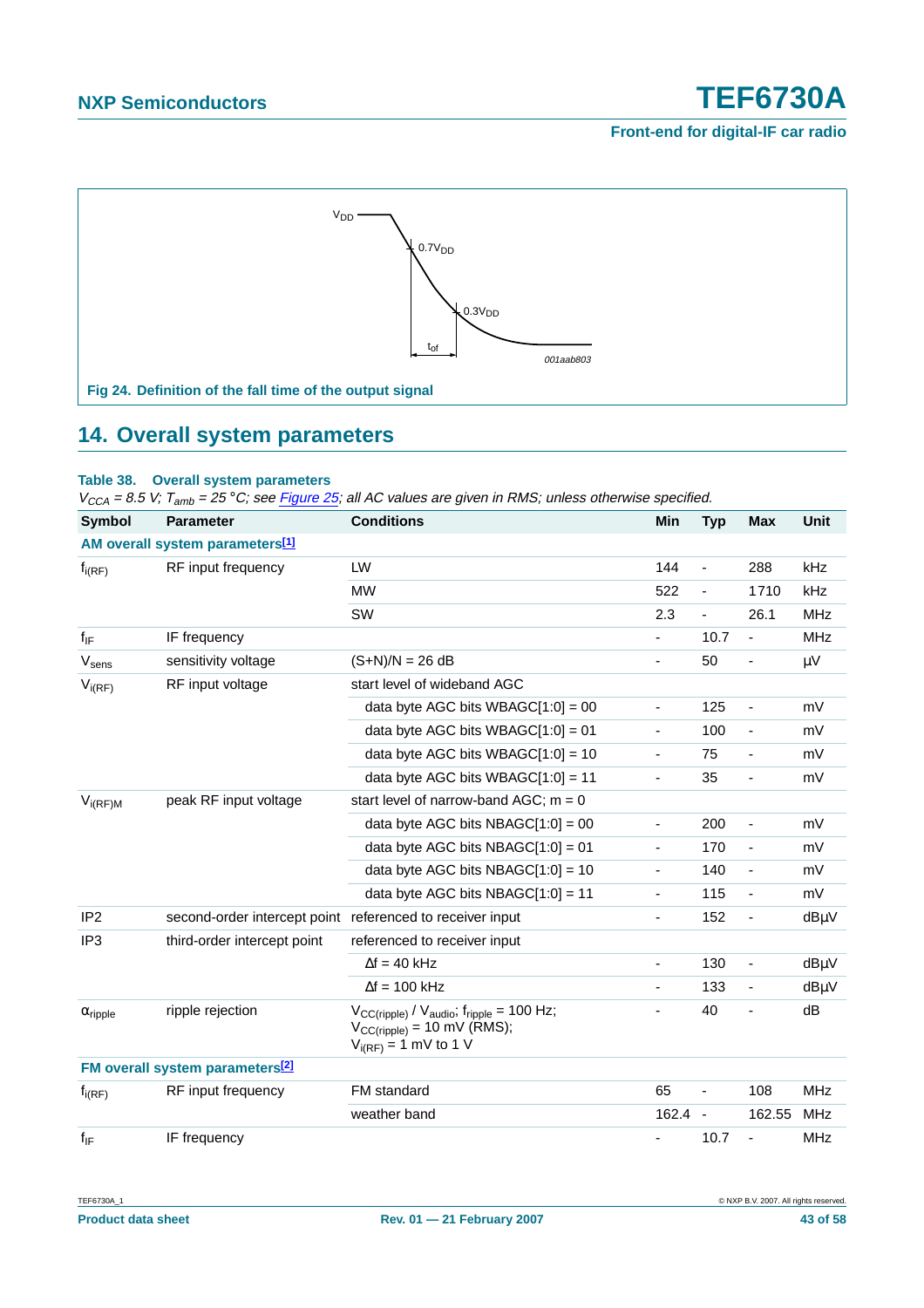### **Front-end for digital-IF car radio**

| Symbol                     | <b>Parameter</b>            | <b>Conditions</b>                                                                                                                       | Min                      | <b>Typ</b>     | <b>Max</b>               | Unit |
|----------------------------|-----------------------------|-----------------------------------------------------------------------------------------------------------------------------------------|--------------------------|----------------|--------------------------|------|
| $V_{\text{sens}}$          | sensitivity voltage         | $B_{IF} = 170$ kHz                                                                                                                      | ۰                        | $\overline{2}$ | ٠                        | μV   |
|                            |                             | threshold extension enabled; weak signal<br>handling enabled (SAF7730 N231)                                                             |                          | 1.1            | $\overline{\phantom{0}}$ | μV   |
| $V_{i(RF)}$                | RF input voltage            | start level of wideband AGC                                                                                                             |                          |                |                          |      |
|                            |                             | data byte AGC bits WBAGC[1:0] = 00                                                                                                      |                          | 19             | $\overline{\phantom{a}}$ | mV   |
|                            |                             | data byte AGC bits WBAGC $[1:0] = 01$                                                                                                   | ۰                        | 14             | $\overline{\phantom{a}}$ | mV   |
|                            |                             | data byte AGC bits WBAGC $[1:0] = 10$                                                                                                   | ۰                        | 10             | $\blacksquare$           | mV   |
|                            |                             | data byte AGC bits WBAGC $[1:0] = 11$                                                                                                   | ۰                        | $\overline{7}$ | ٠                        | mV   |
| $V_{i(RF)M}$               | peak RF input voltage       | start level of narrow-band AGC; $m = 0$                                                                                                 |                          |                |                          |      |
|                            |                             | data byte AGC bits $NBAGC[1:0] = 00$                                                                                                    | ٠                        | 17             | $\overline{\phantom{a}}$ | mV   |
|                            |                             | data byte AGC bits NBAGC $[1:0] = 01$                                                                                                   |                          | 14             | $\overline{\phantom{a}}$ | mV   |
|                            |                             | data byte AGC bits NBAGC $[1:0] = 10$                                                                                                   | ٠                        | 11             | $\overline{\phantom{a}}$ | mV   |
|                            |                             | data byte AGC bits NBAGC $[1:0] = 11$                                                                                                   | $\overline{\phantom{0}}$ | 9              | $\overline{\phantom{0}}$ | mV   |
| IP3                        | third-order intercept point | $\Delta f = 400$ kHz                                                                                                                    | ۰                        | 123            | $\overline{\phantom{a}}$ | dBµV |
| $\alpha$ <sub>ripple</sub> | ripple rejection            | $V_{CC(ripple)} / V_{audio}$ , $f_{ripple} = 100$ Hz;<br>$V_{CC(ripple)} = 10 \text{ mV (RMS)}$ ; $V_{i(RF)} = 500 \text{ }\mu\text{V}$ |                          | 64             |                          | dB   |

#### **Table 38. Overall system parameters** …continued

 $V_{CCA} = 8.5$  V;  $T_{\text{cath}} = 25$  °C; see Figure 25; all AC values are given in RMS; unless otherwise specified.

<span id="page-43-0"></span>[1] Based on 15 pF/60 pF dummy aerial, voltages at dummy aerial input,  $f_{mod} = 400$  Hz, 2.5 kHz audio bandwidth,  $f_{i(RF)} = 990$  kHz, m = 0.3 and nominal maximum IF AGC gain, unless otherwise specified.

<span id="page-43-1"></span>[2] Based on 75 Ω dummy aerial, voltages at dummy aerial input, f<sub>mod</sub> = 400 Hz, de-emphasis = 50 μs, f<sub>i(RF)</sub> = 97.1 MHz, ∆f = 22.5 kHz, nominal mixer gain and nominal maximum IF AGC gain, unless otherwise specified.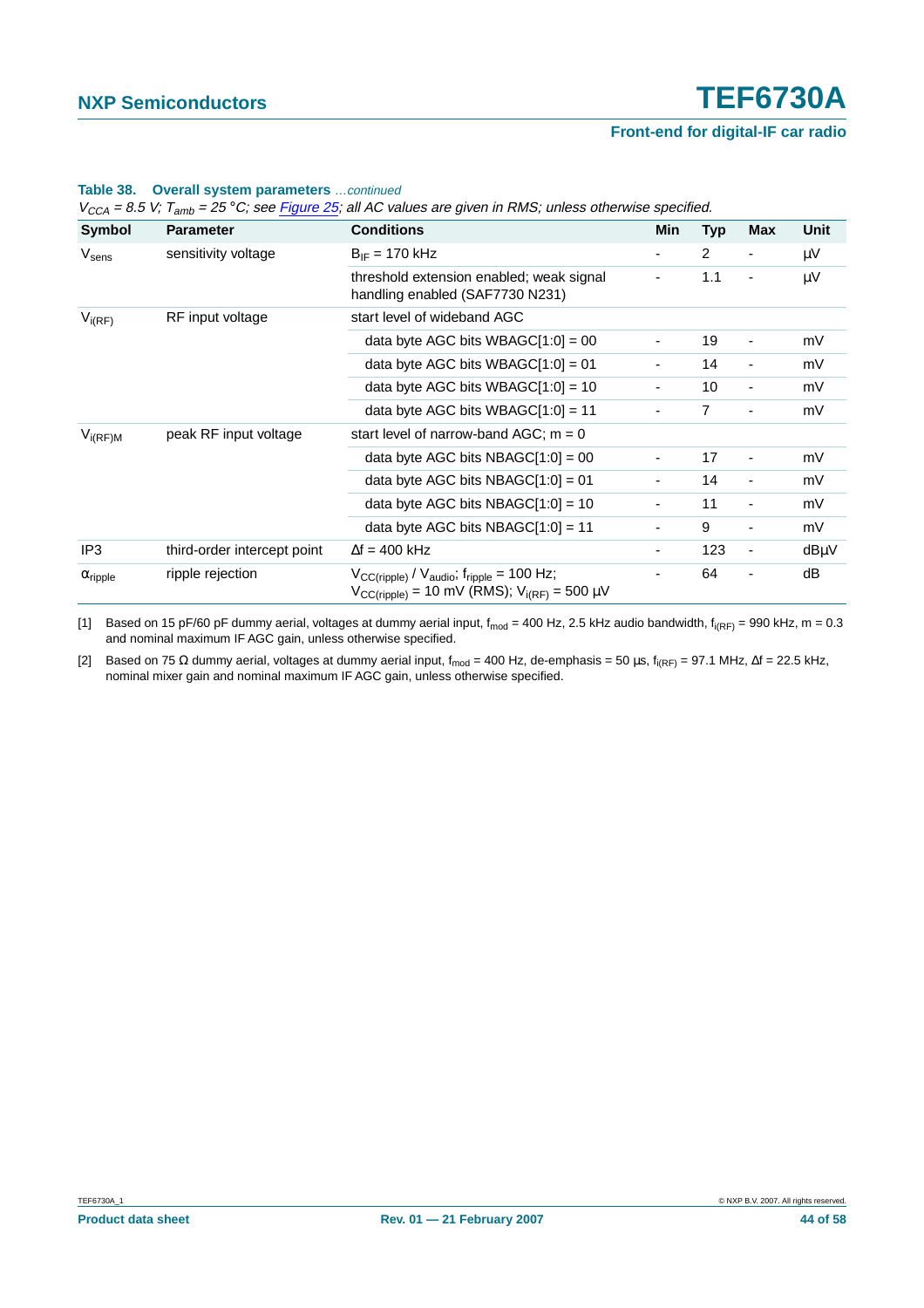

# $\overline{5}$ **15. Application information Application information**

**NXP Semiconductors**

**Semiconductors** 

**NXP** 

<span id="page-44-0"></span>Front-end for digital-IF car radio **Front-end for digital-IF car radio TEF6730A**

<span id="page-44-1"></span>**Product data sheet Rev. 01 — 21 Tephroduck 2007**  $\times$  **88** Rev.  $\overline{a}$  $\overline{1}$ **21 February 2007** 

45 of 58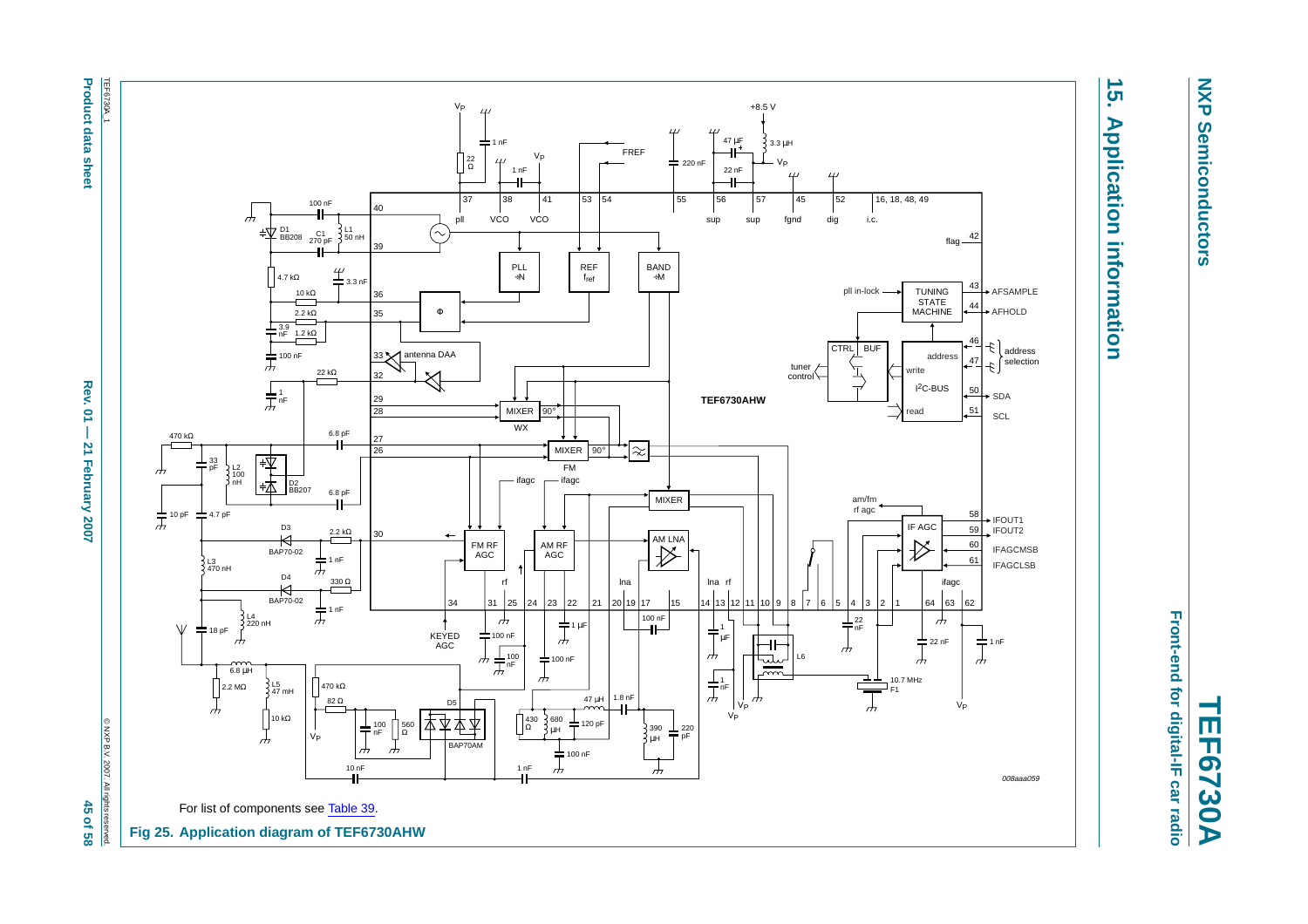### <span id="page-45-0"></span>**Front-end for digital-IF car radio**



| Symbol         | <b>Component</b>                                | Type                  | <b>Manufacturer</b> |
|----------------|-------------------------------------------------|-----------------------|---------------------|
| C1             | capacitor for VCO tuning                        | 270 pF; type NP0      |                     |
| L1             | VCO coil                                        | 50 nH; E558CNA-100035 | <b>TOKO</b>         |
| L2             | FM input coil                                   | 100 nH; C2520C-R10    | SAGAMI              |
| L <sub>3</sub> | FM antenna coil                                 | 470 nH; C2520C-R47    | SAGAMI              |
| L4             | FM antenna coil                                 | 220 nH; C2520C-R22    | SAGAMI              |
| L <sub>5</sub> | AM mains suppression coil                       | 47 mH; 388BN-1211Z    | <b>TOKO</b>         |
| L6             | 10.7 MHz IF coil                                | PF670CCS-A065DX       | ТОКО                |
| L7             | weather band input coil                         | 47 nH; LQW31H         | muRata              |
| D1             | VCO variable capacitance diode                  | <b>BB208</b>          | NXP Semiconductors  |
| D <sub>2</sub> | FM RF selectivity variable<br>capacitance diode | <b>BB207</b>          | NXP Semiconductors  |
| D <sub>3</sub> | FM PIN diode                                    | BAP70-02              | NXP Semiconductors  |
| D4             | FM PIN diode                                    | BAP70-02              | NXP Semiconductors  |
| D <sub>5</sub> | AM PIN diode                                    | BAP70AM               | NXP Semiconductors  |
| F <sub>1</sub> | 10.7 MHz IF ceramic filter                      | SFELA10M7HAA0-B0      | muRata              |

### <span id="page-45-1"></span>**Table 39. List of components for [Figure](#page-44-0) 25 and [Figure](#page-45-1) 26**

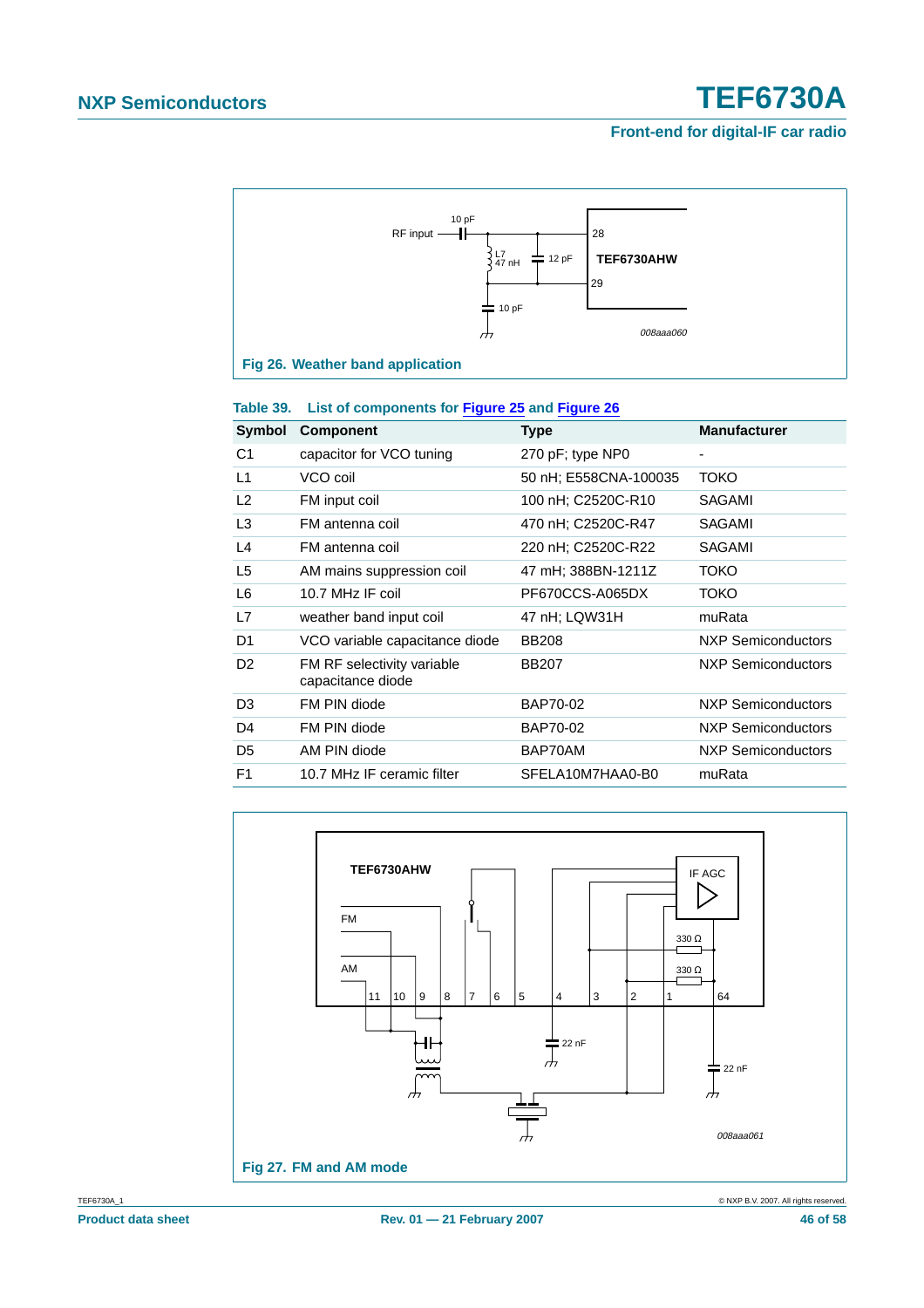

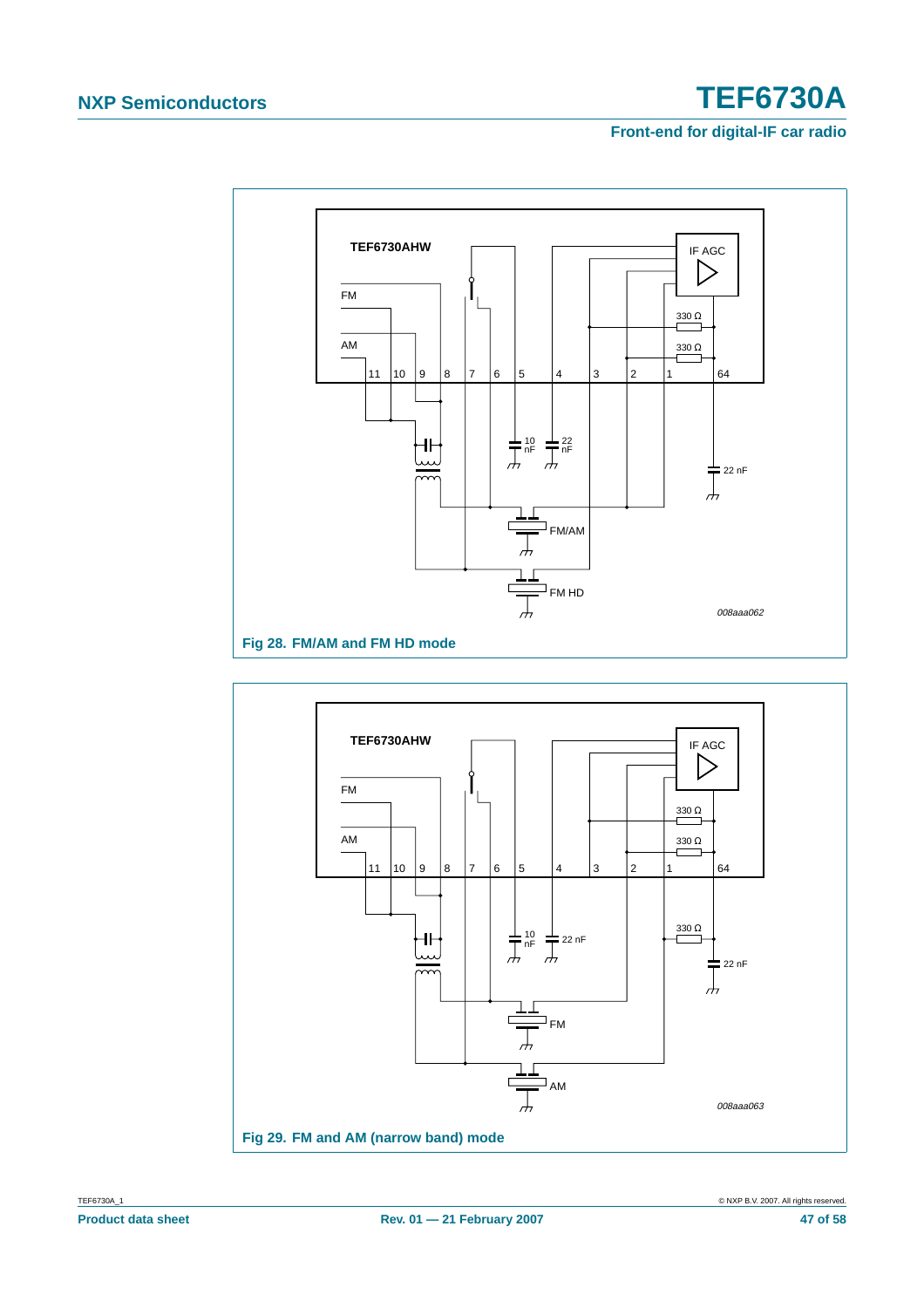**Front-end for digital-IF car radio**



### <span id="page-47-0"></span>**16. Test information**

### **Table 40. DC operating points**

| Symbol              | <b>Pin</b>     | Unloaded DC voltage (V) |            |            |                          |            |            |
|---------------------|----------------|-------------------------|------------|------------|--------------------------|------------|------------|
|                     |                | AM mode                 |            |            | FM mode                  |            |            |
|                     |                | Min                     | <b>Typ</b> | <b>Max</b> | <b>Min</b>               | <b>Typ</b> | <b>Max</b> |
| <b>AMIFAGCIN</b>    | 1              | ٠                       | 2.3        | ۰          | $\overline{\phantom{0}}$ | 2.3        |            |
| <b>FMIFAGCIN1</b>   | 2              |                         | 2.3        |            |                          | 2.3        |            |
| <b>FMIFAGCIN2</b>   | 3              |                         | 2.3        |            |                          | 2.3        |            |
| <b>IFAGCDEC</b>     | $\overline{4}$ |                         | 2.3        |            | ٠                        | 2.3        | ۰          |
| <b>SWDEC</b>        | 5              |                         | 1.4        | ۰          | $\blacksquare$           | 1.4        |            |
| CFSW1               | 6              |                         | 1.4        |            |                          | 1.4        |            |
| CFSW <sub>2</sub>   | $\overline{7}$ |                         | 1.4        | -          | $\blacksquare$           | 1.4        |            |
| FMMIXOUT1           | 8              | external 8.5            |            |            | external 8.5             |            |            |
| AMMIXOUT2           | 9              | external 8.5            |            |            | external 8.5             |            |            |
| FMMIXOUT2           | 10             | external 8.5            |            |            | external 8.5             |            |            |
| AMMIXOUT1           | 11             | external 8.5            |            |            | external 8.5             |            |            |
| $V_{\text{CC(RF)}}$ | 12             | external 8.5            |            |            | external 8.5             |            |            |
| V50LNA              | 13             |                         | 5.2        |            | $\blacksquare$           | 0.9        | ٠          |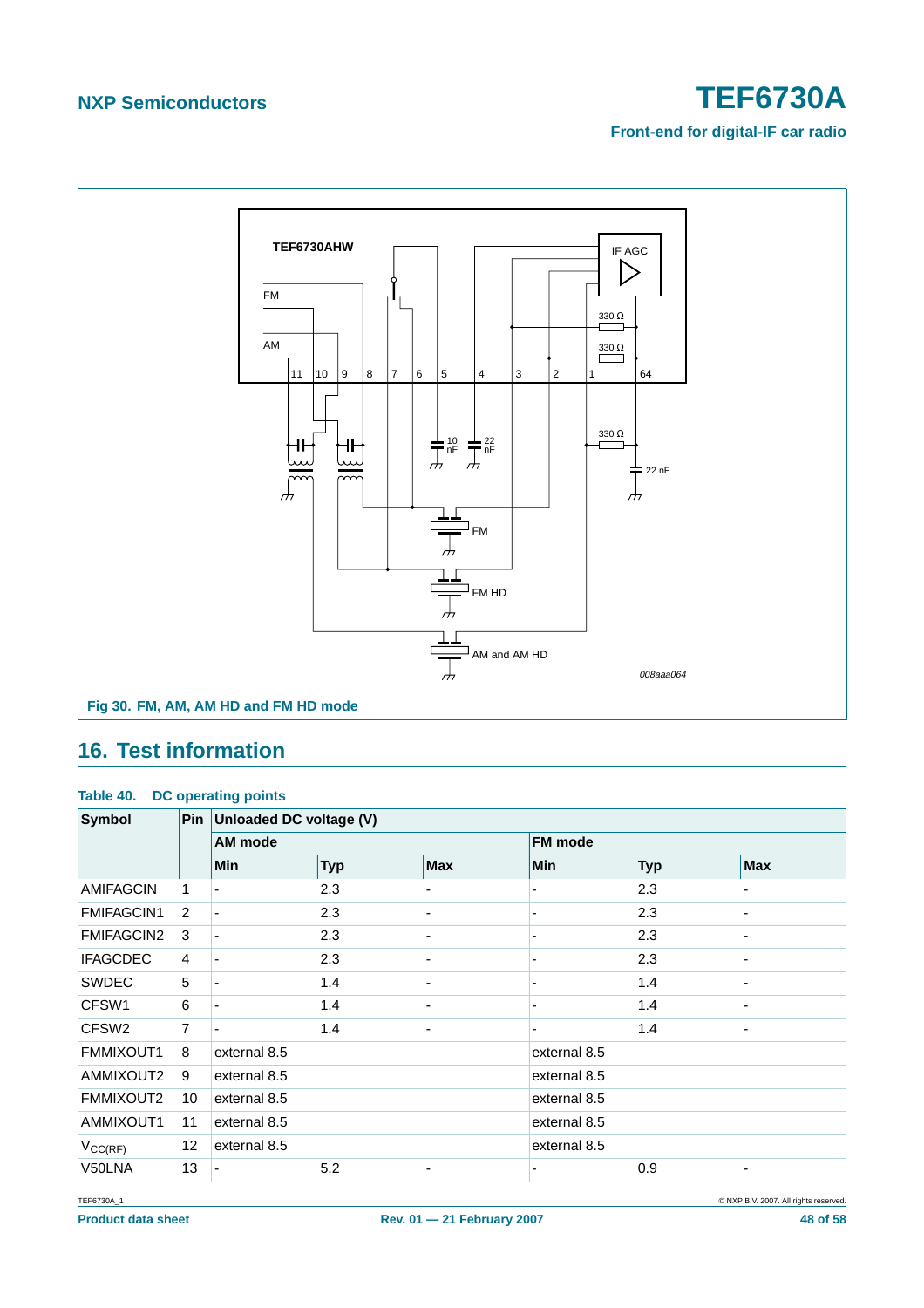| <b>Symbol</b>    |    | Pin Unloaded DC voltage (V)           |                          |                              |                                       |                                              |                     |  |
|------------------|----|---------------------------------------|--------------------------|------------------------------|---------------------------------------|----------------------------------------------|---------------------|--|
|                  |    | AM mode                               |                          | <b>FM</b> mode               |                                       |                                              |                     |  |
|                  |    | Min                                   | <b>Typ</b>               | <b>Max</b>                   | Min                                   | <b>Typ</b>                                   | <b>Max</b>          |  |
| <b>LNAIN</b>     | 14 |                                       | 1.9                      |                              |                                       | 0.1                                          |                     |  |
| <b>AGCCNTRL</b>  | 15 |                                       | 4.7                      |                              |                                       | 0.9                                          |                     |  |
| i.c.             | 16 |                                       | $\overline{\phantom{0}}$ | $\qquad \qquad \blacksquare$ |                                       | $\blacksquare$                               |                     |  |
| <b>LNAOUT</b>    | 17 |                                       | 0                        |                              |                                       | $\pmb{0}$                                    |                     |  |
| i.c.             | 18 |                                       |                          |                              |                                       |                                              |                     |  |
| LNAAGCDEC        | 19 |                                       | 5.2                      |                              |                                       | 0.8                                          |                     |  |
| AMMIXDEC         | 20 |                                       | 3.9                      | $\qquad \qquad \blacksquare$ | floating                              |                                              |                     |  |
| AMMIXIN          | 21 |                                       | 3.9                      |                              | floating                              |                                              |                     |  |
| <b>TAMAGC</b>    | 22 |                                       | 1.4                      |                              | floating                              |                                              |                     |  |
| <b>PINAGCDEC</b> | 23 |                                       | 1.1                      |                              |                                       | 1.1                                          |                     |  |
| <b>IAMAGC</b>    | 24 | external biasing                      |                          |                              | external biasing                      |                                              |                     |  |
| <b>RFGND</b>     | 25 | external GND                          |                          |                              | external GND                          |                                              |                     |  |
| FMMIXIN1         | 26 |                                       | $\pmb{0}$                |                              |                                       | FM: 2.4; WB: 0 FM: 2.8; WB: 0 FM: 3.2; WB: 0 |                     |  |
| FMMIXIN2         | 27 |                                       | 0                        |                              |                                       | FM: 2.4; WB: 0 FM: 2.8; WB: 0 FM: 3.2; WB: 0 |                     |  |
| <b>WXMIXIN</b>   | 28 |                                       | $\pmb{0}$                | $\overline{\phantom{0}}$     |                                       | WB: 2.0; FM: 0 WB: 2.4; FM: 0 WB: 2.8; FM: 0 |                     |  |
| <b>WXMIXDEC</b>  | 29 |                                       | 0                        |                              |                                       | WB: 2.0; FM: 0 WB: 2.4; FM: 0 WB: 2.8; FM: 0 |                     |  |
| <b>IFMAGC</b>    | 30 |                                       | $\pmb{0}$                |                              | external biasing                      |                                              |                     |  |
| <b>TFMAGC</b>    | 31 |                                       | 0.8                      |                              |                                       | 0.8                                          |                     |  |
| DAAOUT1          | 32 | 0.5                                   |                          | $V_{CC(PLL)} - 0.6$          | 0.5                                   | $\overline{\phantom{0}}$                     | $V_{CC(PLL)} - 0.6$ |  |
| DAAOUT2          | 33 | 0.5                                   |                          | $V_{CC(PLL)} - 0.7$          | 0.5                                   |                                              | $V_{CC(PLL)} - 0.7$ |  |
| <b>KAGC</b>      | 34 |                                       | 6.6                      |                              |                                       | 6.5                                          |                     |  |
| <b>VTUNE</b>     | 35 | $\mathbf 0$                           |                          | 8.5                          | $\overline{0}$                        |                                              | 8.5                 |  |
| <b>CPOUT</b>     | 36 | $\mathbf 0$                           |                          | 8.5                          | $\overline{0}$                        |                                              | 8.5                 |  |
| $V_{CC(PLL)}$    | 37 | external 8.5                          |                          |                              | external 8.5                          |                                              |                     |  |
| <b>VCOGND</b>    | 38 | external GND                          |                          |                              | external GND                          |                                              |                     |  |
| <b>OSCFDB</b>    | 39 |                                       | 5.8                      |                              |                                       | 5.8                                          |                     |  |
| <b>OSCTNK</b>    | 40 |                                       | 5.8                      |                              |                                       | 5.8                                          |                     |  |
| $V_{CC(VCO)}$    | 41 | external 8.5                          |                          |                              | external 8.5                          |                                              |                     |  |
| <b>SWPORT</b>    | 42 | external                              |                          |                              | external                              |                                              |                     |  |
| <b>AFSAMPLE</b>  | 43 |                                       | 0                        |                              |                                       | $\pmb{0}$                                    |                     |  |
| <b>AFHOLD</b>    | 44 |                                       | 5                        |                              |                                       | 5                                            |                     |  |
| <b>FGND</b>      | 45 | external GND                          |                          |                              | external GND                          |                                              |                     |  |
| ADDR2            | 46 | external 8.5 or external GND          |                          |                              | external 8.5 or external GND          |                                              |                     |  |
| ADDR1            | 47 | external 8.5 or external GND          |                          |                              | external 8.5 or external GND          |                                              |                     |  |
| i.c.             | 48 |                                       |                          | $\overline{a}$               |                                       |                                              |                     |  |
| i.c.             | 49 |                                       |                          |                              |                                       |                                              |                     |  |
| <b>SDA</b>       | 50 | external I <sup>2</sup> C-bus voltage |                          |                              | external I <sup>2</sup> C-bus voltage |                                              |                     |  |
| <b>SCL</b>       | 51 | external I <sup>2</sup> C-bus voltage |                          |                              | external I <sup>2</sup> C-bus voltage |                                              |                     |  |
| <b>DGND</b>      | 52 | external GND                          |                          |                              | external GND                          |                                              |                     |  |

### **Table 40. DC operating points** …continued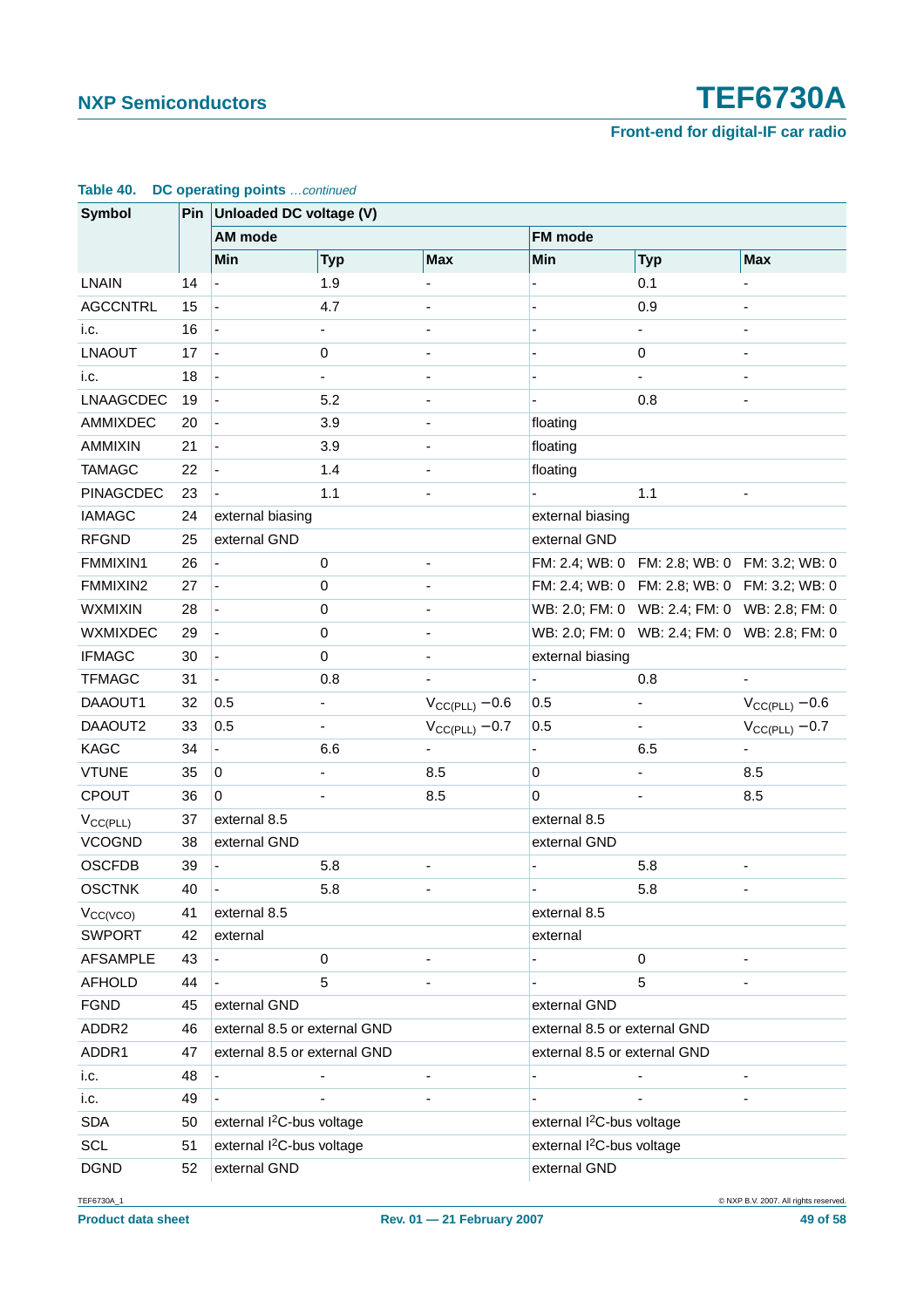| <b>Symbol</b>      |    | Pin Unloaded DC voltage (V) |                            |                          |                          |                            |            |  |
|--------------------|----|-----------------------------|----------------------------|--------------------------|--------------------------|----------------------------|------------|--|
|                    |    |                             | AM mode                    |                          |                          | <b>FM</b> mode             |            |  |
|                    |    | <b>Min</b>                  | <b>Typ</b>                 | <b>Max</b>               | <b>Min</b>               | <b>Typ</b>                 | <b>Max</b> |  |
| FREF1              | 53 |                             | 1.2                        |                          |                          | 1.2                        |            |  |
| FREF <sub>2</sub>  | 54 |                             | 1.2                        |                          |                          | 1.2                        |            |  |
| <b>VREF</b>        | 55 | 4.1                         | 4.3                        | 4.5                      | 4.1                      | 4.3                        | 4.5        |  |
| <b>GND</b>         | 56 |                             | external GND               |                          |                          | external GND               |            |  |
| $V_{CC}$           | 57 |                             | external 8.5               |                          |                          | external 8.5               |            |  |
| <b>IFOUT1</b>      | 58 |                             | 5.5                        | ٠                        |                          | 5.5                        |            |  |
| IFOUT <sub>2</sub> | 59 |                             | 5.5                        | -                        | $\overline{\phantom{a}}$ | 5.5                        | ۰          |  |
| <b>IFAGCMSB</b>    | 60 |                             | external 0 or external 3.3 |                          |                          | external 0 or external 3.3 |            |  |
| <b>IFAGCLSB</b>    | 61 |                             | external 0 or external 3.3 |                          |                          | external 0 or external 3.3 |            |  |
| $V_{CC(IF)}$       | 62 |                             | external 8.5               |                          |                          | external 8.5               |            |  |
| <b>IFGND</b>       | 63 |                             | external GND               |                          |                          | external GND               |            |  |
| <b>IFAGCBIAS</b>   | 64 |                             | 2.3                        | $\overline{\phantom{0}}$ |                          | 2.3                        |            |  |

### **Table 40. DC operating points** …continued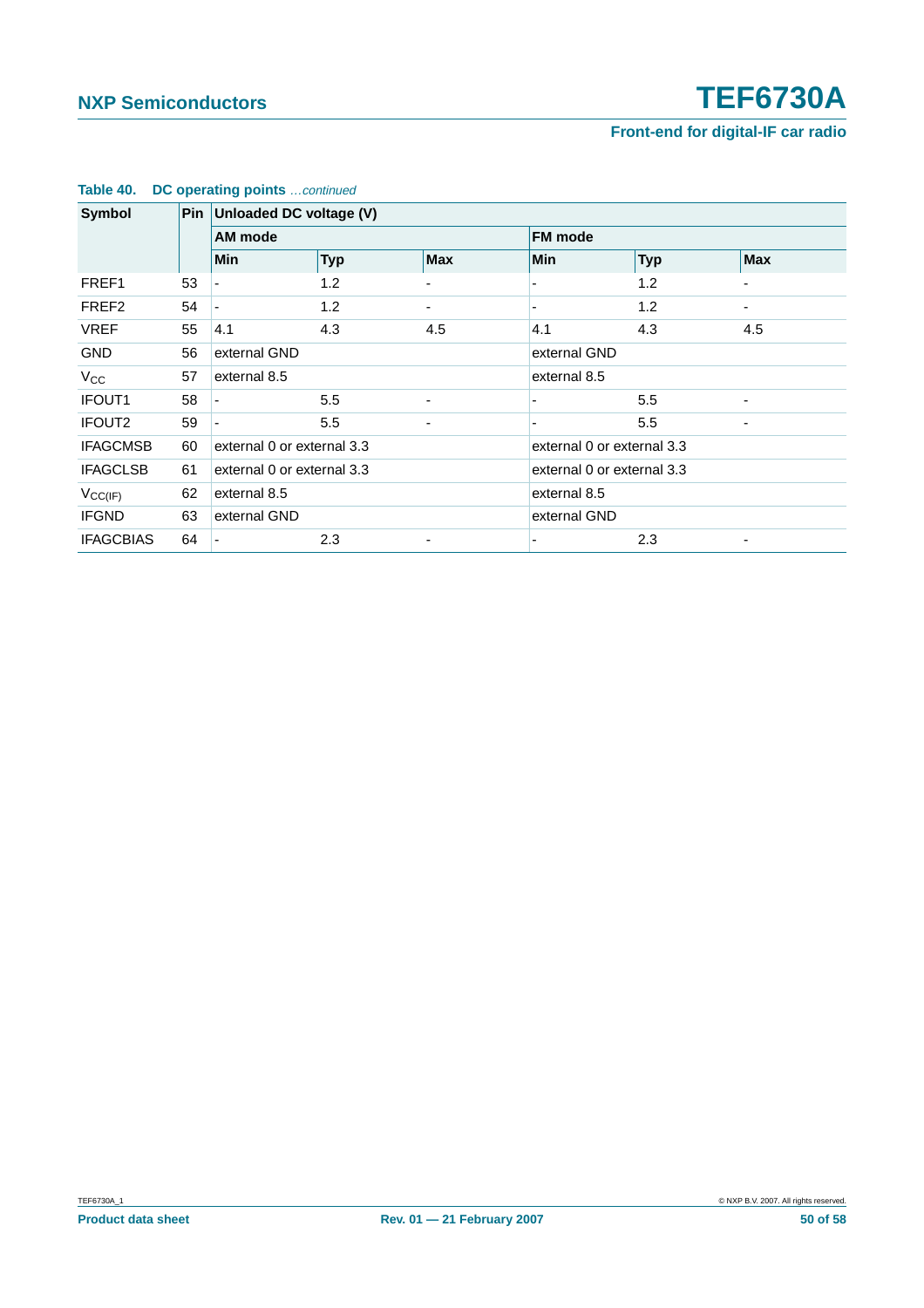### <span id="page-50-0"></span>**17. Package outline**



### **Fig 31. Package outline SOT855-1 (HTQFP64)**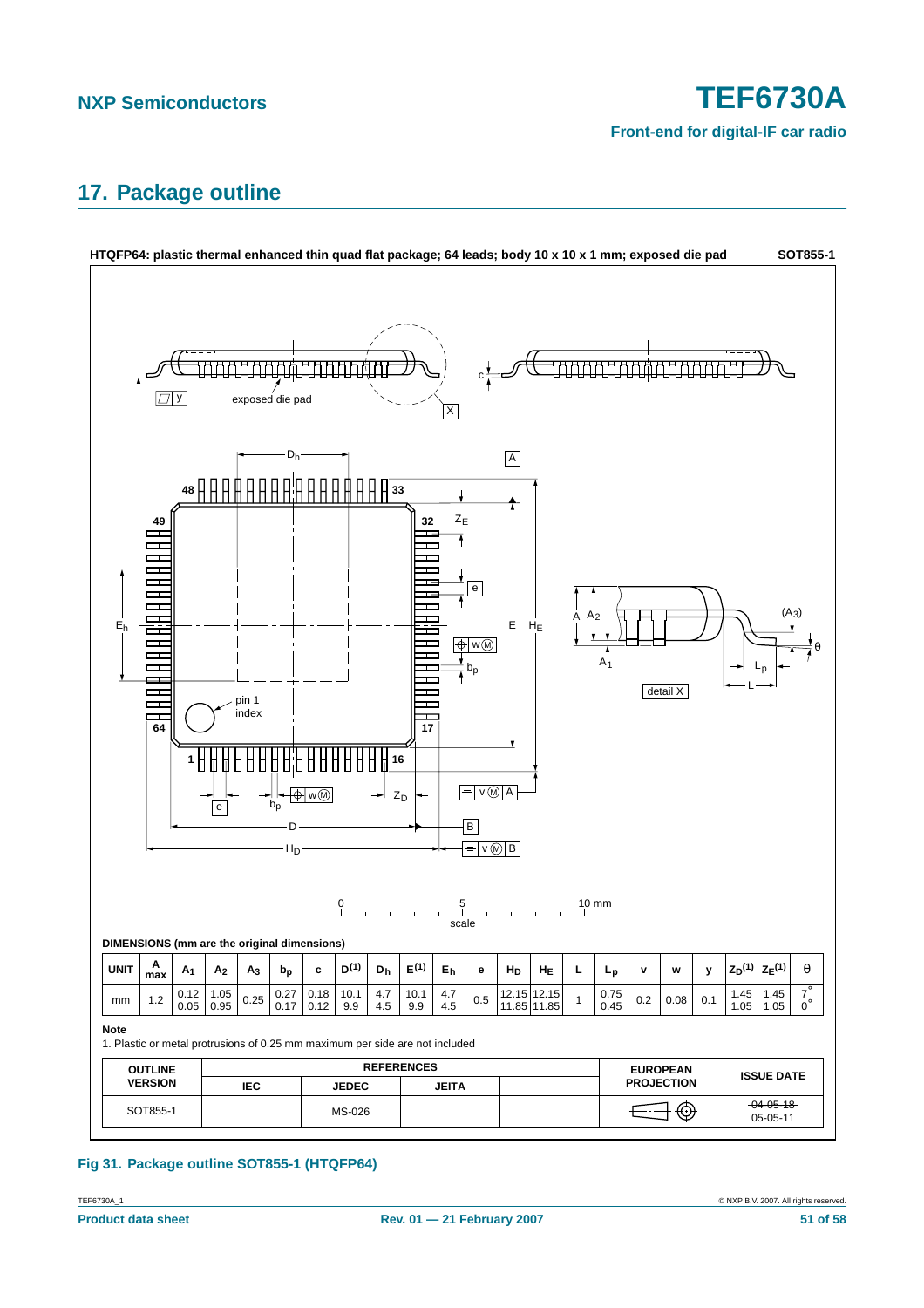### <span id="page-51-0"></span>**18. Soldering**

This text provides a very brief insight into a complex technology. A more in-depth account of soldering ICs can be found in Application Note AN10365 "Surface mount reflow soldering description".

### <span id="page-51-1"></span>**18.1 Introduction to soldering**

Soldering is one of the most common methods through which packages are attached to Printed Circuit Boards (PCBs), to form electrical circuits. The soldered joint provides both the mechanical and the electrical connection. There is no single soldering method that is ideal for all IC packages. Wave soldering is often preferred when through-hole and Surface Mount Devices (SMDs) are mixed on one printed wiring board; however, it is not suitable for fine pitch SMDs. Reflow soldering is ideal for the small pitches and high densities that come with increased miniaturization.

### <span id="page-51-2"></span>**18.2 Wave and reflow soldering**

Wave soldering is a joining technology in which the joints are made by solder coming from a standing wave of liquid solder. The wave soldering process is suitable for the following:

- **•** Through-hole components
- **•** Leaded or leadless SMDs, which are glued to the surface of the printed circuit board

Not all SMDs can be wave soldered. Packages with solder balls, and some leadless packages which have solder lands underneath the body, cannot be wave soldered. Also, leaded SMDs with leads having a pitch smaller than ~0.6 mm cannot be wave soldered, due to an increased probability of bridging.

The reflow soldering process involves applying solder paste to a board, followed by component placement and exposure to a temperature profile. Leaded packages, packages with solder balls, and leadless packages are all reflow solderable.

Key characteristics in both wave and reflow soldering are:

- **•** Board specifications, including the board finish, solder masks and vias
- **•** Package footprints, including solder thieves and orientation
- **•** The moisture sensitivity level of the packages
- **•** Package placement
- **•** Inspection and repair
- **•** Lead-free soldering versus PbSn soldering

### <span id="page-51-3"></span>**18.3 Wave soldering**

Key characteristics in wave soldering are:

- **•** Process issues, such as application of adhesive and flux, clinching of leads, board transport, the solder wave parameters, and the time during which components are exposed to the wave
- **•** Solder bath specifications, including temperature and impurities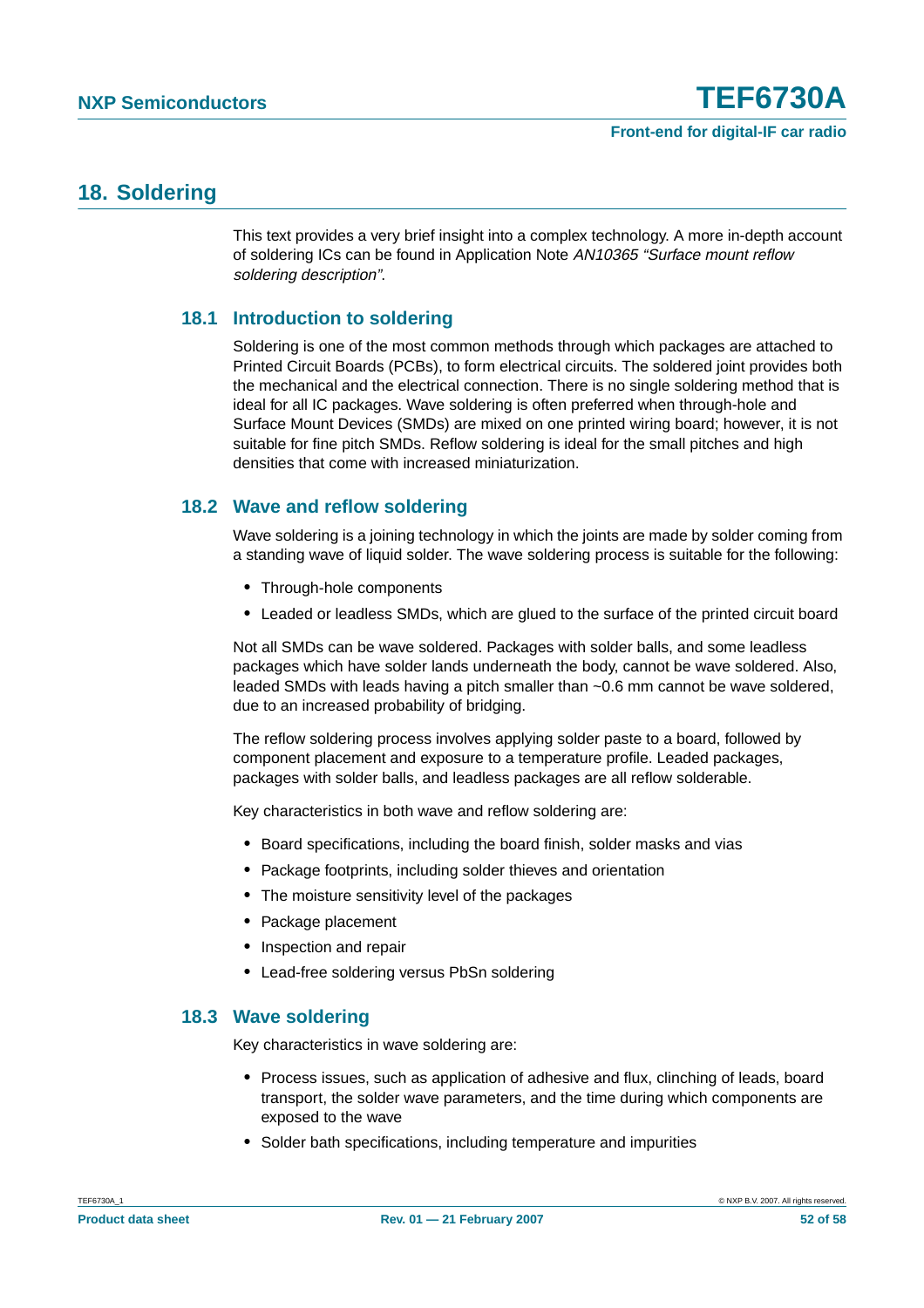### <span id="page-52-0"></span>**18.4 Reflow soldering**

Key characteristics in reflow soldering are:

- **•** Lead-free versus SnPb soldering; note that a lead-free reflow process usually leads to higher minimum peak temperatures (see Figure 32) than a PbSn process, thus reducing the process window
- **•** Solder paste printing issues including smearing, release, and adjusting the process window for a mix of large and small components on one board
- **•** Reflow temperature profile; this profile includes preheat, reflow (in which the board is heated to the peak temperature) and cooling down. It is imperative that the peak temperature is high enough for the solder to make reliable solder joints (a solder paste characteristic). In addition, the peak temperature must be low enough that the packages and/or boards are not damaged. The peak temperature of the package depends on package thickness and volume and is classified in accordance with Table 41 and 42

#### **Table 41. SnPb eutectic process (from J-STD-020C)**

| Package thickness (mm) | Package reflow temperature $(^\circ \text{C})$ |            |  |  |  |
|------------------------|------------------------------------------------|------------|--|--|--|
|                        | Volume (mm <sup>3</sup> )                      |            |  |  |  |
|                        | $ <$ 350                                       | $\geq 350$ |  |  |  |
| < 2.5                  | 235                                            | 220        |  |  |  |
| > 2.5                  | 220                                            | 220        |  |  |  |

#### **Table 42. Lead-free process (from J-STD-020C)**

| Package thickness (mm) | Package reflow temperature $(^\circ \text{C})$ |             |        |  |  |  |
|------------------------|------------------------------------------------|-------------|--------|--|--|--|
|                        | Volume (mm <sup>3</sup> )                      |             |        |  |  |  |
|                        | $ <$ 350                                       | 350 to 2000 | > 2000 |  |  |  |
| < 1.6                  | 260                                            | 260         | 260    |  |  |  |
| 1.6 to 2.5             | 260                                            | 250         | 245    |  |  |  |
| > 2.5                  | 250                                            | 245         | 245    |  |  |  |

Moisture sensitivity precautions, as indicated on the packing, must be respected at all times.

Studies have shown that small packages reach higher temperatures during reflow soldering, see Figure 32.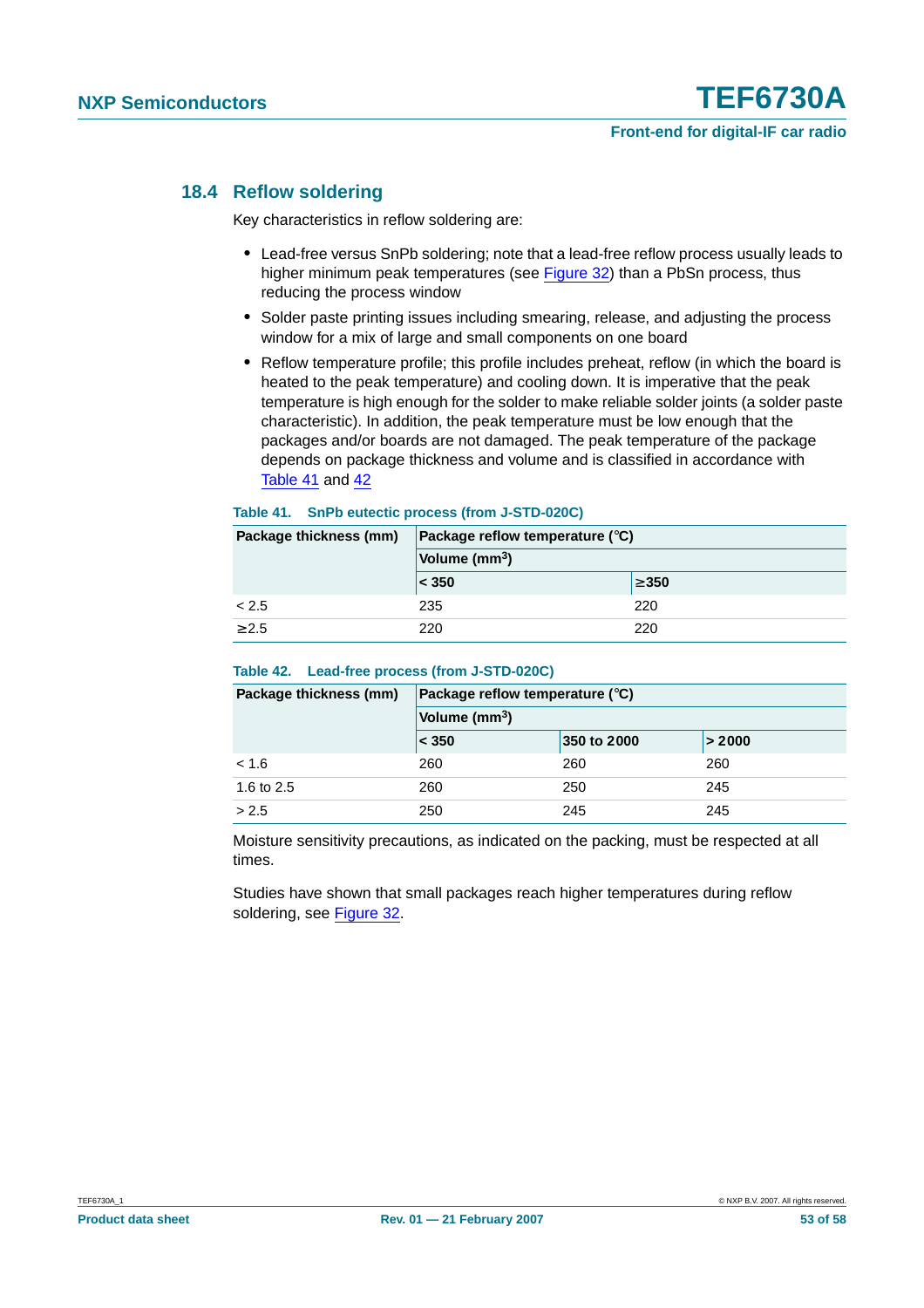### **Front-end for digital-IF car radio**



For further information on temperature profiles, refer to Application Note AN10365 "Surface mount reflow soldering description".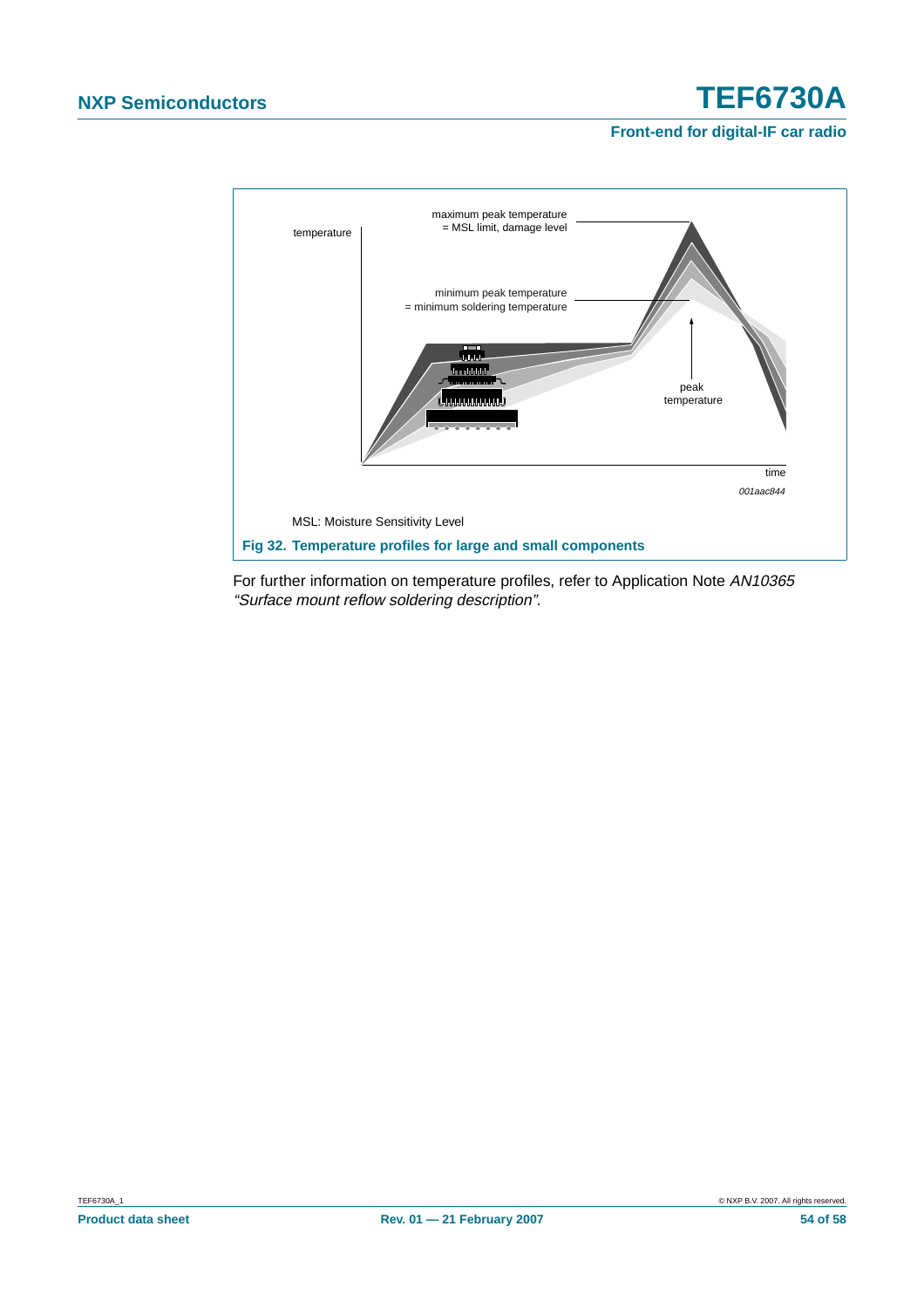**Front-end for digital-IF car radio**

### <span id="page-54-0"></span>**19. Footprint for soldering**

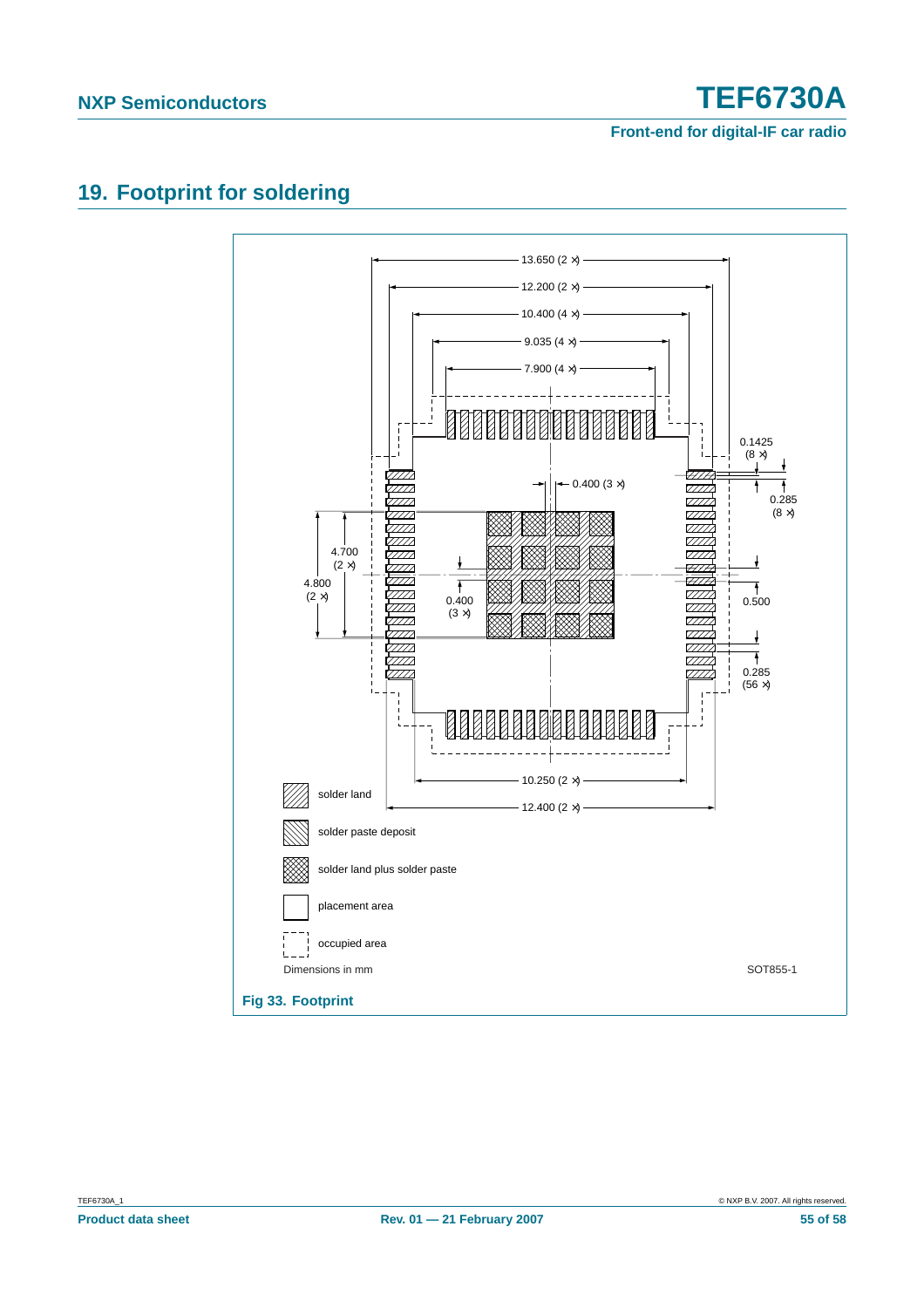

### <span id="page-55-0"></span>**20. Abbreviations**

| Table 43.  | <b>Abbreviations</b> |                                       |
|------------|----------------------|---------------------------------------|
| Acronym    |                      | <b>Description</b>                    |
| <b>ADC</b> |                      | Analog-to-Digital Converter           |
| AF         |                      | <b>Alternative Frequency</b>          |
| <b>AFU</b> |                      | <b>Alternative Frequency Updating</b> |
| <b>AGC</b> |                      | <b>Automatic Gain Control</b>         |
| <b>DAA</b> |                      | Digital Auto Alignment                |
| <b>DSP</b> |                      | <b>Digital Signal Processor</b>       |
| <b>DX</b>  |                      | <b>Distance</b>                       |
| HD         |                      | <b>High Definition</b>                |
| IF         |                      | Intermediate Frequency                |
| <b>LNA</b> |                      | Low Noise Amplifier                   |
| LO         |                      | Local Oscillator                      |
| <b>LSB</b> |                      | Least Significant Bit                 |
| LW         |                      | Long Wave                             |
| <b>MSB</b> |                      | Most Significant Bit                  |
| <b>MW</b>  |                      | Medium Wave                           |
| <b>PIN</b> |                      | Positive Intrinsic Negative           |
| PLL        |                      | Phase-Locked Loop                     |
| <b>RF</b>  |                      | Radio Frequency                       |
| <b>SCL</b> |                      | <b>Serial Clock</b>                   |
| <b>SDA</b> |                      | Serial Data                           |
| SW         |                      | Short Wave                            |
| <b>VCO</b> |                      | Voltage-Controlled Oscillator         |
| WB         |                      | <b>Weather Band</b>                   |

### <span id="page-55-1"></span>**21. Revision history**

| <b>Table 44. Revision history</b> |              |                    |                          |                   |  |  |  |  |  |
|-----------------------------------|--------------|--------------------|--------------------------|-------------------|--|--|--|--|--|
| <b>Document ID</b>                | Release date | Data sheet status  | <b>Change notice</b>     | <b>Supersedes</b> |  |  |  |  |  |
| TEF6730A_1                        | 20070221     | Product data sheet | $\overline{\phantom{0}}$ | -                 |  |  |  |  |  |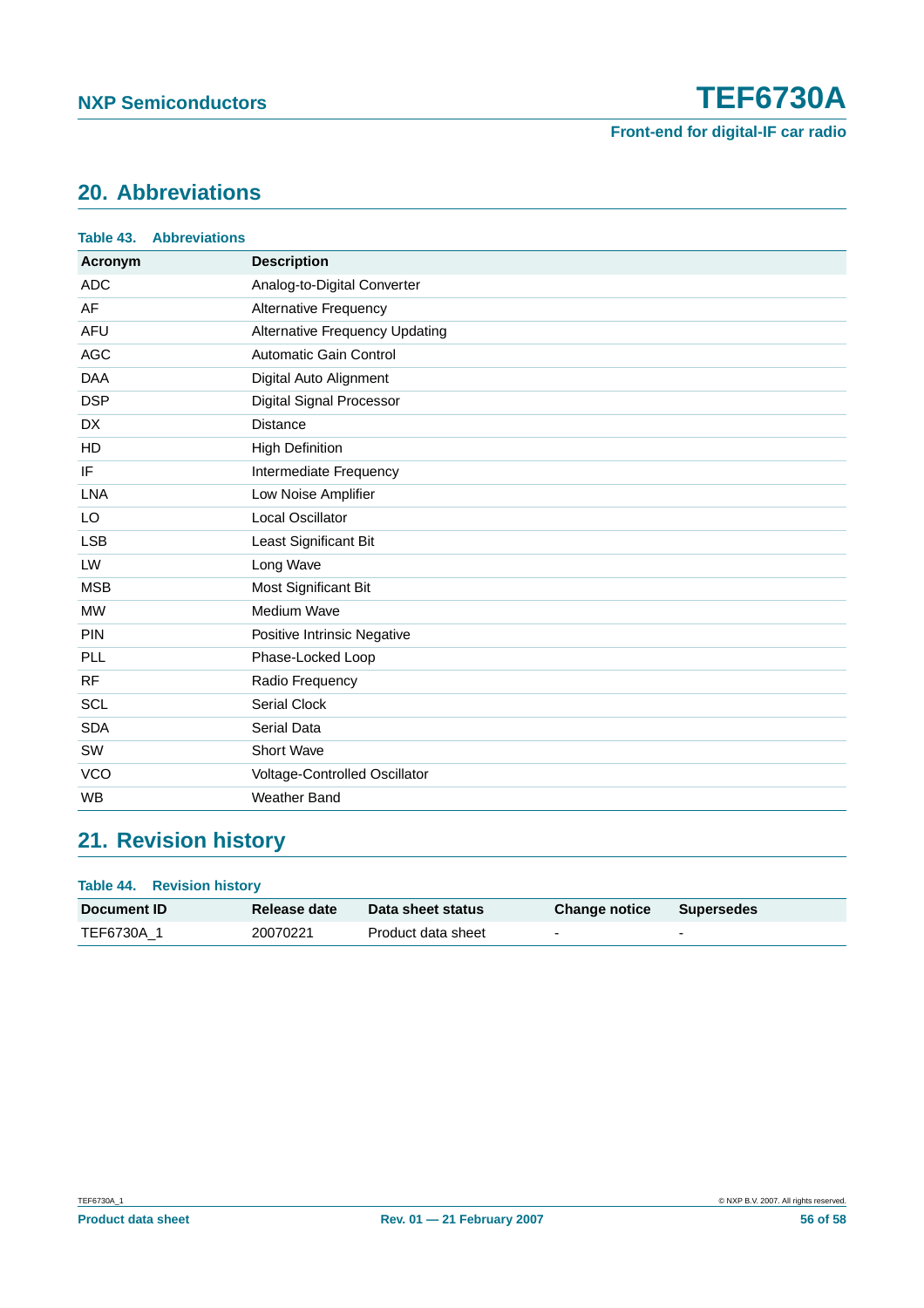### <span id="page-56-0"></span>**22. Legal information**

### <span id="page-56-1"></span>**22.1 Data sheet status**

| Document status <sup>[1][2]</sup> | Product status <sup>[3]</sup> | <b>Definition</b>                                                                     |
|-----------------------------------|-------------------------------|---------------------------------------------------------------------------------------|
| Objective [short] data sheet      | Development                   | This document contains data from the objective specification for product development. |
| Preliminary [short] data sheet    | Qualification                 | This document contains data from the preliminary specification.                       |
| Product [short] data sheet        | Production                    | This document contains the product specification.                                     |

[1] Please consult the most recently issued document before initiating or completing a design.

[2] The term 'short data sheet' is explained in section "Definitions".

The product status of device(s) described in this document may have changed since this document was published and may differ in case of multiple devices. The latest product status information is available on the Internet at URL <http://www.nxp.com>.

### <span id="page-56-2"></span>**22.2 Definitions**

**Draft —** The document is a draft version only. The content is still under internal review and subject to formal approval, which may result in modifications or additions. NXP Semiconductors does not give any representations or warranties as to the accuracy or completeness of information included herein and shall have no liability for the consequences of use of such information.

**Short data sheet —** A short data sheet is an extract from a full data sheet with the same product type number(s) and title. A short data sheet is intended for quick reference only and should not be relied upon to contain detailed and full information. For detailed and full information see the relevant full data sheet, which is available on request via the local NXP Semiconductors sales office. In case of any inconsistency or conflict with the short data sheet, the full data sheet shall prevail.

### <span id="page-56-3"></span>**22.3 Disclaimers**

**General —** Information in this document is believed to be accurate and reliable. However, NXP Semiconductors does not give any representations or warranties, expressed or implied, as to the accuracy or completeness of such information and shall have no liability for the consequences of use of such information.

**Right to make changes —** NXP Semiconductors reserves the right to make changes to information published in this document, including without limitation specifications and product descriptions, at any time and without notice. This document supersedes and replaces all information supplied prior to the publication hereof.

**Suitability for use —** NXP Semiconductors products are not designed, authorized or warranted to be suitable for use in medical, military, aircraft, space or life support equipment, nor in applications where failure or malfunction of a NXP Semiconductors product can reasonably be expected to result in personal injury, death or severe property or environmental damage. NXP Semiconductors accepts no liability for inclusion and/or use of NXP Semiconductors products in such equipment or applications and therefore such inclusion and/or use is at the customer's own risk.

**Applications —** Applications that are described herein for any of these products are for illustrative purposes only. NXP Semiconductors makes no representation or warranty that such applications will be suitable for the specified use without further testing or modification.

**Limiting values —** Stress above one or more limiting values (as defined in the Absolute Maximum Ratings System of IEC 60134) may cause permanent damage to the device. Limiting values are stress ratings only and operation of the device at these or any other conditions above those given in the Characteristics sections of this document is not implied. Exposure to limiting values for extended periods may affect device reliability.

**Terms and conditions of sale —** NXP Semiconductors products are sold subject to the general terms and conditions of commercial sale, as published at <http://www.nxp.com/profile/terms>, including those pertaining to warranty, intellectual property rights infringement and limitation of liability, unless explicitly otherwise agreed to in writing by NXP Semiconductors. In case of any inconsistency or conflict between information in this document and such terms and conditions, the latter will prevail.

**No offer to sell or license —** Nothing in this document may be interpreted or construed as an offer to sell products that is open for acceptance or the grant, conveyance or implication of any license under any copyrights, patents or other industrial or intellectual property rights.

### <span id="page-56-4"></span>**22.4 Trademarks**

Notice: All referenced brands, product names, service names and trademarks are the property of their respective owners.

**I 2C-bus —** logo is a trademark of NXP B.V.

### <span id="page-56-5"></span>**23. Contact information**

For additional information, please visit: **http://www.nxp.com**

For sales office addresses, send an email to: **salesaddresses@nxp.com**